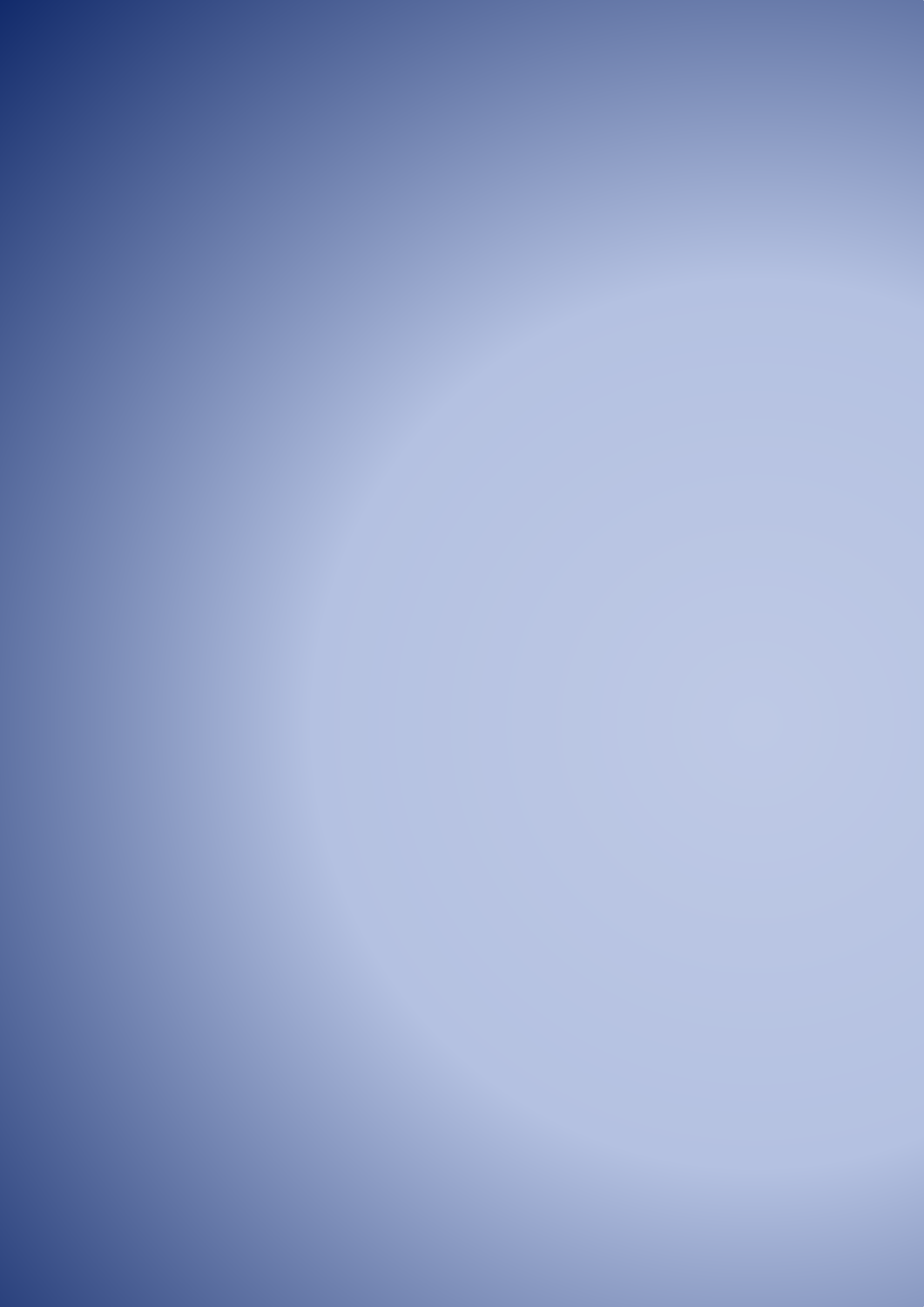# Copyright © June 2017 **GENERAL SIR JOHN KOTELAWALA DEFENCE UNIVERSITY**

*All rights reserved. No part of this publication may be reproduced, stored in a retrieved system or transmitted by any means, electronic, mechanical, photocopying, recording or otherwise, without written consent of the publisher.* 

National Library of Sri Lanka – Cataloging-In Publication Data **JOURNAL OF MANAGEMENT, SOCIAL SCIENCES AND HUMANITIES** Volume 2 Issue 1 (2017)

**ISSN 2579-1974 Published by General Sir John Kotelawala Defence University, Sri Lanka**

**Editor:** Dr. Wasantha Premarathne

### **Disclaimer**

*Responsibilities of the content of papers included in this publication remain with the respective authors. Editorial board and the Faculty of Management, Social Sciences and Humanities have no responsibility over the content or errors in the individual articles.* 

Printed by: KDU Press, Ratmalana, Sri Lanka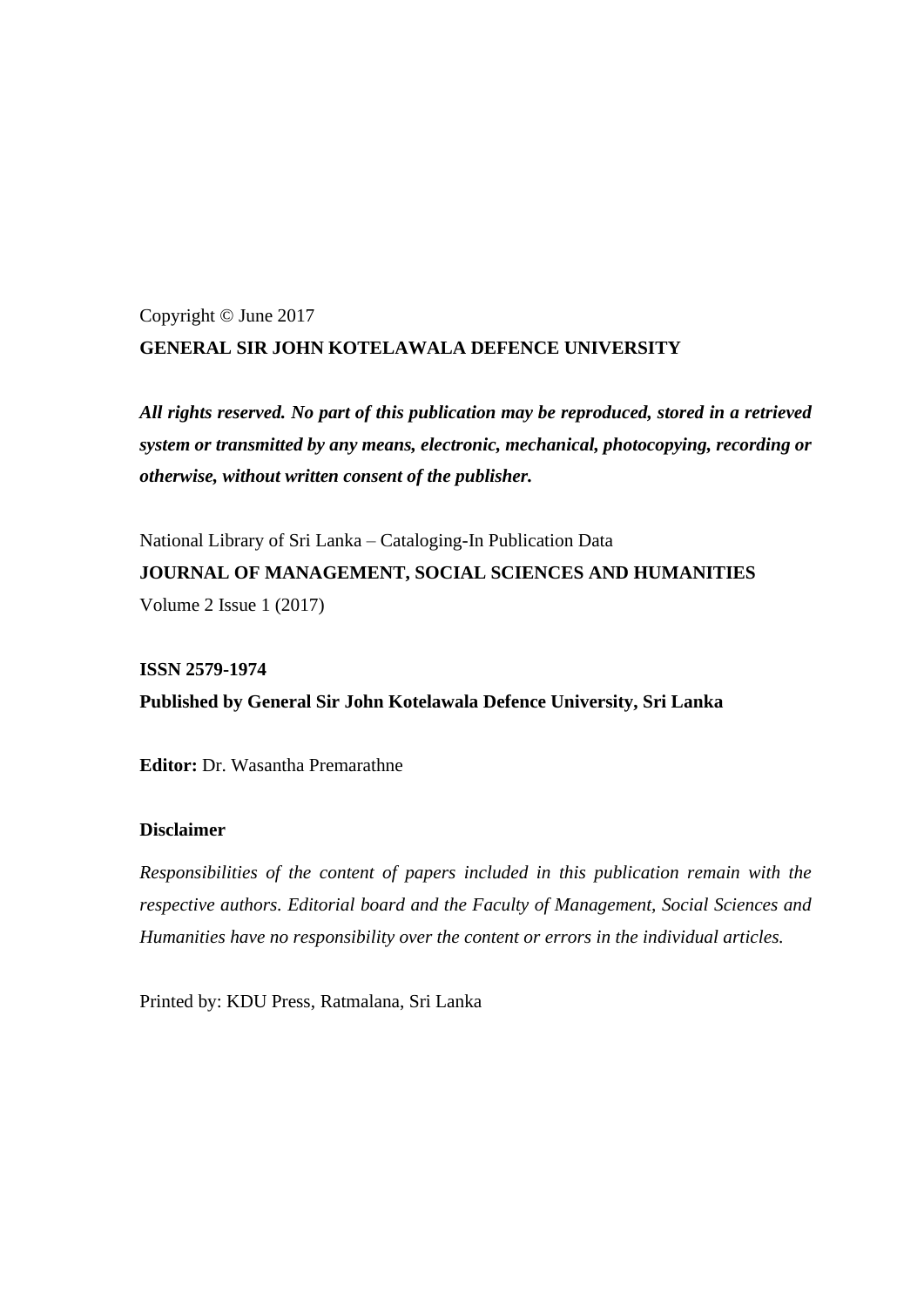### **JMSH**

Journal of Management, Social Sciences and Humanities (JMSH) is a double blind reviewed, bi-annual journal with an aim of becoming a leading Journal in the disciplines of Management, Social Sciences and Humanities. The scope of the journal covers theoretical and empirical research in the above three domains. The journal welcomes the submission of manuscripts of original, innovative, and high-quality papers that advance conceptual and empirical knowledge in the relevant fields.

#### **EDITOR**

Dr. Wasantha Premarathne General Sir John Kotelawala Defence University, Sri Lanka

### **EDITORIAL BOARD**

Mr WAAK Amaratunga, General Sir John KotelawalaDefence University, Sri Lanka Dr RMNT Sirisoma, General Sir John KotelawalaDefence University, Sri Lanka Dr. Hemantha Premarathne, General Sir John KotelawalaDefence University, Sri Lanka

### **PANEL OF REVIEWERS**

Prof. C. Pathirawasam, University of Kelaniya, Sri Lanka Dr Lakshika Liyanage, General Sir John KotelawalaDefence University, Sri Lanka Ms. ID Watthuhewa, General Sir John KotelawalaDefence University, Sri Lanka Ms. DD Lokuge, General Sir John KotelawalaDefence University, Sri Lanka Dr. UG Rajapaksha, General Sir John KotelawalaDefence University, Sri Lanka Dr. Kalpana Ambepitiya, General Sir John KotelawalaDefence University, Sri Lanka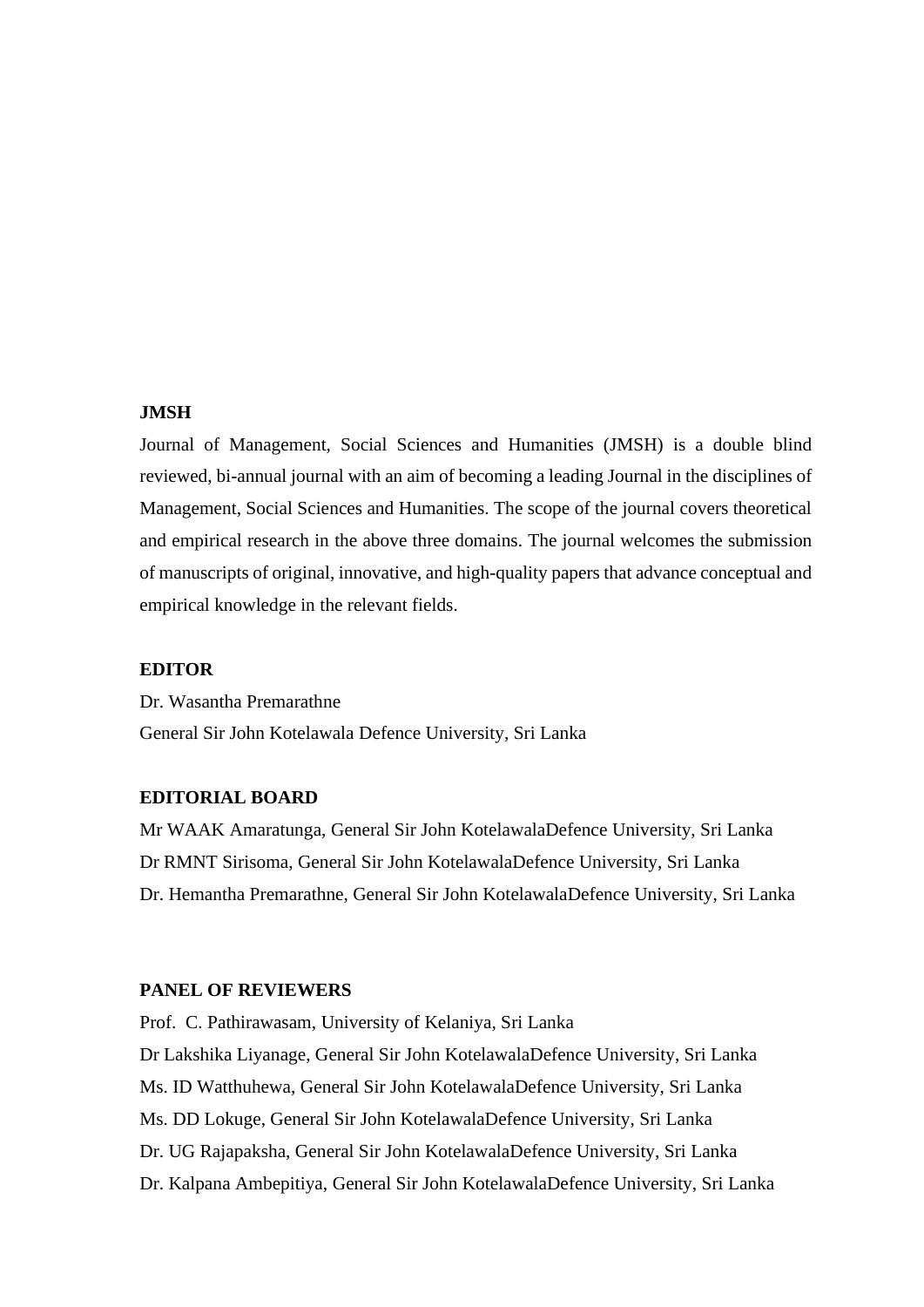| Volume 2 Issue 1 June 2017                                                                                                                                                                                      |         |
|-----------------------------------------------------------------------------------------------------------------------------------------------------------------------------------------------------------------|---------|
| THE CONTACT BETWEEN SINHALA AND ENGLISH<br><b>ORTHOGRAPHY IN ONLINE TEXT MESSAGES</b><br>Malalasekera N                                                                                                         | 175-187 |
| THE IMPACT OF ACADEMIC EMOTIONS ON LANGUAGE<br><b>LEARNING IN THE UNIVERSITY CONTEXT: A NARRATIVE</b><br><b>REVIEW</b><br>Wathuge P C                                                                           | 188-201 |
| DETERMINING THE STATISTICAL PROCESS CONTROL<br>LIMITS FOR UNCERTIFIED SRI LANKA STANDARD (SLS)<br><b>BOXES OF MATCHES IN SRI LANKAN MARKET</b><br>Perera R A S A / Mudannayaka K W G M N B / Rupasinghe R A G S | 202-216 |
| A STUDY ON THE FACTORS INFLUENCING THE USE OF E-<br><b>COMMERCE BY CUSTOMERS IN COLOMBO WITH RESPECT</b><br><b>TO B2C MARKET</b><br>Lokuhitige SL / Ranwala L U                                                 | 217-231 |
| THE IMPACT OF PARENTAL INVOLVEMENT ON STUDENTS'<br><b>ATTITUDE AND PERFORMANCE IN SCIENCE IN BATTICALOA</b><br>EDUCATIONAL ZONE, SRI LANKA<br>Elankumaran C / Arulmoly C                                        | 232-243 |

**Journal of Management, Social Sciences and Humanities**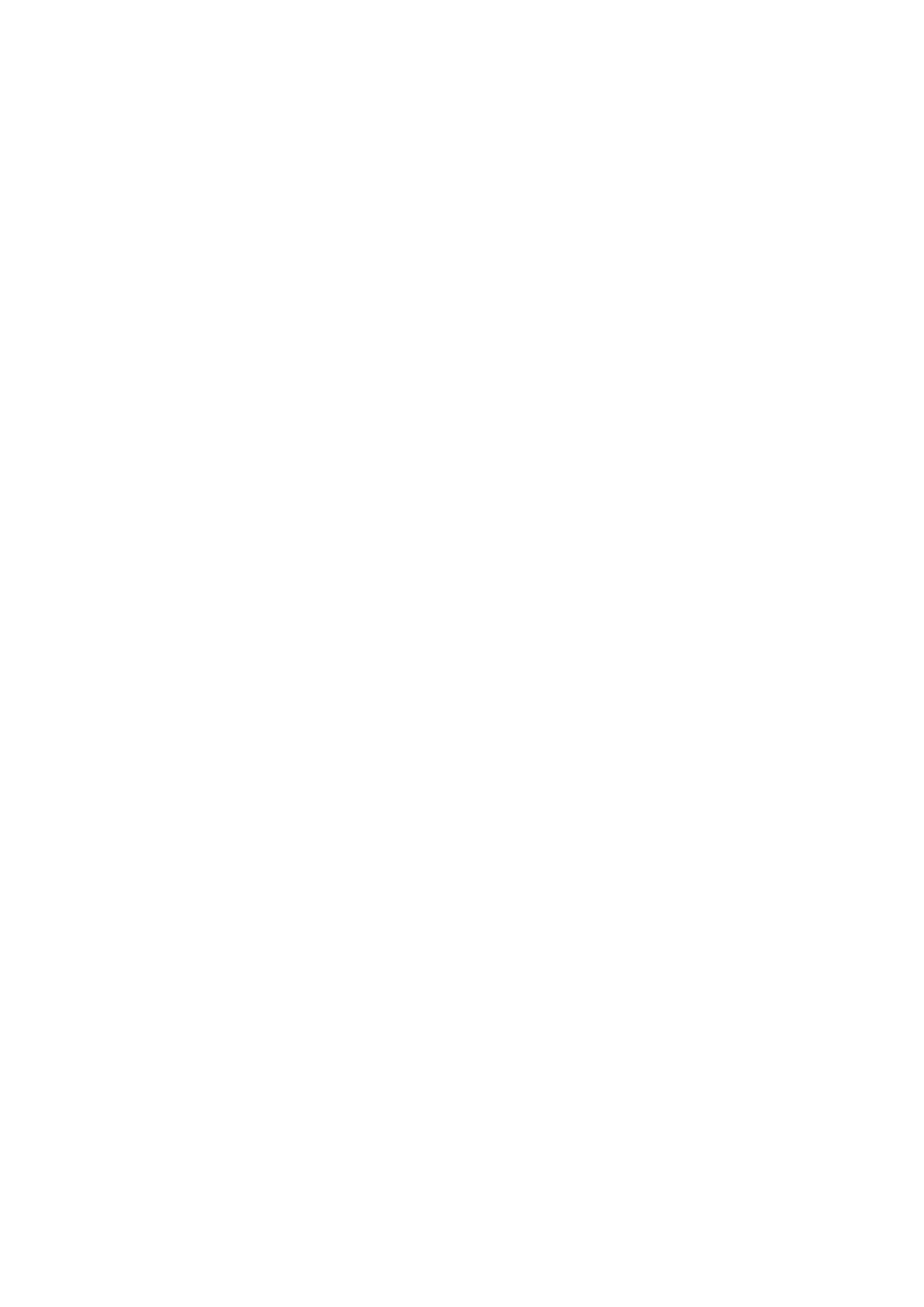# **THE CONTACT BETWEEN SINHALA AND ENGLISH ORTHOGRAPHY IN ONLINE TEXT MESSAGES**

## **Malalasekera N**

--------------------------------------------------------------------------------------------

*Department of English Language Teaching University of Kelaniya Sri Lanka*

### **ABSTRACT**

*At present, using English characters to represent Sinhala words appears to be a common feature in online texting among Sinhala-English bilinguals. This study examines the contact between Sinhala and English orthography in online text messages in which Sinhala words are represented using English letters. Much research has been conducted on the contact between Sinhala and English, features and conventions of Internet language and language contact in digital Internet genres. However, no research has yet examined the linguistic phenomenon of using English characters to represent spoken Sinhala sounds. The data for the study come from a corpus of online text messages sent via mobile messaging applications (hereafter apps) such as Facebook Messenger, WhatsApp and Viber collected from 20 undergraduates in the Faculty of Arts of the University of Colombo. The text messages were collected using the friend of a friend method. The study identifies four main patterns of representing Sinhala vowel sounds and two main patterns of representing Sinhala consonant sounds through English letters. The findings invoke a need to expand the conception of frequential copying showing a potential emergence of a new variety of Sinhala in which the orthographic system is a result of the contact between Sinhala and English orthography. The identified patterns also help develop more user-friendly online Sinhala-English transliteration software than the existing ones such as Google Input Tools, SinGlish Transliterated and SinGlish (Phonetic) Transliterated which are unable to identify certain patterns of representing Sinhala vowel and consonant sounds through English characters or have their own transliteration schemes which the users have to adopt. Thereby, these patterns challenge the conventional idea that no system of transliteration of a (more) phonetic language by an unphonetic one like English can be perfect.* 

*Keywords: Online texting, contact, English orthography, spoken Sinhala sounds*

### **INTRODUCTION**

Based on a corpus of online text messages<sup>1</sup> sent via mobile messaging applications<sup>2</sup> such as Facebook Messenger, WhatsApp and Viber in which Sinhala words are represented using English characters, this study aims to examine the results of the contact<sup>3</sup> between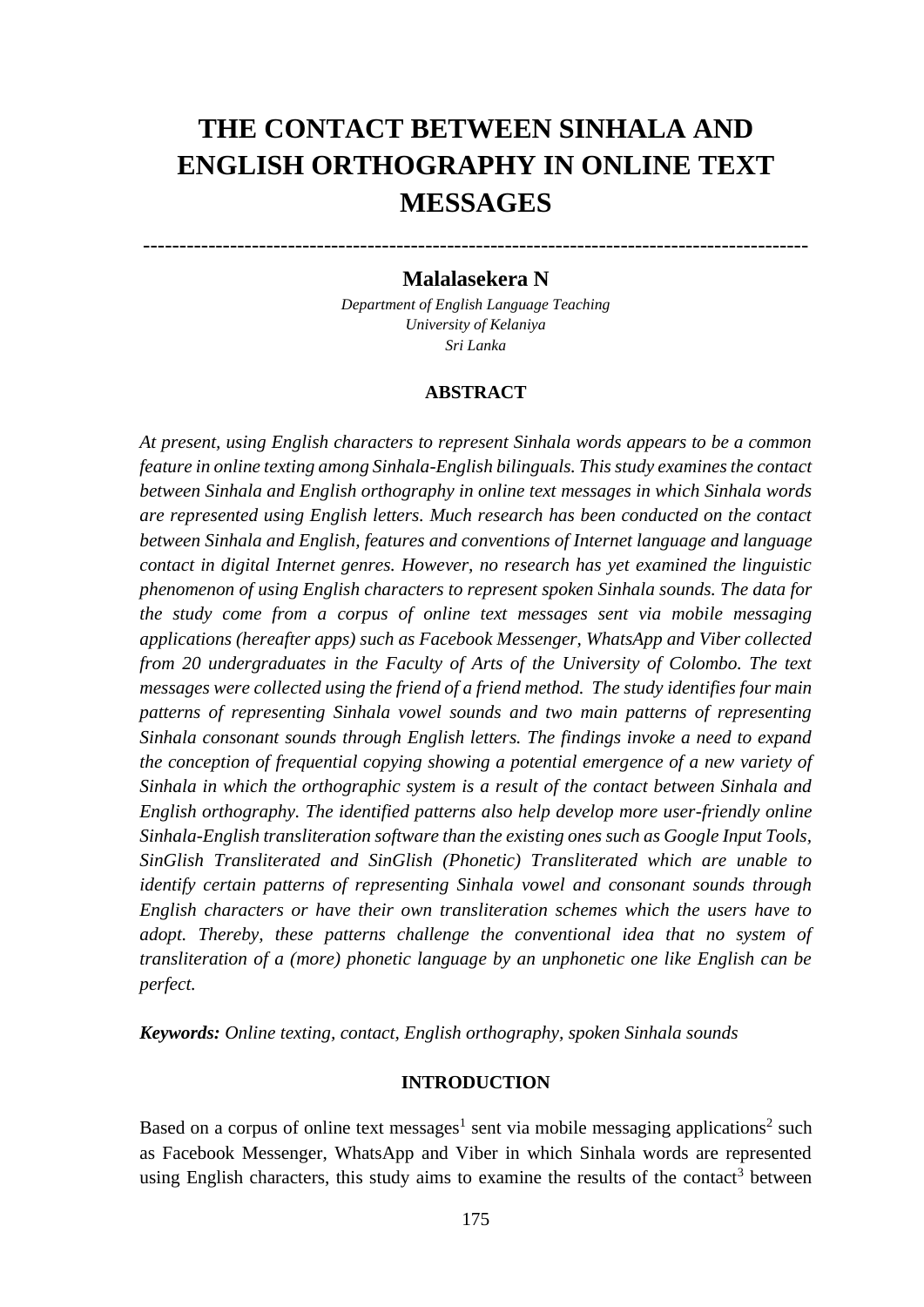Sinhala and English orthography in online text messages. It identifies patterns of representing spoken Sinhala vowel and consonant sounds<sup>4</sup> through English letters<sup>5</sup> in online texting since "electronic discourse is writing that very often reads as if it were being spoken – that is, as if the sender were writing talking" (Crystal, 2004, p. 25). Due to space constraints, the study will not focus on the identification of patterns of representing Sinhala vowel and consonant clusters through English characters.

Research has been conducted on "digital Internet genres" (Mendis, 2006, p. 125) focusing on features and conventions of Internet language (See, for instance, Porter, 1996; Davis & Brewer, 1997; Baron, 2000; Crystal, 2004; Zitzen & Stein, 2004 etc.) and the contact between two languages in digital Internet communication (See, for instance, Su, 2006; van Gass, 2008; Devic, 2008; Huang, 2009; Temur & Vuruş, 2009; Themistocleous, 2010; Tagg & Seargeant, 2012; Rafi, 2013 etc.). The contact between Sinhala and English has also been researched in the study of Ceylon English, Lankan English and/or Sri Lankan English (SLE) (See, for instance, Passé, 1948, 1950, 1955; Halverson, 1966; Chithra Fernando, 1977; Siromi Fernando, n.d., 1985, 2003, 2008a, 2008b, 2011/2012; Gunesekara, 2000, 2008; Herat, 2006; Meyler, 2007; Siromi Fernando, Gunesekera & Parakrama, 2010 etc.). Yet, no research has yet focused on the contact between Sinhala and English orthography in digital Internet genres which leads to the research problem of the present study.

How does Sinhala and English orthography come into contact in the use of English letters to represent Sinhala words in online text messages sent via mobile messaging apps such as Facebook Messenger, WhatsApp, and Viber?

- (a) What are the patterns of representing Sinhala vowel sounds in the word initial, medial and final positions in online text messages?
- (b) What are the patterns of representing Sinhala consonant sounds in the word initial, medial and final positions in online text messages?

The following are the objectives of the study:

- (a) To expand Johanson's conception of "frequential copying" (2002, 2008).
- (b) To show the potential emergence of a new variety of Sinhala in which the orthographic system is a result of the contact between Sinhala and English orthography in online texting.
- (c) To challenge Gunasékara's (1962) claim about the systems of transliteration of a (more) phonetic language by unphonetic English.
- (d) To help develop more user-friendly Sinhala-English transliteration software.

### **METHDOLOGY AND EXPERIMENTAL DESIGN**

The data include online text messages sent through mobile messaging apps namely, Facebook Messenger, WhatsApp and Viber. These were collected from 20 undergraduates in the Faculty of Arts of the University of Colombo over a period of 10 months. A version of Milroy's (1980) "friend of a friend" method was used to collect data protecting the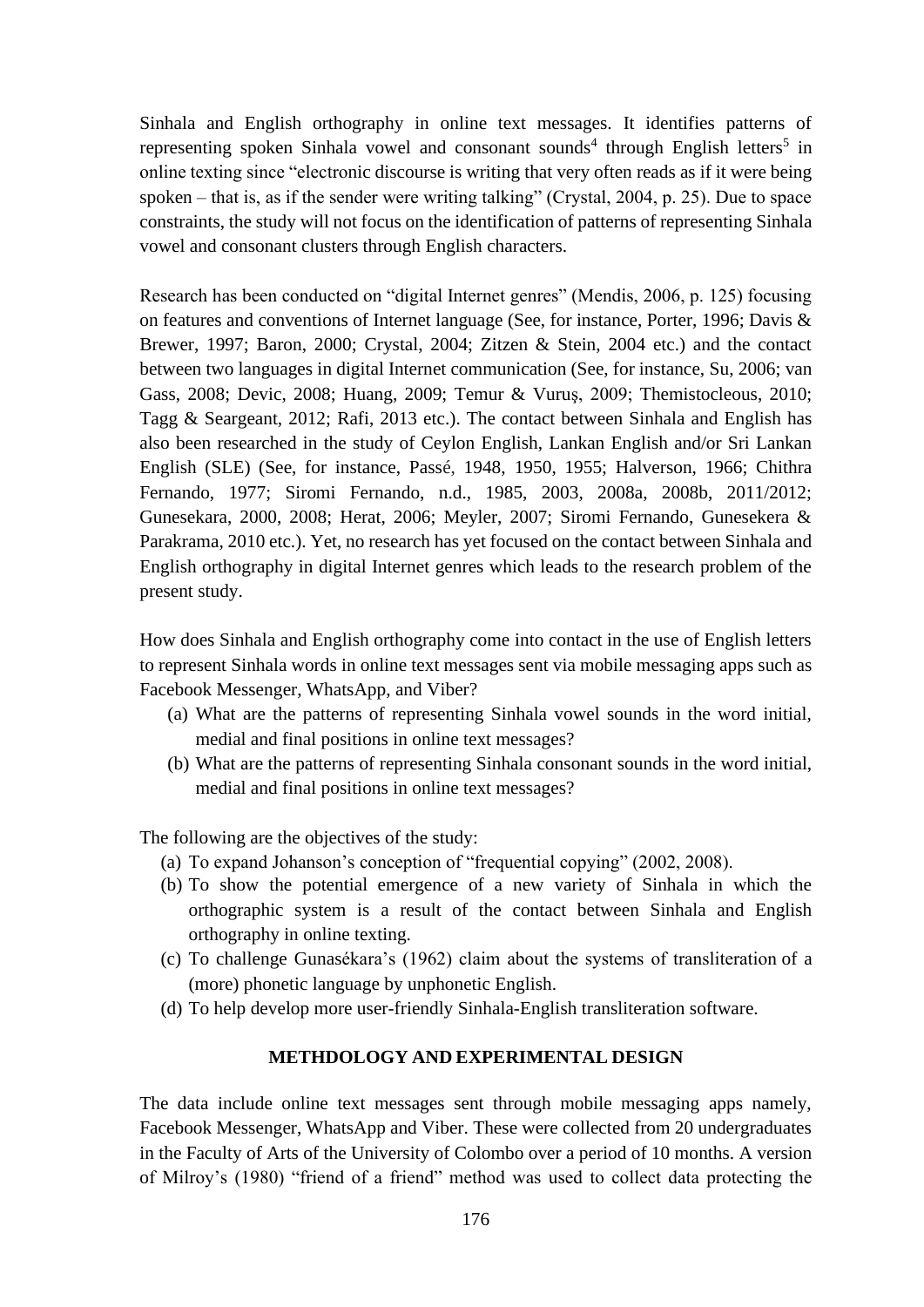privacy of the authors of the messages. Two friends of the researcher who had more access to the sample than the researcher were asked to obtain messages from their friends. The sample was selected based on the convenient sampling technique presuming that many individuals would be unwilling to share their messages due to the level of privacy attached to them. The study uses Johanson's (2002, 2008) "code-copying framework" as the principal method of data analysis. It also draws on the claims made by Gunasékara (1962), Vallins (1965), Crystal (2004) and Siromi Fernando (n.d.).

# **RESULTS**

The patterns of representing Sinhala vowel sounds using English letters in the word initial, medial and/or final positions can be categorized as follows:<sup>6</sup>

- *A. The Representation of Spoken Sinhala Vowel Sounds*
	- (a) The use of (an) English symbol(s) to represent a Sinhala vowel sound in the word initial, medial and/or final positions where the particular symbol(s) is/are used to represent the same or a similar sound in Sri Lankan English. Below are some examples:

| English<br>symbols used<br>to represe -nt<br>the Sinhala<br>vowel sound | Position<br>in<br>Sinhala<br>words | Sinhala<br>words | English words<br>in which the<br>said<br>symbol<br>produces the<br>same or a<br>similar sound | Position in<br>English words |
|-------------------------------------------------------------------------|------------------------------------|------------------|-----------------------------------------------------------------------------------------------|------------------------------|
| A                                                                       | initial                            | athin            | sand $/sæ:nd/$                                                                                | medial                       |
|                                                                         |                                    | $\alpha$ :tin/   |                                                                                               |                              |
|                                                                         |                                    | ඇතින්            |                                                                                               |                              |
|                                                                         | medial                             | kama             |                                                                                               |                              |
|                                                                         |                                    | kæ: mə/          |                                                                                               |                              |
|                                                                         |                                    | කෑම              |                                                                                               |                              |
|                                                                         | final                              | ba               |                                                                                               |                              |
|                                                                         |                                    | $/bæ$ :/         |                                                                                               |                              |
|                                                                         |                                    | බෑ               |                                                                                               |                              |

| Table 1: Long front low vowel ' $\varphi_i$ ' /æ:/ |  |  |  |  |  |
|----------------------------------------------------|--|--|--|--|--|
|----------------------------------------------------|--|--|--|--|--|

(b) The use of (an) English symbol(s) to represent a Sinhala vowel sound in the word initial, medial and/or final positions where the particular English symbol(s) is/are used to represent (a) different sound(s) in Sri Lankan English. Below are some examples: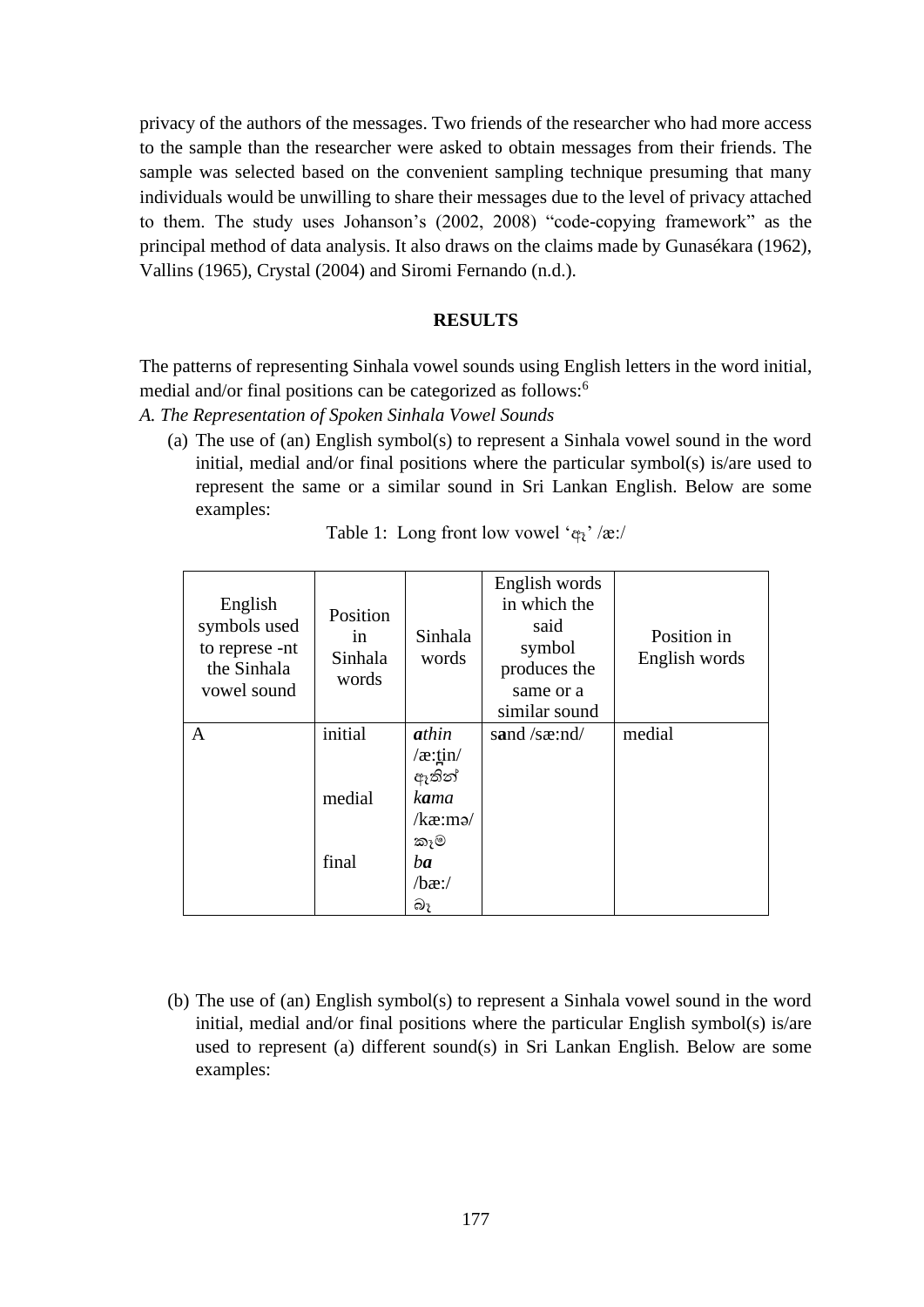| English      | Positio     | Sinhala                                      | English words | The sounds            |
|--------------|-------------|----------------------------------------------|---------------|-----------------------|
| symbols used | $\mathbf n$ | words                                        | in which the  | produced by<br>the    |
| to represent | in          |                                              | said symbol   | said                  |
| the word     | Sinhal      |                                              | produc-es the | symbols               |
|              | a           |                                              | spoken        | in English words      |
|              | words       |                                              | Sinhala vowel |                       |
|              |             |                                              | sound         |                       |
| E            | initial     | ethin                                        |               | /e/ - get /get/       |
|              |             | $\sqrt{x}$ : $\frac{\pi}{2}$                 |               | $/i'$ - kiss /kis/    |
|              |             | ඇතින්                                        |               | $/i$ :/ - mete /mi:t/ |
|              | medial      | keli                                         |               |                       |
|              |             | $/$ kæ:li $/$                                |               |                       |
|              |             | කෑලි                                         |               |                       |
|              | final       | be                                           |               |                       |
|              |             | $/bæ$ :/                                     |               |                       |
|              |             | බෑ                                           |               |                       |
| Ae           | initial     | aethin                                       |               | $/e$ :/<br>jaeger     |
|              |             | $\sqrt{\mathbf{x}}$ :tin $\sqrt{\mathbf{x}}$ |               | $/d$ ze:gə:/          |
|              |             | ඇතින්                                        |               |                       |
|              | final       | nae                                          |               |                       |
|              |             | $/$ næ: $/$                                  |               |                       |
|              |             | නෑ                                           |               |                       |
| ah           | final       | bah                                          |               | $/a$ :/ - ah $/a$ :/  |
|              |             | $/bæ$ :/                                     |               |                       |
|              |             | බෑ                                           |               |                       |

Table 2: Long front low vowel 'ඈ' /æ:/

(c) The reduplication of an English symbol to represent a Sinhala vowel sound in the word initial, medial and/or final positions where the reduplication of the particular symbol represents a different sound in Sri Lankan English. Below are some examples:

|  |  | Table 3: Long back mid vowel '®' /o:/ |  |  |  |
|--|--|---------------------------------------|--|--|--|
|--|--|---------------------------------------|--|--|--|

| Reduplicated<br>English<br>symbol<br>and spelling<br>pattern | Sinhala<br>words and<br>positions in<br>Sinhala<br>words | English words<br>in which the<br>said symbols<br>produce the<br>spoken<br>Sinhala vowel<br>sound | The sounds<br>produced by the<br>said<br>symbols in<br>English words |
|--------------------------------------------------------------|----------------------------------------------------------|--------------------------------------------------------------------------------------------------|----------------------------------------------------------------------|
|--------------------------------------------------------------|----------------------------------------------------------|--------------------------------------------------------------------------------------------------|----------------------------------------------------------------------|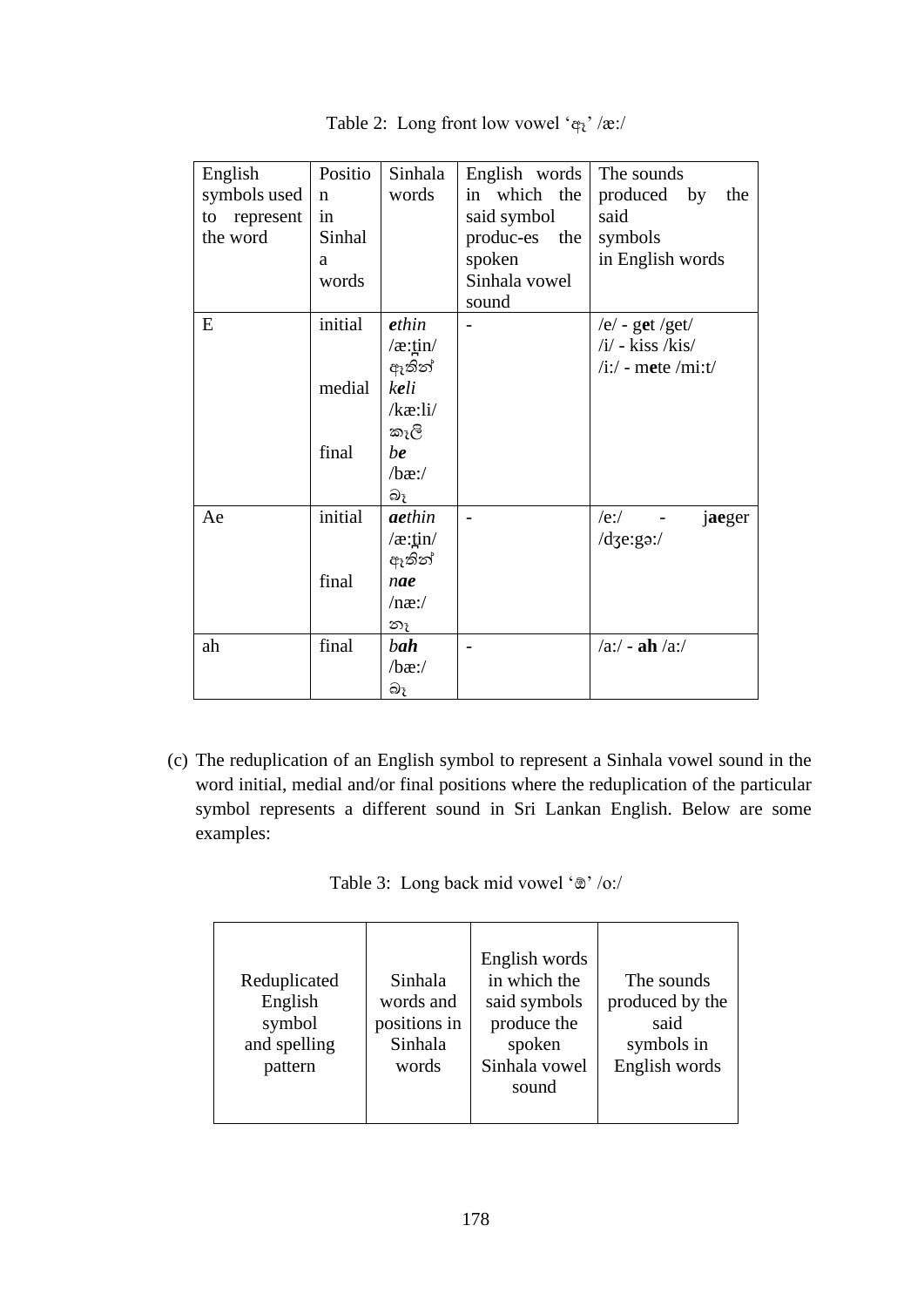| Symbol: o         | initial                 | /u/                 |
|-------------------|-------------------------|---------------------|
| Spelling pattern: | oolu                    | $\text{good}$ /gud/ |
| 00                | $\frac{1}{a}$ :lu/      |                     |
|                   | ඔලු                     | $/$ u:/             |
|                   | final                   | ooze $/uz/$         |
|                   |                         | fool /fu:l/         |
|                   | $apoo$<br>/apo:/<br>අපෝ | too /tu:/           |
|                   |                         |                     |

(d) The creation of a new spelling pattern (that is not present in English) to represent a Sinhala vowel sound in the word initial, medial and/or final positions through the reduplication of an English symbol. There are two types. Below are the two types with examples:

### *The use of the particular symbol twice*

| Reduplicated<br>English symbol | <b>New</b><br>spelling<br>pattern<br>created | Position in<br>Sinhala<br>words | Sinhala words |
|--------------------------------|----------------------------------------------|---------------------------------|---------------|
| a                              | aa                                           | initial                         | aathin        |
|                                |                                              |                                 | /æ:tin/       |
|                                |                                              |                                 | ඇතින්         |
|                                |                                              | medial                          | kaalla        |
|                                |                                              |                                 | /kæ:llə/      |
|                                |                                              |                                 | කැල්ල         |
|                                |                                              | final                           | baa           |
|                                |                                              |                                 | $/bæ$ :/      |
|                                |                                              |                                 | බෑ            |

Table 4: Spoken Sinhala long front low vowel 'ඈ' /æ:/

*The use of the particular symbol more than twice.* 

Table 5: Long front low vowel ' ${\bf q}_i$ ' /æ:/

| Reduplicated | New spelling | Sinhala     | Position in   |
|--------------|--------------|-------------|---------------|
| English      | pattern      | words       | Sinhala words |
| symbol       | created      |             |               |
| а            | aaa          | naaa        | final         |
|              |              | $/$ næ: $/$ |               |
|              |              | නා          |               |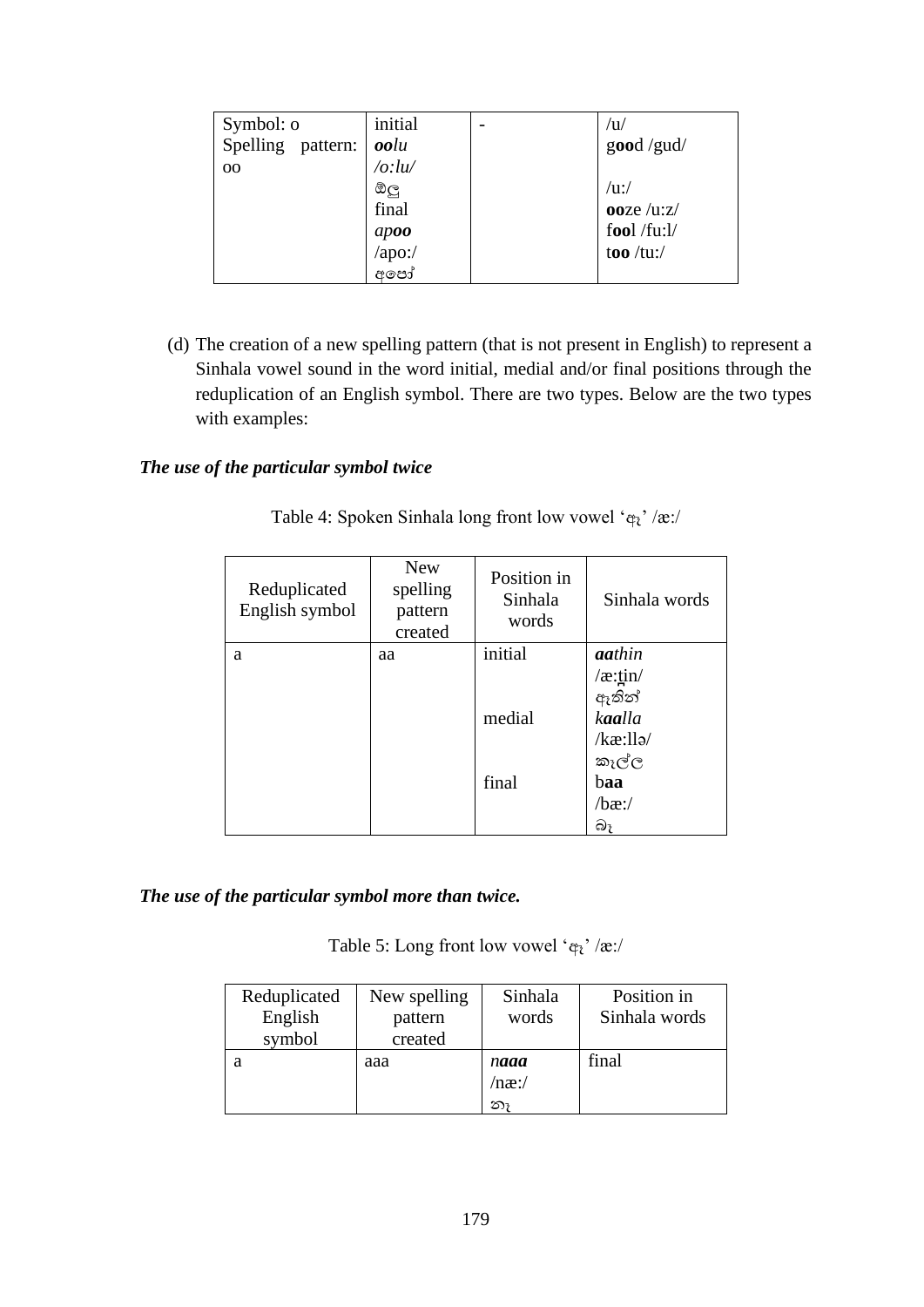# *The Representation of Spoken Sinhala Consonant Sounds*

The patterns of representing Sinhala consonant sounds using English letters in the word initial, medial and/or final can be categorized as follows:

(a) The use of (an) English symbol(s) to represent a Sinhala consonant sound in the word initial, medial and/or final positions where the particular symbol(s) produce(s) the same or a similar sound in Sri Lankan English. Below are some examples.

| English<br>symbols<br>used | Position in<br>Sinhala<br>words | Sinhala<br>words        | English<br>words in<br>which the<br>particular<br>symbol(s)<br>produce(s)<br>the same or a<br>similar sound | Position in English<br>words |
|----------------------------|---------------------------------|-------------------------|-------------------------------------------------------------------------------------------------------------|------------------------------|
| Th                         | initial                         | <b>th</b> ibba          | thin $\binom{t}{1}$                                                                                         | initial                      |
|                            |                                 | /tibba:/                |                                                                                                             |                              |
|                            | medial                          | තිබ්බා<br><i>aththa</i> | loathsome                                                                                                   | medial                       |
|                            |                                 | $\ell$ attə $\ell$      | $/$ lo: $t$ səm $/$                                                                                         |                              |
|                            |                                 | ඇත්ත                    |                                                                                                             |                              |
|                            | final                           | bath                    | path /pa: $t/$                                                                                              | final                        |
|                            |                                 | /bat/                   |                                                                                                             |                              |
|                            |                                 | බත්                     |                                                                                                             |                              |

Table 6: Dental unvoiced stop 'ත්' /t̪/

(b) The use of (an) English symbol(s) to represent a Sinhala consonant sound in the word initial, medial and/or final positions where the particular symbol(s) produce(s) (a) different sound(s) in Sri Lankan English. Below are some examples:

| English<br>symbol<br>used | Position<br>1n<br>Sinhala<br>words | Sinhala<br>words                                               | English words in<br>which the<br>particular<br>symbol(s)<br>$produce(s)$ the<br>Sinhala sound<br>represented | The<br>soundsproduc-ed<br>by the said<br>symbol in<br>English words |
|---------------------------|------------------------------------|----------------------------------------------------------------|--------------------------------------------------------------------------------------------------------------|---------------------------------------------------------------------|
| T                         | initial<br>medial<br>final         | tibba<br>/tibba:/<br>තිබ්බා<br>atta<br>/ættə/<br>ඇත්ත<br>behet |                                                                                                              | /t/ - tin /tin/                                                     |

|  |  | Table 7: Dental unvoiced stop ' $\mathcal{B}'$ ' /t̪/ |  |  |  |
|--|--|-------------------------------------------------------|--|--|--|
|--|--|-------------------------------------------------------|--|--|--|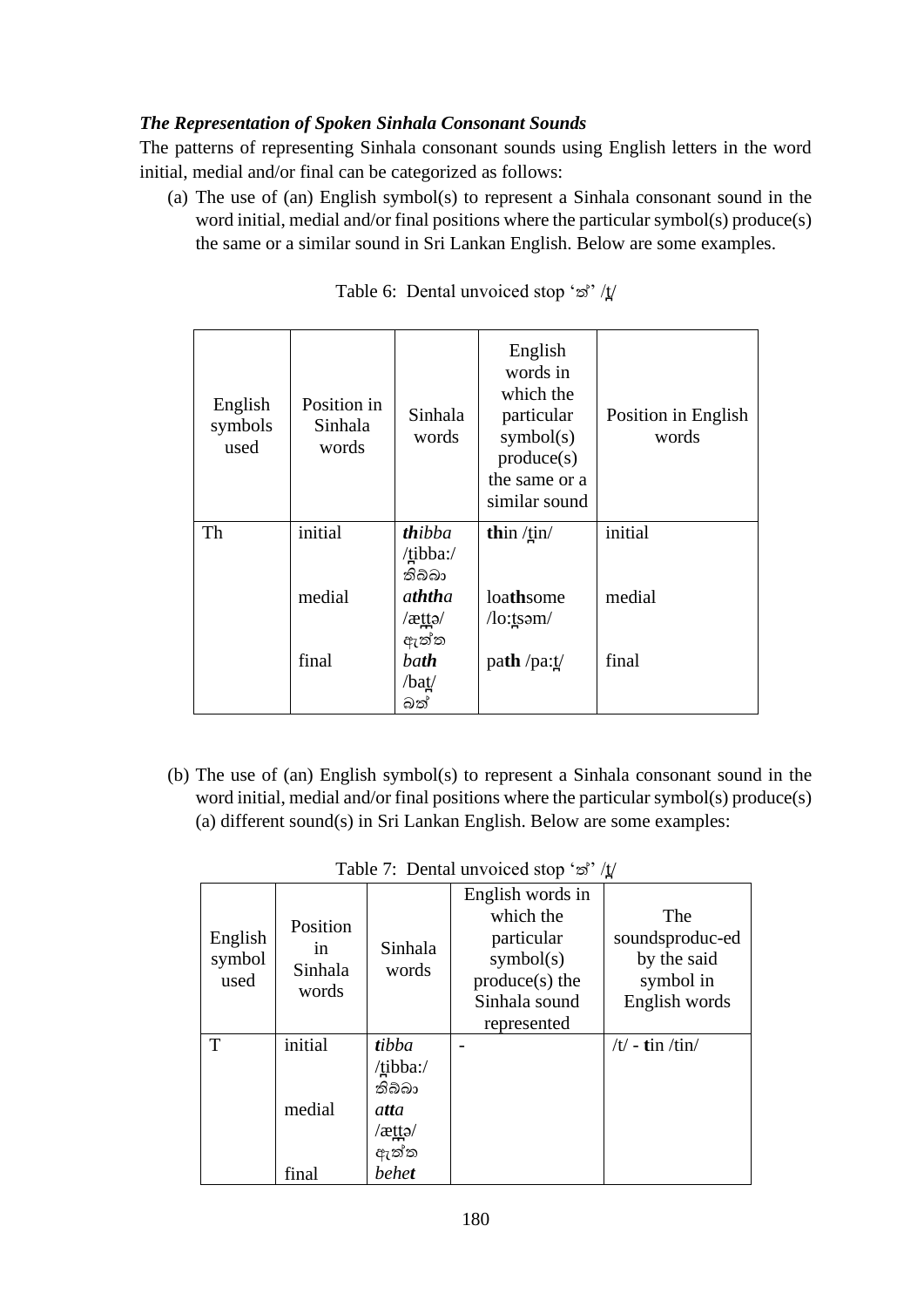| $\mathbf{r}$<br>'behet |  |
|------------------------|--|
| බෙහෙත්                 |  |

# **DISCUSSION**

In his description of "frequential copying," Johanson (2002) says that "elements which already exist in the basic code…undergo an increase or decrease in frequency of occurrence" in the basic code (p. 292). The first three main patterns of representing Sinhala vowel sounds and two main patterns of representing Sinhala consonant sounds can be considered what Johanson (2002, 2008) refers to as "frequential copies" (p. 292, p. 74) for the frequent spelling patterns in the model code English are copied onto the basic code Sinhala. The first and second sub-patterns under the fourth pattern of representing Sinhala vowel sounds seem to reflect the feature of "Netspeak" which Crystal (2004) talks about – the use of "repeated letters (aaaaahhhhh, hiiiiiii, ooops, soooo) for emphasis" (p. 34). As shown in Crystal's (2004) example, this feature occurs in the use of English on the Internet. Thus, they can also be considered "frequential copies."

The copied English symbols are however, new to the basic code. Therefore, Johanson's (2002, 2008) conception of "frequential copies" needs to be expanded accordingly frequential copies can be referred to as elements which already exist in the basic code and/or are new to the basic code which may undergo an increase and/or decrease in the frequency of occurrence. In this respect, elements which already exist in the basic code may undergo either an increase or decrease in the frequency of occurrence while the elements that are new to the basic code may undergo an increase in the frequency of occurrence.

The research subjects' intense and regular use of the copied elements can be considered what Johanson calls "habitualization" (2002, p. 298, 2008, p. 65). As "habitualized copies", the patterns of representing Sinhala vowel and consonant sounds through English symbols identified in the study tend to "occur frequently, regularly and normally" among the research subjects (Johanson, 2002, p. 298). This frequent and regular use of the copies reflects a certain degree of "acceptance" of the copies by the bilingual research subjects who seem to constitute a "speech community" (Johanson, 2002 p. 299, 2008 p. 65). However, it is necessary to observe the occurrence of the copies in the basic code over a longer period of time to identify them as "conventionalized code-copies" (Johanson, 2002, p. 299, 2008, p. 65) for "the process of conventionalization is a continuum of changes in sociolinguistic status with gliding transitions between degrees of acceptability for individuals and for speech communities" (Johanson, 2002, p. 300). Thus, the study which focuses on messages sent by informants over a period of 10 months can argue that the copies seem to appear only as "part of a more general bilingual norm" (Johanson, 2002, p. 299) and seem to be undergoing a process of conventionalization.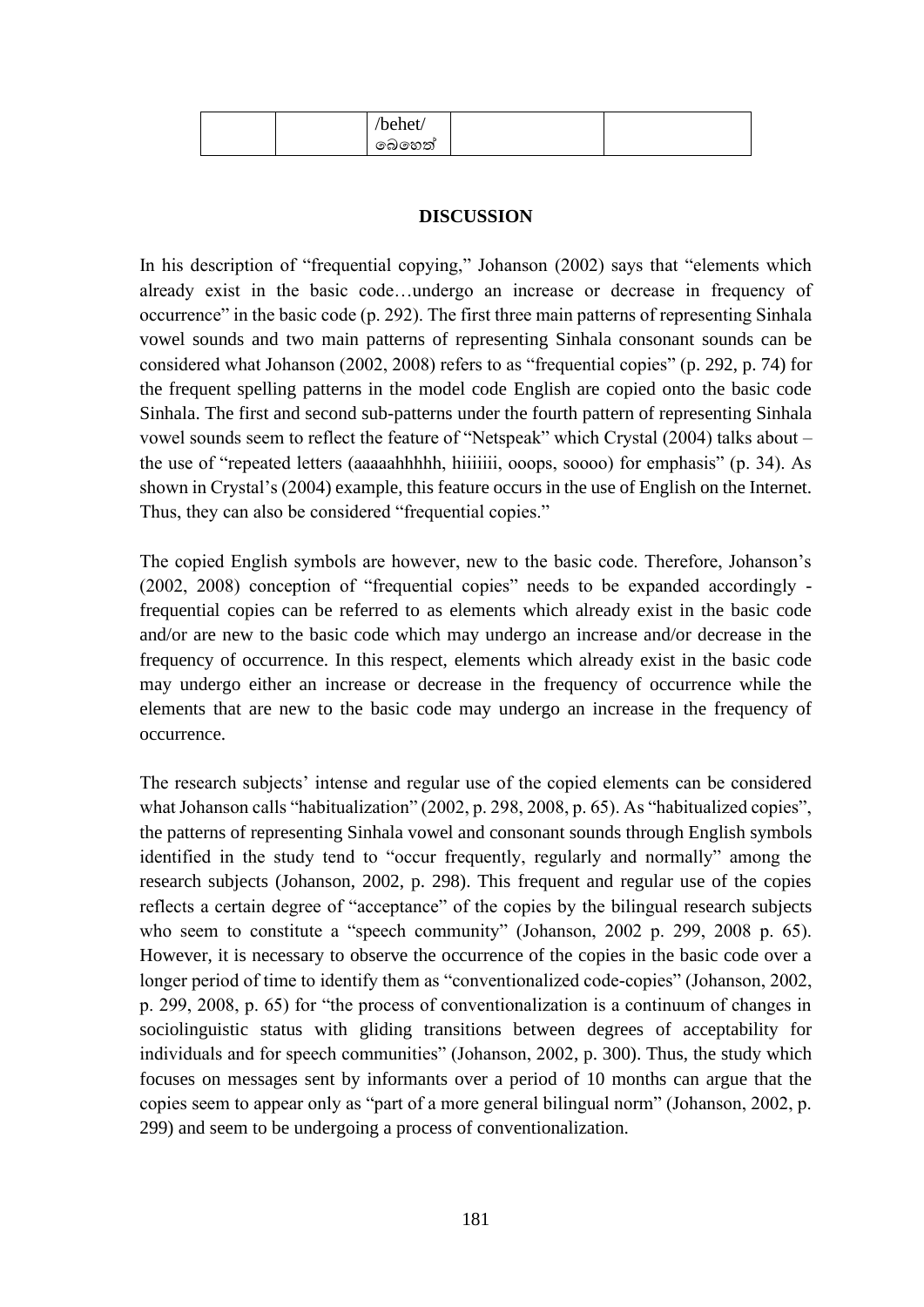While Johanson says that "language birth" may be the final result of conventionalization as the "high copying variety becomes the specific code of a whole speech community, including monolinguals" (Johanson, 2002, p. 299), this study suggests that the linguistic phenomenon of using English letters to represent Sinhala vowel and consonant sounds in online text messages has potential to give birth to a new variety of Sinhala in which the orthographic system is a result of the contact between Sinhala and English orthography.

The patterns identified also challenge Gunasékara's (1962) claim that "no system of transliteration of a phonetic language by an unphonetic one, like the English can ever be perfect" (p. 29). Just as there is a "method" in the "madness" or "inconsistencies" of English spelling (Vallins, 1965, p. 12), there is a method in the madness or inconsistencies in representing Sinhala sounds using English letters although they reflect the complexity of the contact between a more phonetic language like Sinhala and a less phonetic language like English (Fernando n.d., p. 10). Some patterns used to represent Sinhala vowel and consonant sounds through English letters reflect how the Sinhala-English bilingual Internet user takes advantage of the "madness" or "inconsistencies" (Vallins, 1965, p. 12) of English spelling to suit his/her own agenda either by using an existing English spelling pattern to represent a different sound or by creating a new spelling pattern. Certain patterns involve a reduplication of an English symbol in the representation of a long Sinhala vowel sound. It is presumably because the particular English symbol is also used to represent the short vowel sound of the particular Sinhala vowel sound. It seems to reflect the Sinhala-English bilingual Internet user's attempt to maintain the orthographic difference between the short and long Sinhala vowel sounds apparent in the Sinhala spelling system.

These complex patterns of representing Sinhala vowel and consonant sounds through English characters are useful to help develop more user-friendly online Sinhala-English transliteration software than the present ones such as 'Google Input Tools' ('Google ආදාන පමවලම්') 'SinGlish Transliterated' and 'SinGlish (Phonetic) Transliterated' which cannot identify certain patterns of representing Sinhala vowel and consonant sounds through English characters identified in the study or have their own transliteration schemes including capitalized English letters and punctuation marks which the users have to adopt when texting online.

### **CONCLUSION**

As discussed above, the identification of the patterns of representing Sinhala vowel and consonant sounds through English characters that emerge in the contact between Sinhala and English orthography in online text messages manifests the empirical significance of the study. The theoretical significance of the study lies in illustrating the need to expand Johanson's (2002, 2008) conception of "frequential copying" and its challenge on Gunasékara's (1962) claim about the systems of transliteration of a (more) phonetic language by unphonetic English. While the social relevance of the study lies in its contribution to the development of more user-friendly online Sinhala-English transliteration software, its disciplinary relevance comes from its contribution to the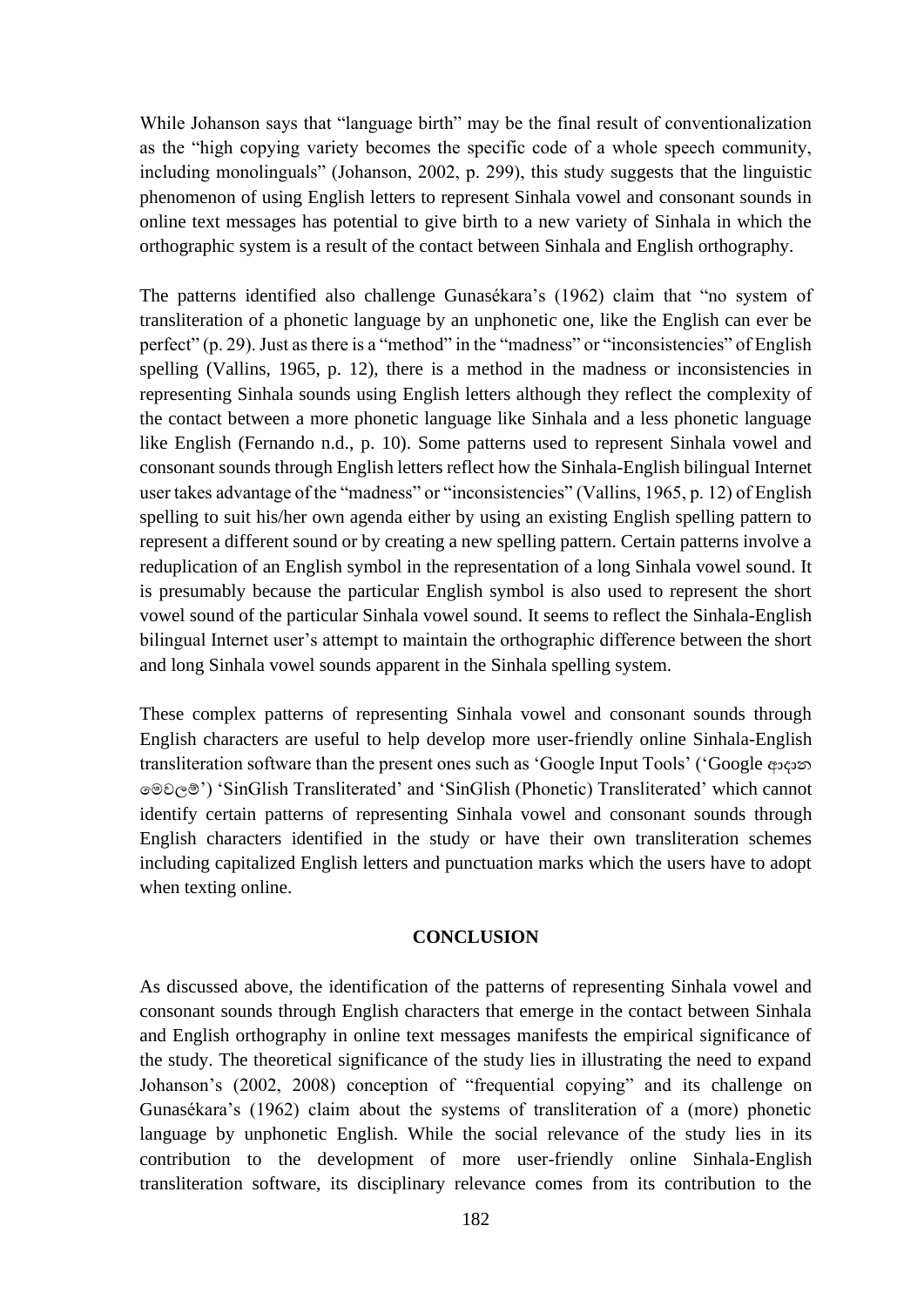existing body of research on language contact in digital Internet genres and the contact between Sinhala and English.

Further research can be done by expanding the research sample and/or choosing the research sample from a different Sinhala-English bilingual context to see whether more patterns of representing Sinhala vowel and consonant sounds through English letters can be identified in online texting. The research scope can be expanded by focusing on the patterns of representing Sinhala vowel and consonant clusters that were not specifically examined in the study. A longitudinal study can be conducted to see whether the orthographic patterns identified will be conventionalized and a new variety of Sinhala will emerge as a result. How potential sociolinguistic variables such as gender, age, regional background, level of English knowledge of the informants and so forth impact the formation of the patterns can also be studied.

### **ACKNOWLEDGMENT**

My sincere gratitude is extended to my research supervisor for her continuous guidance and support during the writing of my undergraduate dissertation on which this paper is based. I am grateful to all my lecturers and colleagues who assist and encourage me in everything that I do. I am also thankful to everyone who helped me in collecting data. This research would not have been possible, if not for their contribution. Most of all, I am sincerely thankful to all my loved ones who always wish my happiness and success.

### **NOTES**

<sup>1</sup> According to Mendis (2006), a "text message" is the popular name for SMS (Short Message Service) which is "a type of digital discourse that has come into being with the developments in mobile telephone technology" (p. 125). This study is on 'online' text messages which belong to "digital Internet genres" (Mendis, 2006, p. 125).

<sup>2</sup> Mobile messaging applications "allow you to send and receive pictures or text messages without paying for SMS" (Holt, Bossler & Seigfried-Spellar, 2015, p. 341).

<sup>3</sup> In the simplest definition, "language contact is the use of more than one language in the same place at the same time" (Thomason, 2001, p. 1).

<sup>4</sup> Speech sounds are certain acoustic effects voluntarily produced by the organs of speech; they require that the speech-organs shall be placed in certain definite positions or moved in certain definite ways" (Jones, 1969, p. 1). Rajapaksha says that spoken Sinhala has thirteen vowel sounds (1997, p. 12). Unlike Disanayaka, Rajapaksha does not include the mid central long vowel sound  $\sqrt{\frac{a}{c}}$  in his classification of vowels but the mid central short vowel sound /ə/ which he refers to as "*schwa*". For a detailed illustration of the distribution of spoken Sinhala vowel and consonant sounds, see Disanayaka, 1991, pp. 65-124.

<sup>6</sup>Due to space constraints, the paper presents only a few examples of spoken Sinhala vowel and consonant sounds represented through English letters (For more examples, see

<sup>&</sup>lt;sup>5</sup> "Letters provide a means of symbolizing sounds" (Jones, 1956, p. 11). The word 'letters' will be used interchangeably with the words 'symbols' and 'characters' in the study.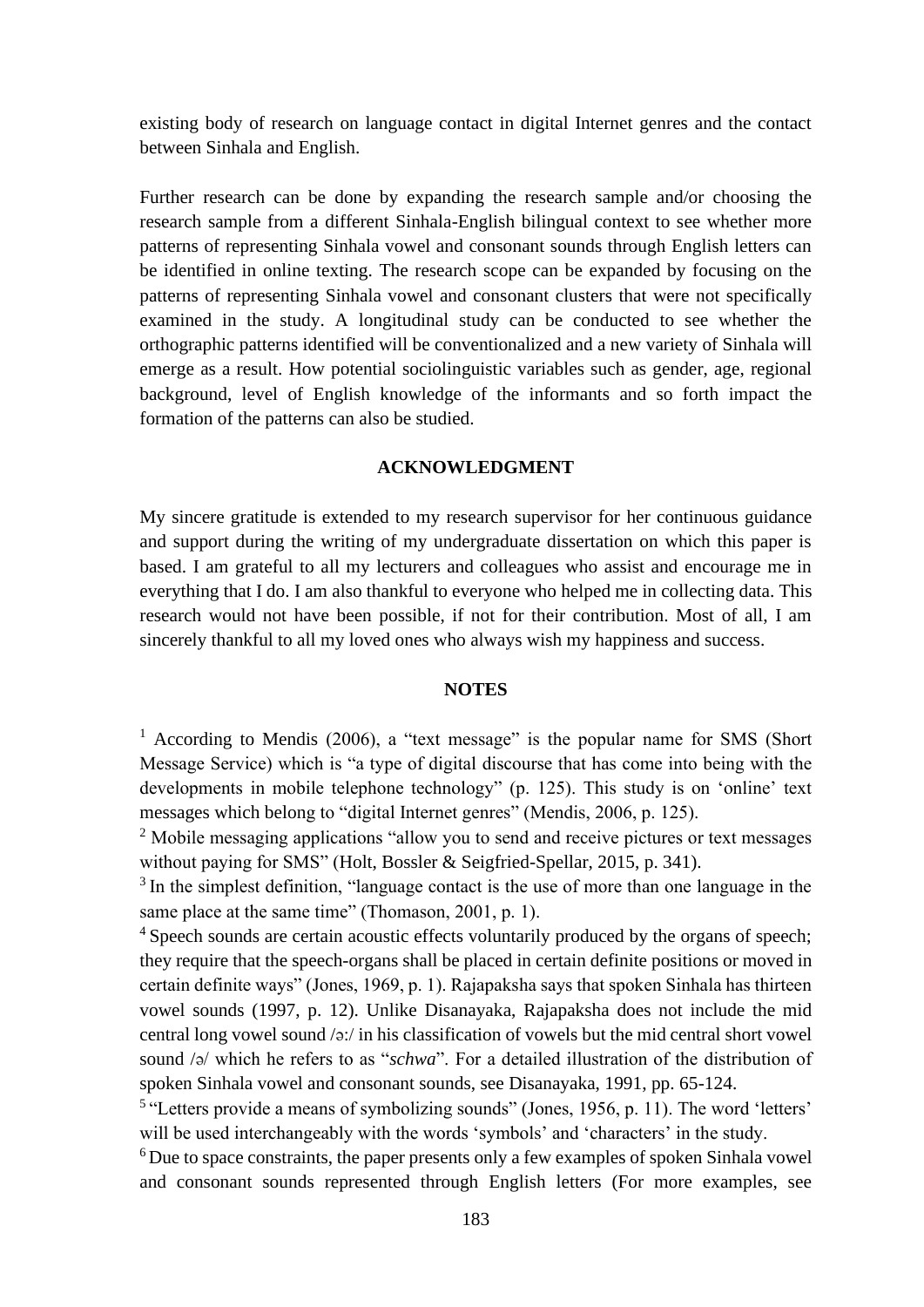Malalasekera, pp.19-116). Most examples of English words included in the tables are taken from Vallins (1965). For more examples, see Vallins, 1965, pp. 48-51. Note that Vallins (1965) uses API phonetic symbols while this study uses Fernando's (1985) SLE phonetic symbols for it represents the Sri Lankan English pronunciation of the words. The phonetic symbols used by Weerasinghe et al. (2004-2007) are used to represent the Sinhala vowel and consonant sounds in the tables.

### **REFERENCES**

Baron, N. S. (2000). *Alphabet to email*. London: Routledge.

Crystal, D. (2004). *Language and the internet*. Cambridge: Cambridge University Press.

Davis, B. H. and Brewer, J. P. (1997). *Electronic discourse: Linguistic individuals in virtual space*. New York: State University of New York Press.

Devic, H. (2008). *Code-Switching in computer-mediated communication*. Hamburg: Diplomica Verlag.

Disanayaka, J. (1991). *The structure of spoken Sinhala*. Maharagama: National Institute of Education.

Fernando, C. (1977). English and Sinhala bilingualism in Sri Lanka. *Language in Society*. 6, 341-360.

Fernando, S. (1985). Changes in Sri Lankan in English as reflected in phonology. *University of Colombo Review*, 5, 41-63.

Fernando, S. (2003). *The vocabulary of Sri Lankan English: Words and phrases that transform a foreign language into their own*. In S. Amarasinghe (Chair). 9th International Conference on Sri Lanka Studies, University of Ruhuna, Sri Lanka. s.l.:s.n.

Fernando, S. (2008a). *Morphological changes and new vocabulary items in Sri Lankan English (SLE)*. The Annual Research Symposium 2008. University of Colombo, Sri Lanka. s.l.: s.n.

Fernando, S. (2008b). When is a "hall" a "hole"? Issues and guidelines in Sri Lankan English pronunciation. In D. Fernando & D. Mendis Eds.), *English for Equality, Employment and Empowerment*: Proceedings of the 4<sup>th</sup> International SLELTA Conference 2006. Colombo: SLELTA.

Fernando, S., Gunesekera, M. & Parakrama, A. (2010). *English in Sri Lanka: Ceylon English, Lankan English, Sri Lankan English*. Colombo: SLELTA.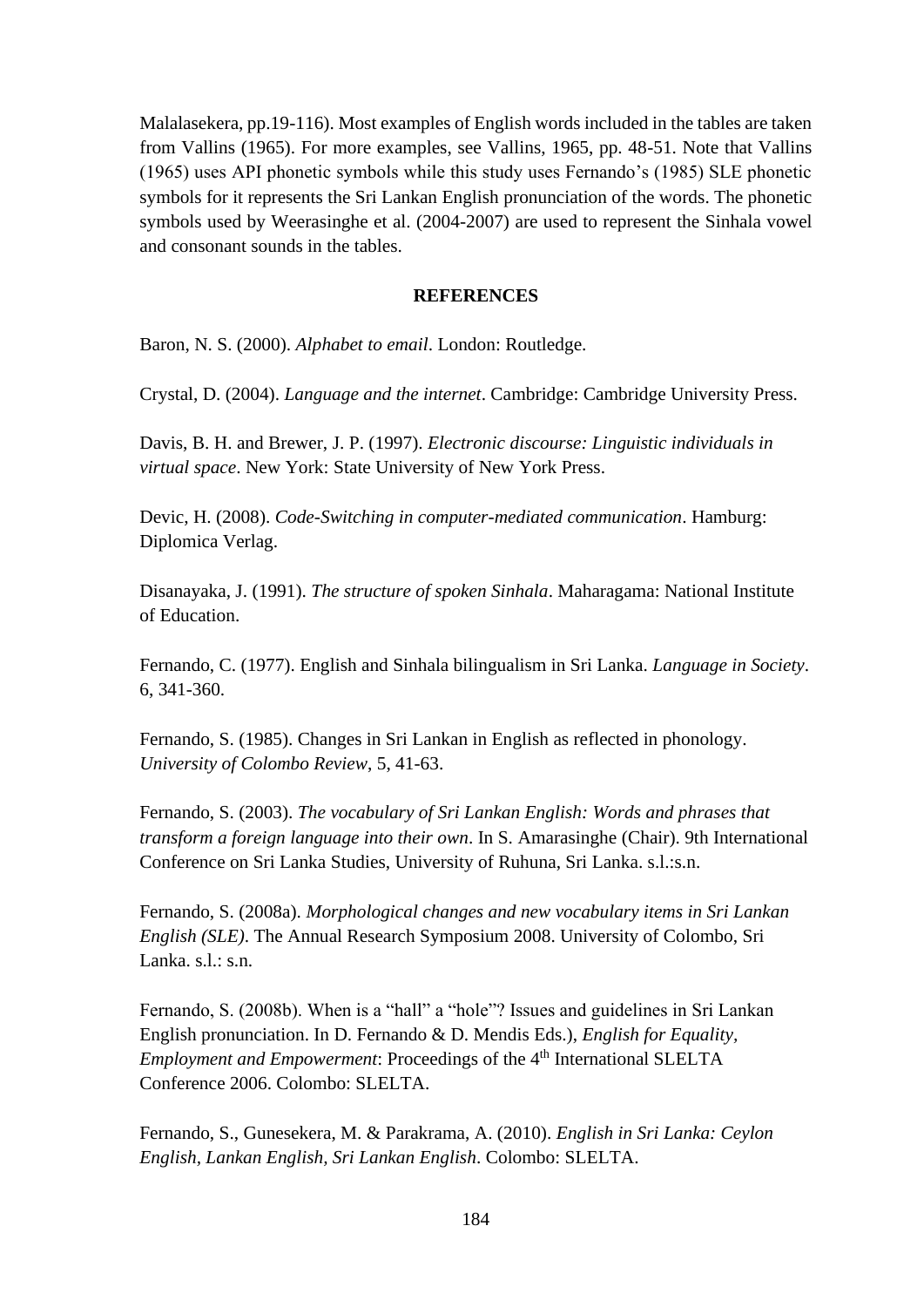Fernando, S. (2011/2012). Vocabulary in Sri Lankan English: A new vocabulary in a new variety of English. *Journal of Humanities and Social Sciences*, 7/8, 160-179.

Fernando, S. (n.d.). *Phonetic languages: Is this term true of Sinhala and English*. University of Colombo, Department of English, 1-10.

Gunasékara, A. (1962). *A comprehensive grammar of Sinhalese language*. Colombo 7: Sri Lanka Sahithya Mandalaya.

Gunesekera, M. (2000). Sri Lankan English: Use or abuse?. *Navasilu*, 17, 40-49.

Gunesekera, M. (2008). The role of Sri Lankan English: Karadharaless. In R. M. W. Rajapaksha et. al (Eds.), *Dakkhina: Papers on Buddhist thought, linguistics and Sri Lankan culture* (pp. 315-332). Colombo: Godage International Publishers (Pvt) Ltd.

Halverson, J. (1966). Prolegomena to the study of Ceylon English. In S. Fernando, M. Gunesekera & A. Parakrama (Eds.), *English in Sri Lanka: Ceylon English, Lankan English and Sri Lankan English* (pp. 187-197). Colombo: SLELTA.

Herat, M. (2006). Substitute ONE in Sri Lankan English. In B. Heselwood & C. de Cat (Eds.), *Leeds Working Papers in Linguistics and Phonetics*. 11, 65-77.

Holt, T., Bossler, A., & Seigfried-Spellar, K. (2015). *Cybercrime and digital forensics: An introduction*. London: Routledge.

Huang, D. (2009). Language use in asynchronous computer-mediated communication in Taiwan. *Australian Review of Applied Linguistics*, *32*(2), 12.1-12.22.

Johanson, L. (2002). Contact-induced change in a code-copying framework. In M. Jones & Eseh (Eds.), *Language change: The interplay of internal, external and extra-linguistic factors* (pp. 285-313). Berlin: Mouton de Gruyter.Johanson, L. (2008). Remodeling grammar. In P. Siemund & N. Kintana (Eds.), *Language contact and contact languages* (pp. 61-78). Amsterdam: John Benjamins Publishing Company.

Jones, D. (1956). *The pronunciation of English*. Cambridge: University Press.

Jones, D. (1969). *An outline of English phonetics* (9th ed.). Cambridge: W. Heffer & Sons Ltd.

Kandiah, T. (1984). 'Kaduva': Power and the English language weapon in Sri Lanka. In P. Colin-Thomé & A. Halpe, *Honouring E. F. C. Ludowyk: felicitation essays* (pp. 117- 154). Colombo: Thisara Prakasakayo.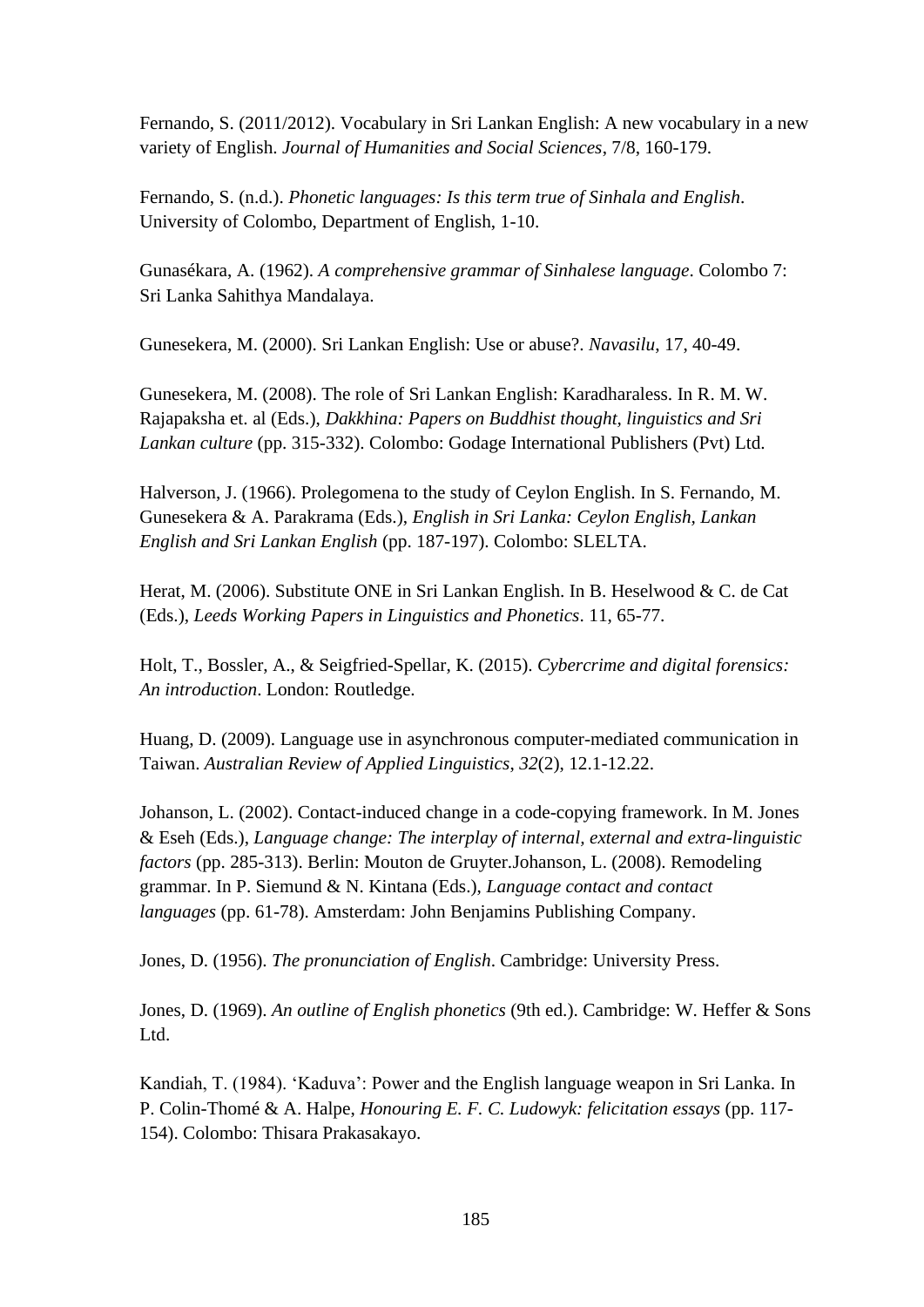Malalasekera, N. (2016). 'The contact between Sinhala and English orthography in online text messages', B.A. Special Degree in English, University of Colombo, Colombo 7, Sri Lanka.

Mendis, D. (2006). Situating SMS (short message service) discourse. *The Journal of the Humanities*, 37(1 & 2), 125-134.

Mendis, D. & Rambukwella, H. (2010). Sri Lankan Englishes. In A. Kirkpatrick, *The Routledge handbook of world Englishes* (pp. 181-196). London: Routledge.

Meyler, M. (2007). *A dictionary of Sri Lankan English*. Colombo: Michael Meyler.

Milroy, L. (1980). *Language and social networks*. Oxford: Basil Blackwell.

Passé, H. A. (1948). *The English in Ceylon* (Unpublished Dissertation). University of London.

Passé, H. A. (1950). Common errors in Ceylon English. *University of Ceylon Review*, 3, 50-65.

Passé, H. A. (1955). *The use and abuse of English: Common errors in Ceylon English*. Madras: Geoffrey Cumberlege.

Porter, D. (1996). *Internet culture*. New York: Routledge.

Rafi, M. (2013). Urdu and English contact in e-discourse: changes and implications. *Gomal University Journal of Research*, *29*(2), 78-86.

Rajapaksha, R. M. W. (1993). *Bhashana Sinhala vyanjana shabda*. Kadawatha: Abhaya Printers.

Rajapaksha, R. M. W. (1997). *Bhashana Sinhala swara shabda*. Kadawatha: Abhaya Printers.

Su, H. (2006). The multilingual and multi-orthographic Taiwan-based internet: Creative uses of writing systems on college-affiliated BBSs. *Journal of Computer-Mediated Communication*, *9*(1), 0-0.http://dx.doi.org/10.1111/j.1083-6101.2003.tb00357.x

Tagg, C. & Seargeant, P. (2012). Writing systems at play in Thai-English online interactions.

*Writing Systems Research*, *4*(2), 195-213. http://dx.doi.org/10.1080/17586801.2011.628583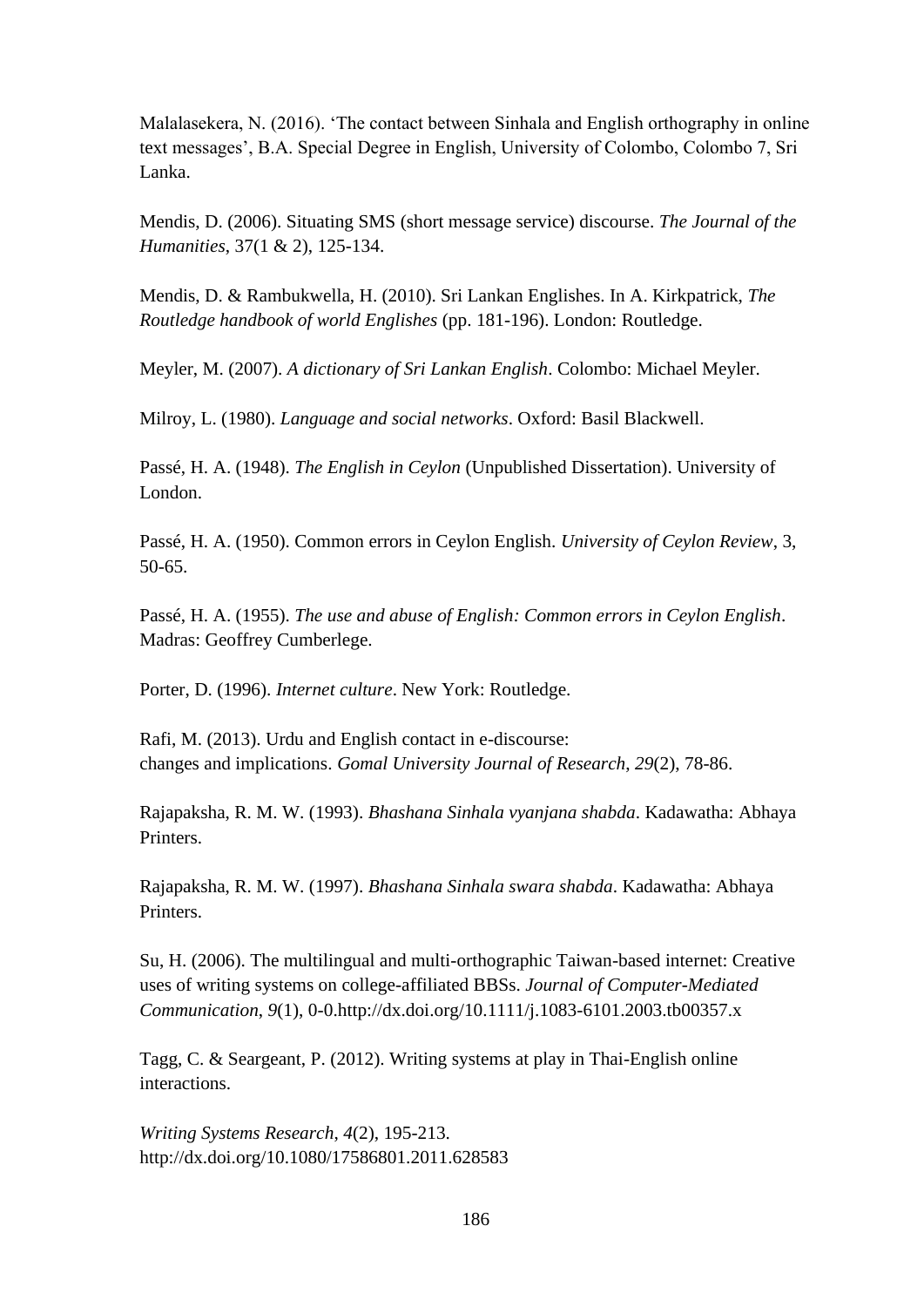Temur, T., & Vuruş, N. (2009). An analysis about the use of Turkish on the Internet environment. *Balıkesir Üniversitesi Sosyal Bilimler Dergisi*, *12*(22), 232-244.

Themistocleous, C. (2010). Writing in a non-standard Greek variety: Romanized Cypriot Greek in online chat. *Writing Systems Research*, *2*(2), 155-168. http://dx.doi.org/10.1093/wsrq008

Thomason, S. (2001). *Language contact: An introduction*. Edingburgh: Edingburgh University Press Ltd.

Vallins, G. H. (1965) *Spelling*. London: André Deutsch.

Van Gass, K. (2008). Language contact in computer-mediated communication: Afrikaans-English code switching on internet relay chat (IRC). *RALL*, *26*(4), 429-444. http://dx.doi.org/10.2989/salals.2008.26.4.2.674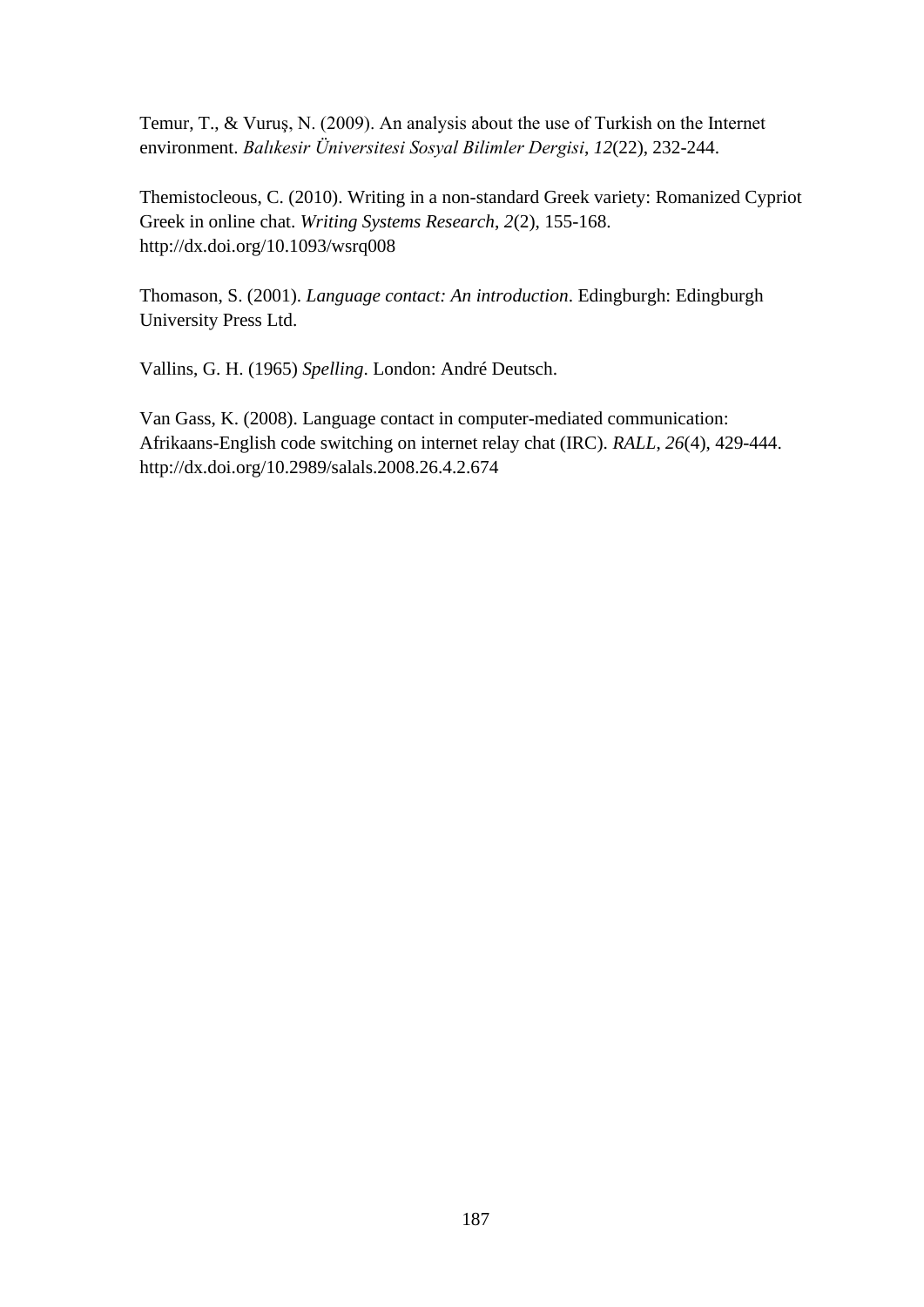# **THE IMPACT OF ACADEMIC EMOTIONS ON LANGUAGE LEARNING IN THE UNIVERSITY CONTEXT: A NARRATIVE REVIEW**

# -------------------------------------------------------------------------------------------- **Wathuge P C**

*General Sir John Kotelawala Defence University Sri Lanka* 

### **ABSTRACT**

*Emotions affect learning in general and language learning (LL) in particular since they contain useful information that guides human cognition, behaviour and motivation. As such, emotions experienced in an academic setting affect the learner in a variety of ways. University students are frequently affected by emotions as a result of the difficulty in adjusting. This condition is observed as having impacted on LL, particularly on English, which has now become a very decisive factor in academic learning and achievement in Sri Lanka. The study aimed at identifying the wide array of emotions that are experienced in academic settings, their properties, the theoretical underpinnings, sources, functions and the impact of positive academic emotions (PAE) and negative academic emotions (NAE) on LL. It was also expected to identify the research trends in emotions and LL over the decades. This article is composed in the form a narrative review for which 30 studies on emotions and learning during the past 16 years were explored. A narrative inductive method was utilized to identify patterns across gathered data and to condense varied secondary data gathered from extensive reading into a summary format. The information found were analysed thematically in relation to the research questions. The findings suggest that, it is very difficult to set clear cut rules to prove positive emotions (PE) foster and negative emotions (NE) hinder LL for they serve different useful purposes. The impact of emotions on LL should therefore be further analyzed theoretically and investigated empirically pertaining to different contexts. There also exists a need to empirically test the existing limited theories on emotion to figure out the range of their validity within diverse contexts. The major implication derived from the study is that, language teaching in Sri Lankan universities, where English is taught as a second language (L2), is quite a mindful undertaking which should be planned and carried out with great care bearing in mind the strong relationship between emotions and learning.* 

*Keywords*: Emotions, Academic Emotions, Learning, Foreign & Second Language *Learning*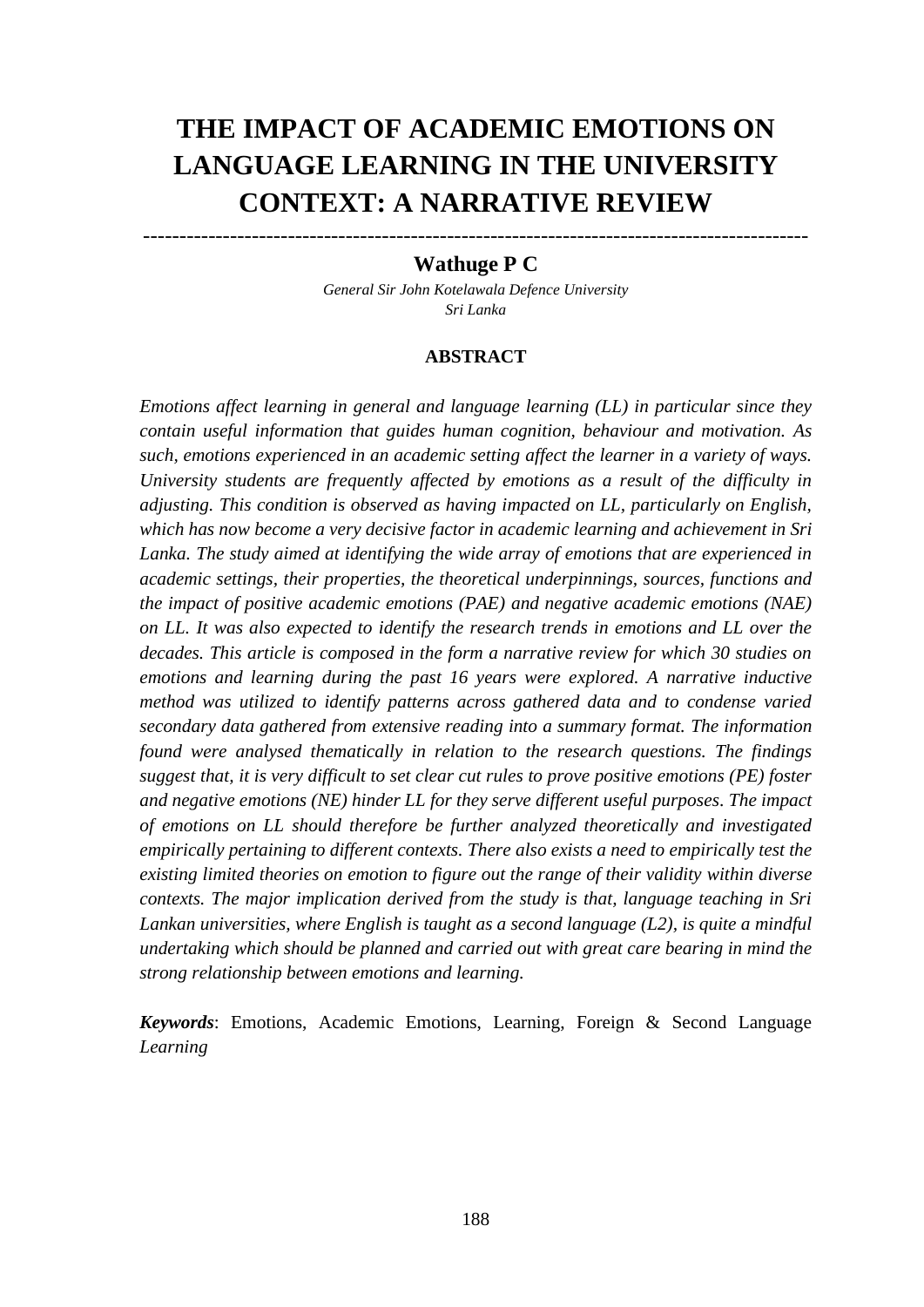### **INTRODUCTION**

Individual variables have widely been known and proven to have a major impact on human beings. Among them, affective variables impinge strongly on everything people do and particularly on learning. This study revolves on the idea that, "emotions are fundamental to learning" (Hinton, Miyamoto, & Della-Chiesa, 2008 as cited in Ismail, 2015, p: 30) and contain useful information that can regulate cognition and behaviour (Bless & Fiedler, 2006; Izard, 2002 as cited in Valiente, Swanson & Eisenberg, 2012). Research has demonstrated that emotions play a significant role in the process of learning and academic achievement (Randler, Glaser-Zikuda, Vollmer & Mayring, 2011 as cited in Ismail, 2015). However, research on emotions in learning is still scarce (Imai, 2010; Méndez López, 2011; Pekrun et al., 2002; Stuchlíková et al., 2013). Moreover, the different approaches and empirical studies on the interplay of learning and emotions apparently correspond to each other only to a low extent (Hascher, 2010). Pertaining to LL, the research base on the impact on emotions is even lesser. Scovel (2000) (as cited in Arnold, 2009) notes that emotions might well be the factor that most influences LL, but, are the least understood by researchers in Second Language Acquisition (SLA). This might be due to the fact that affective variables are difficult to measure. Damasio (1999) wrote (as cited in Garrett & Young, 2009) emotion was too subjective, elusive, vague and not trusted in the laboratory. Nonetheless, many scholars including Arnold (2009); Dulay, Burt & Krashen, 1982 as cited in Krashen(1992); Gardner (2010); Gardner & MacIntyre (1993); Goetz & Hall (2013); Henter (2014); Ismail (2015); Méndez López (2011); Méndez López & Aguilar (2013); Pishghadam, Zabetipour, & Aminzade (2016); Siročić (2014); Stuchlíková et al. (2013) have investigated that affect plays a significant role in LL.

The present study was conducted to investigate the impact of academic emotions on LL. Emotions experienced in an academic environment, for instance, enjoyment of learning, pride of success or test-related anxiety, to name a few, can be termed as 'academic emotions' (AE) (Pekrun et al., 2002). The term can precisely be defined as "the emotions that are directly linked to academic learning, classroom instruction, and achievement" (Pekrun et al., 2002, p: 92). As Pekrun et al. (2002) suggested, the sphere of academic emotions may include students' achievement emotions experienced in academic settings, but goes beyond emotions relating to success and failure by also covering other emotions relating to instruction or to the process of studying (see Table 1).

Within the university context, knowing how to regulate emotions properly helps the process of learning in general and Second Language (L2) and Foreign Language (FL) learning in particular. Learning English as a L2 or a FL has presently become a compulsory study area in the universities and knowing how to communicate appropriately in English has become a very decisive factor in academic achievements**.** Besides, it is commonly observed that the university students encounter a lot of difficulties when expressing themselves in English during lectures, presentations, viva voce and in written assignments and examinations as well. This is an effort to identify how these problems are affected by the range of emotions experienced by students.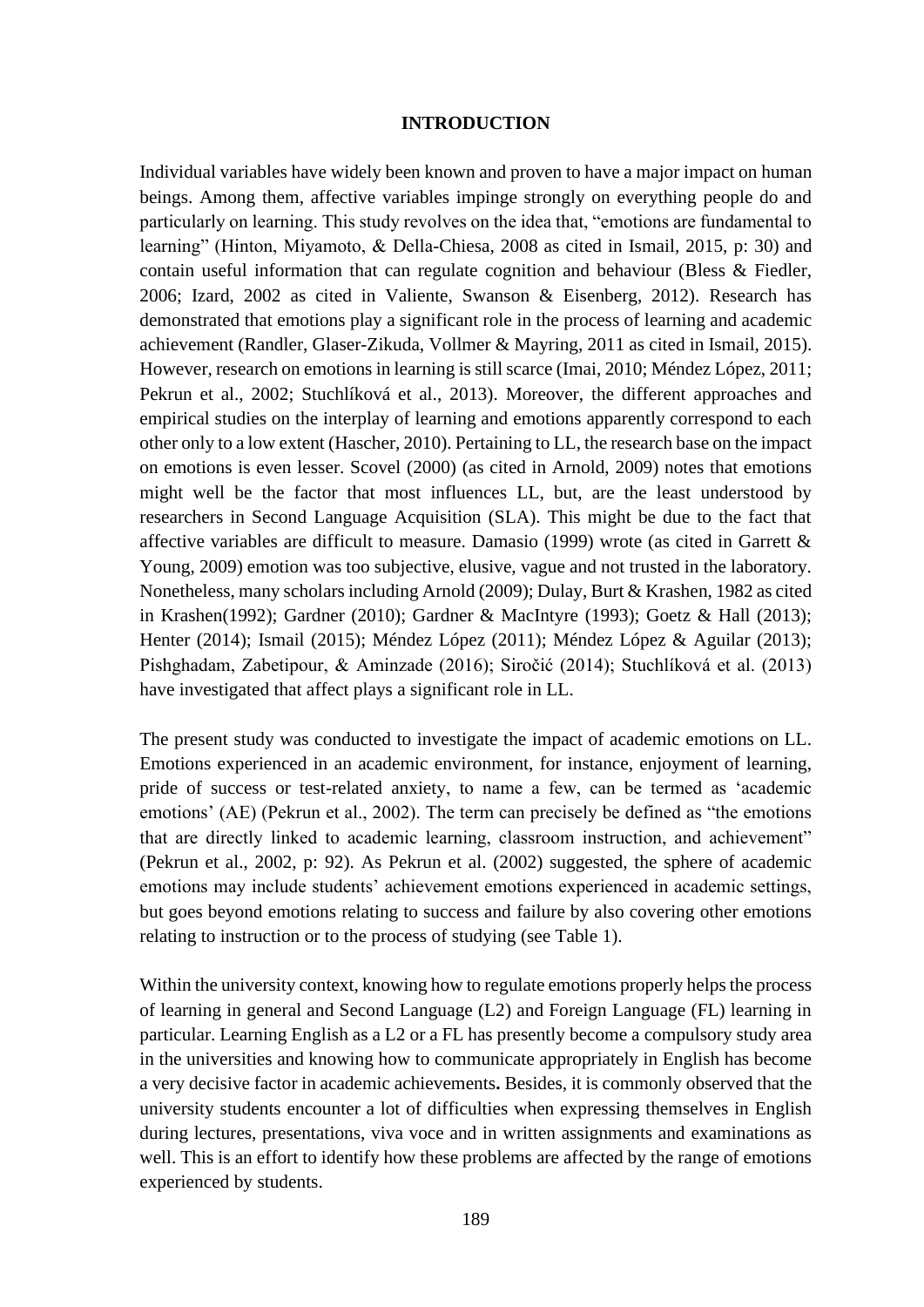Méndez López (2011) has claimed FL learners are prone to experience a range of emotions and feelings due to internal and external factors. A major problem encountered by university students is that they are frequently subjected to emotional upheaval due to the difficulty in adjusting (Pancer et al., 2000). This difficulty is caused by various reasons. Significant numbers of first-year students report moderate to high levels of loneliness (Cutrona, 1982 as cited in Pancer et al., 2000) and homesickness (Fisher & Hood, 1988 as cited in Pancer et al., 2000) and many report difficulties keeping up with their academic work (Levitz & Noel, 1989 as cited in Pancer et al., 2000). It can also be observed that students are emotionally affected as a result of personal matters such as; forming new relationships, relationship break-ups, family problems, financial issues and stress.

Hence, the review was composed exploiting the important findings of 30 previous studies on learning and emotion carried out from year 2000 to 2016 in order to explore the impact of AE on LL with a special focus on the university context. To serve this purpose, the study aimed at identifying different emotions and properties of emotions that students experience in academic settings, the theoretical underpinnings, sources, functions and the impact of PAE & NAE on LL. It was also expected to identify the research trends in emotions and LL to present suggestions for future research.

Despite the importance, in Sri Lanka and elsewhere, very limited number of research has been published on the impact of AE on LL. It is believed that this review will be an important effort that would contribute to the existing body of knowledge. It will also provide insights to language teachers in order to better assist the students by understanding and regulating learners' emotions in fostering learner-friendly classrooms to enhance LL.

### **METHODOLOGY**

Emotions in educational settings are said to be context-dependent and subjective responses to a specific situation, object or person (Do & Schallert, 2004; Hascher, 2010). Therefore, it is very unlikely that emotions are easily measurable, the causes of emotions are easily identifiable and the results of a study on emotions are easily generalizable. This nature of emotions made the present study to be based on a qualitative approach which gave new insights into the impact of AE on LL. As Jeon et al. (2010, p:02) defined, qualitative studies are those aiming to "uncover and understand a phenomenon, a process, or perspectives and worldviews of people, with or without a particular theoretical orientation, using typical qualitative methods for sampling, collecting, analysing, and interpreting data". Besides, qualitative research is especially important in the behavioural sciences where the aim is to ascertain the underlying motives of human behaviour through which various factors that stimulate people to behave in a particular manner or that make people like or dislike a particular thing can be analysed (Kothari, 2004).

The present study takes the form of a narrative review which is a qualitative analysis of existing research on a selected topic. "Narrative is suggested as a knowledge-generating method and its underlying hermeneutic approach is defended as providing validity and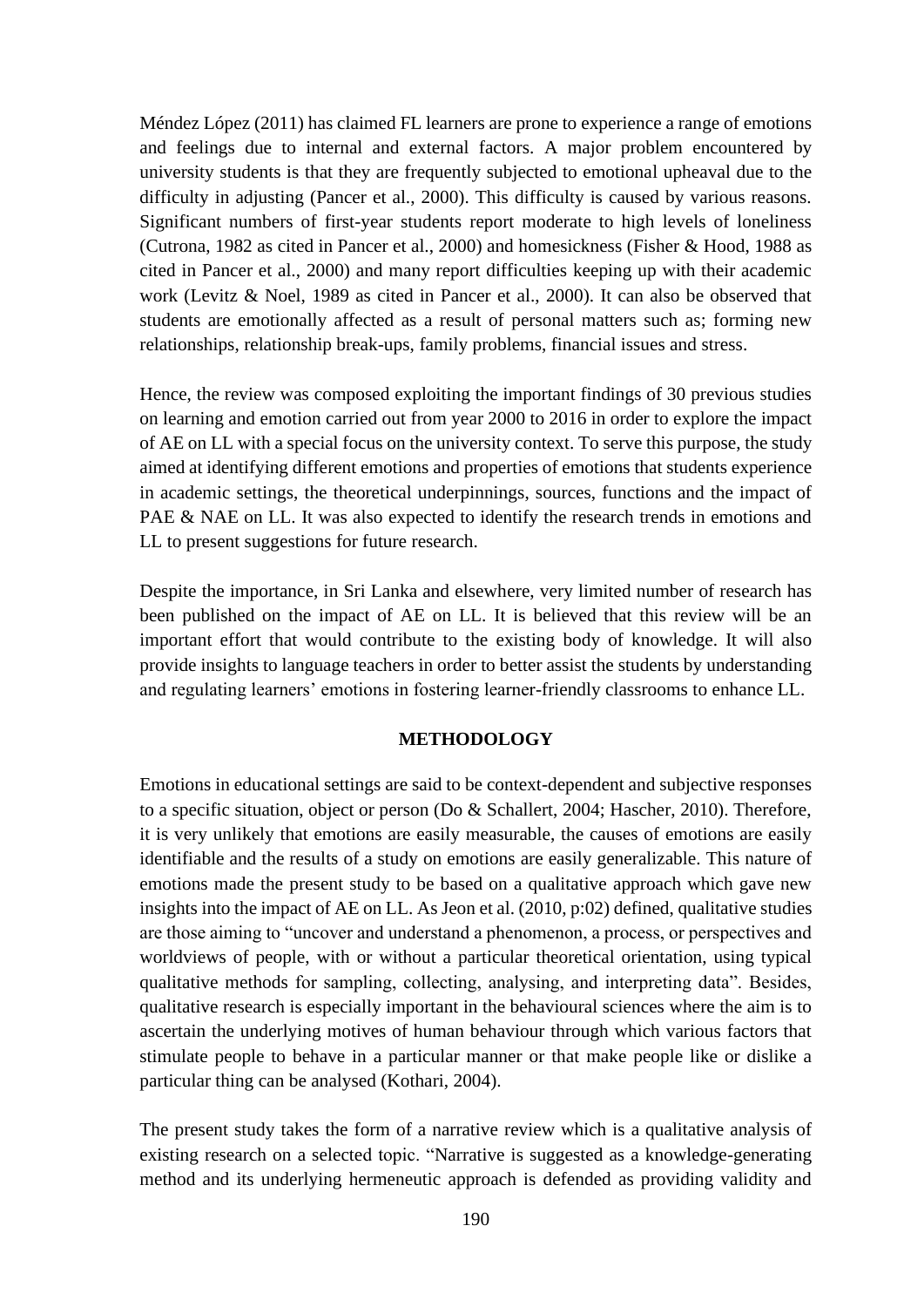theoretical structure" (Jones, 2004, p:95) and according to Pavlenko & Lantolf (2000) (as cited in Garrett  $& Young, 2009$  in recent years narrative genre per se has gained increasing stature in Psychology, Sociology, Sociolinguistics, and Anthropology as legitimate and rich data sources for a variety of investigations including that of narrative construction of selves and realities.

A narrative inductive method was utilized to review research articles where a rigorous process of systematic reading of research articles and coding of the information gathered was done to identify patterns across gathered data. The information found were analysed thematically in relation to the research questions. Thematic approach has been demonstrated by Braun & Clarke (2006) as a flexible approach that can be used across a range of epistemologies and research questions to analyse qualitative data. The purposes for using an inductive approach were to condense extensive and varied secondary data into a summary format and to establish clear links between the research objectives and the findings derived from the data (Thomas, 2006)**.** 

Composing a narrative review on the impact of AE on LL enabled the researcher to comprehend more about the topic and to get a deeper understanding of the range of emotions that are common in academic settings. Additionally, it helped identify the methods that had been utilized by researchers to study the impact of emotions over the past years. In connection with the research questions, the study apparently uncovered the vast array of AE experienced by the university students, the theories of emotion, the sources  $\&$ functions of AE and the effects of PAE & NAE by adapting the said methodology.

# **RESULTS, DISCUSSION AND CONCLUSION**

Though emotions play a major role in learning, the study revealed that, only after the acceptance of the role of affective factors in SLA, the impact of emotions on LL has been identified as an interesting area for research (Mihaljević Djigunović & Legac, 2008 as cited in Siročić, 2014). However, a majority of the recent studies related to the impact of emotions seemed to be largely found on learning a FL than a L2**.** For example, out of 15 studies found on affect in FL and L2 learning, 10 studies were found on FL learning, 04 were found on L2 learning and only 01 found on both**.** Nevertheless, all the studies witnessed that affective variables play a significant role in FL and L2 learning. Hence, it was noted that, whatever the language context it be, the impact of emotions on learning is significant.

This section of the review presents, elaborates and discusses the results of the study based on different themes: properties of emotion, theories of emotion, emotions experienced in academic settings, sources & functions of AE, the impact of PAE & NAE on LL and past research trends. It will also provide concluding remarks and a glimpse of possible areas for future research.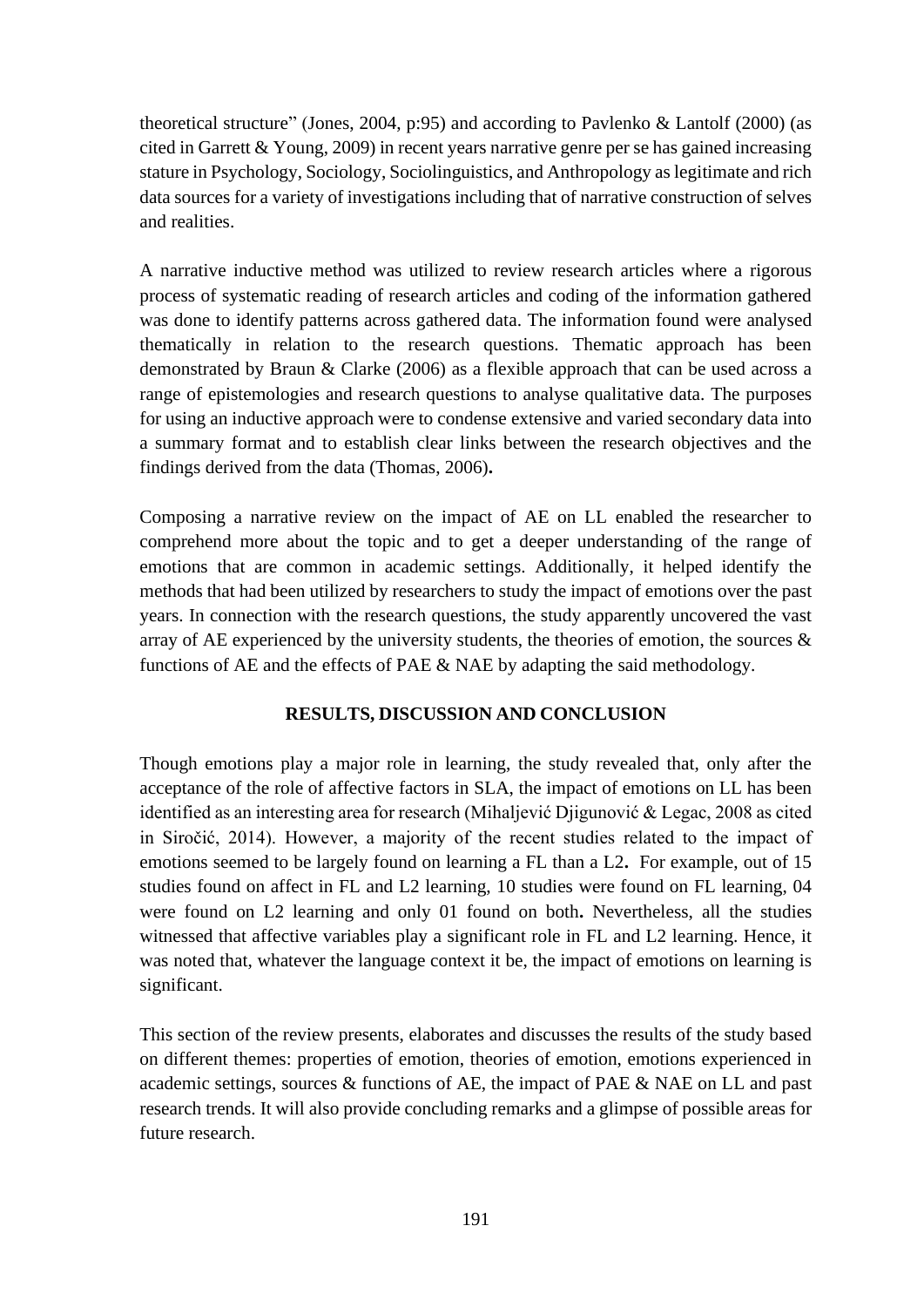## *Properties of Emotion*

It was found that, the major problems encountered by the researchers of emotion in learning can be attributed to the theories of emotion and the confusion about the definition of 'emotion' (Hascher, 2010) since over 100 different definitions of 'emotion' (Kleinginna & Kleinginna, 1981 as cited in Hascher, 2010)and many similar terms that are often used interchangeably like 'feeling', 'mood', 'affect' or 'affective reaction' exist (Davidson et al., 2003 as cited in Hascher, 2010). However, it is commonly believed that emotions are intense, short-lived affective states to particular stimuli and usually have a cause and clear cognitive content (Do & Schallert, 2004; Hascher, 2010; Imai, 2010). They are portrayed as 'ways of being' and 'holistic episodes' (Schutz et al., 2006, p. 345 as cited in Hascher, 2010), observed, felt in the body, and can be expressed, disguised towards others but rarely towards oneself (Hascher, 2010). It was also observed that many identify the affective component as a subjective and individual experience of a person (Do & Schallert, 2004; Fehr & Russel, 1984 as cited in Imai, 2010; Hascher, 2010), conversely, Imai (2010, p.279) argues that "emotions are not just an individual's private inner workings in response to external stimuli but are socially constructed acts of communication that can mediate one's thinking, behaviour and goals".

It had further been examined that emotions have multiple aspects and contain multiple components. The multiple aspects of emotions: physiological, psychological, behavioural (Schutz et al, 2006 as cited in Hascher, 2010) and social aspects (Imai, 2010) lead emotions to contain multiple components, usually five: the affective, cognitive, motivational and physiological components which are significant in the process of teaching and learning (Scherer, 1987; Izard, 1994 as cited in Hascher, 2010 Stuchlíková et al., 2013). Additionally, there is a strong neurobiological support for the importance of affect for learning (Arnold & Fonseca, 2009). It was found that from the perspective of neuroscience, affect is a part of cognition (Schumann, 1994 as cited in Arnold, 2009) and much of the affect that humans generate is likely to be non-conscious (Davidson, 2003).

# *Theories of Emotion*

The importance of the close association between learning and emotion is not at all new but was already pointed out by the early Greek philosophers, influential psychologists and by innovative educators in the history (Hascher, 2010). In spite of the obvious relationship between learning and emotion, very little is known about it. For decades, learning was mainly analysed in terms of cognitive or motivational aspects to gain a deeper insight into the complex area of learning, consequently, affective processes were ignored when forming learning theories (Hascher, 2010). However, theories and models introduced from recent research on emotions in learning such as, control-value theory of achievement emotions (Pekrun et al., 2007), socio-cognitive model of the development of academic emotions (Goetz et al., 2006), the socio-educational model (Gardner, 2010), expectancy-value theories of emotions (Turner & Schallert, 2001 as cited in Pekrun et al.,2007) bear witness to the emerging attention towards emotions associated in the process of language teaching and learning.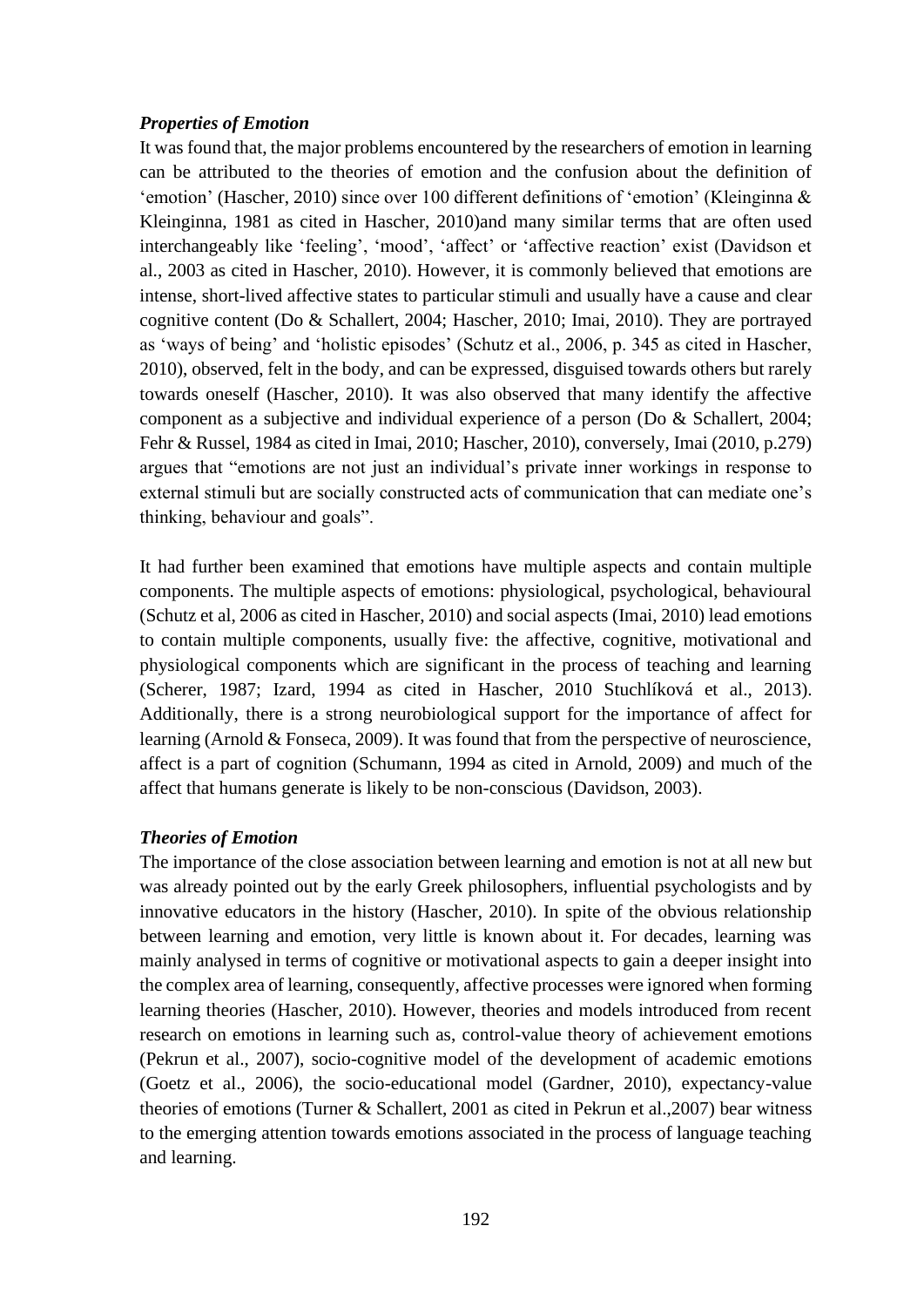Nevertheless, emotional diversity implies that theory-driven approaches to students' emotions which restrict the range of emotions considered for theoretical reasons may be in danger of missing important parts of students' affective life (Pekrun et al., 2002). Some of those approaches to emotions like "control-value theory of achievement emotions by Pekrun (2000), models addressing the effects of emotions on learning and performance (Fredrickson, 2001; Pekrun, 1992b; Pekrun et al 2002a; Zeidner, 1998, 2007), transactional theories of stress appraisals and related emotions (Folkman & Lazarus, 1985), attributional theories of achievement emotions (Weiner, 1985) and expectancy-value theories of emotions (Pekrun, 1984, 1988, 1992a; Turner & Schallert, 2001) also suggested that they are limited only to particular emotions" (as cited in Pekrun et al.,2007) as opposite to the wide array of emotions experienced by learners in academic settings.

# *Emotions Experienced in Academic Settings*

It was found that, theoretically, students experience a rich diversity of 'self-referenced, task-related, and social' emotions in academic settings (Pekrun et al., 2002) although most of other emotions except anxiety have been neglected in research. According to (Pekrun et al., 2002), emotions that are experienced in academic settings can be summarized into the list of emotions depicted in Table 1.

| <b>Emotions in Academic Settings</b>            |                 |                 |  |  |  |
|-------------------------------------------------|-----------------|-----------------|--|--|--|
|                                                 | <b>Positive</b> | <b>Negative</b> |  |  |  |
| Task (caused by task) & Self-related (caused by |                 |                 |  |  |  |
| self) Emotions                                  |                 |                 |  |  |  |
| Process of                                      | Enjoyment       |                 |  |  |  |
| studying                                        | Enthusiasm      | <b>Boredom</b>  |  |  |  |
| (instruction)                                   | Excitement      |                 |  |  |  |
|                                                 |                 |                 |  |  |  |
| Prospective                                     | Anticipatory    | Hopelessness    |  |  |  |
| (Outcome                                        | Joy             | Anxiety         |  |  |  |
| expectancy)                                     | Hope            |                 |  |  |  |
|                                                 |                 |                 |  |  |  |
| Retrospecti                                     |                 | <b>Sadness</b>  |  |  |  |
| (when<br>ve                                     | about<br>Joy    | Disappointmen   |  |  |  |
| success<br>or                                   | success         | t               |  |  |  |
| failure                                         | Satisfaction    | Shame<br>and    |  |  |  |
| occurred)                                       | Pride           | guilt           |  |  |  |
|                                                 | Relief          | Tense           |  |  |  |
|                                                 | Contentment     | Frustration     |  |  |  |
| Social                                          |                 |                 |  |  |  |
|                                                 | Gratitude       | Anger           |  |  |  |
|                                                 | Delight         | Disgust         |  |  |  |

Table 1: The Domain of Academic Emotions: Examples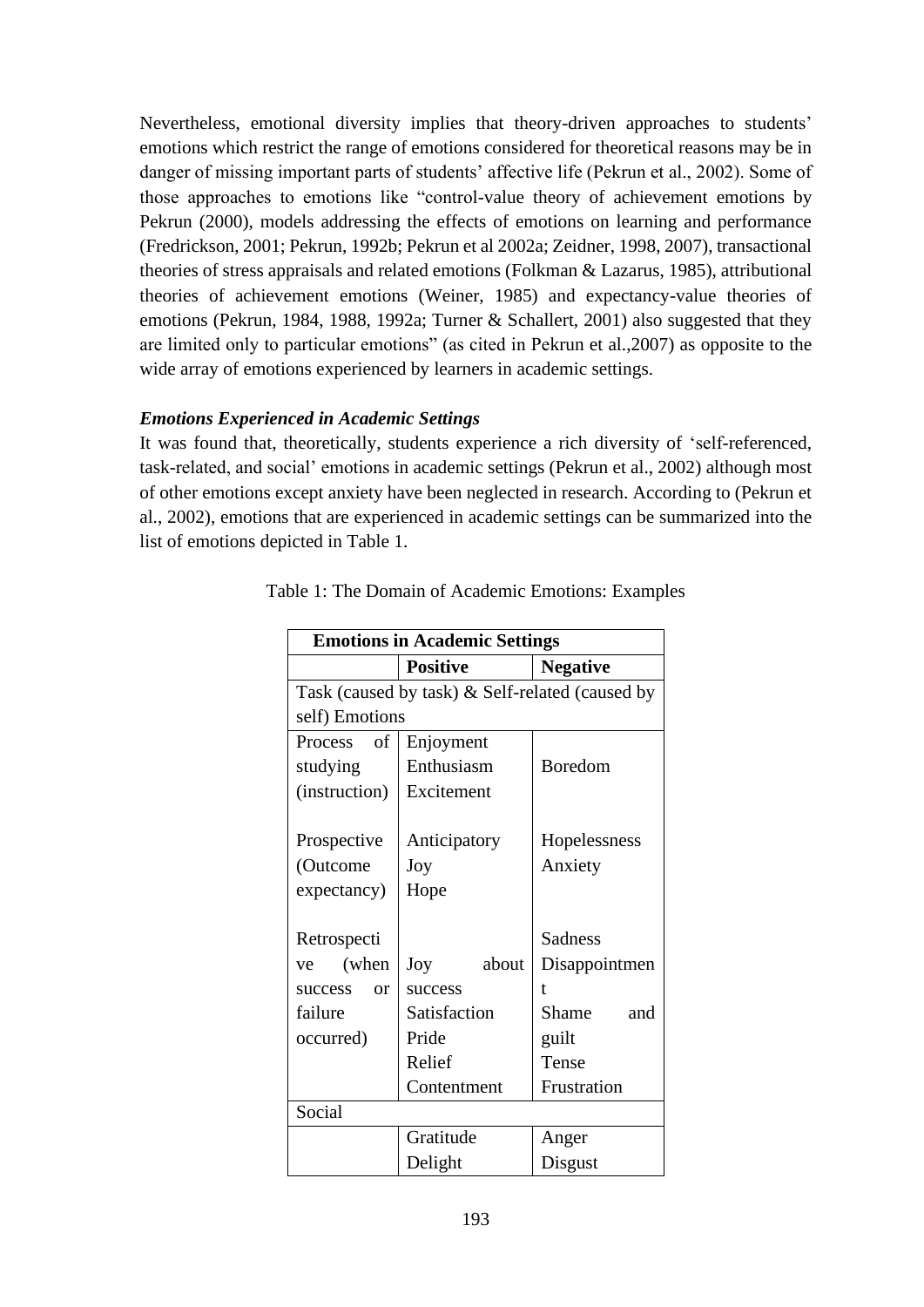| Empathy       | Jealousy  | & |
|---------------|-----------|---|
| Admiration    | envy      |   |
| Sympathy $\&$ | Contempt  |   |
| love          | Antipathy | & |
|               | hate      |   |

Source: Pekrun et al. (2002)

Identifying and capturing different types of emotions experienced by students has been a challenging endeavor. Those emotions engendered in educational contexts are said to be a result of the evaluation students make of particular situations while learning (Pekrun, 2000 as cited in (Méndez López, 2011). "These evaluations are influenced by previous experiences, the social context and their personal goals" (Pekrun et al., 2002; Sansone & Thoman, 2005 as cited in Méndez López & Peña Aguilar, 2013, p: 112). This is of particular relevance to the learning of a FL or L2 since students mostly come with previous positive or negative experiences; in this case, the English language learning experiences in schools or private tuition classes, which are sometimes very different from the new learning environment; pertaining to the present study, the English language learning experience in the university and students. The students in a university may also have a diversity of motives for engaging in FL learning. The interplay of all these variables in one emotional event during classroom instruction may have different meanings for individual students and cause diverse effects on their motivation (Do & Schallert, 2004) and LL.

## *Impact of PAE and NAE on Language Learning*

PE have long been perceived and proved as facilitative while NE have been considered imposing negative impact on learning. For example, as cited in Bryan, Mathur & Sullivan (1996, p: 154), "positive affective states have been found to increase memory on various tasks (Potts, Morse, Felleman, & Masters, 1986); mastery of a discrimination task (Masters, Barden, & Ford, 1979); altruism (Isen & Levine, 1972); and child compliance (Lay, Waters, & Park, 1989)" whereas negative affective states, have been found to produce "low-effort processing of information and the use of less complex semantic processing strategies (Ellis, Thomas, & Rodriguez, 1984) and lower cognitive processing effort" (Leight & Ellis, 1981 as cited in Bryan et al., 1996, p: 154). Moreover, with his metaphor of the affective filter, Krashen (1992) warned about the emotional variables that may interfere with the reception and processing of comprehensible input while learning, thereby, highlighting the importance of finding ways to establish a positive affective climate within class rooms.

Recent research findings also manifest that positive affect can provide invaluable support for learning just as negative affect can close down the mind and prevent learning from occurring altogether (Arnold, 2011). As cited in Simonton (2016), enjoyment and performance has a positive association (Chen et al., 2008; Pekrun et al., 2009) and similarly, it has been found that when students learn content that is perceived as controllable and is valued, it is likely to evoke feelings of enjoyment in the learner (Pekrun, 2006). This implies the importance of using content-based learning approach as a strategy for getting students interested in the material. As Chomsky (1988) said, about 99% of teaching has to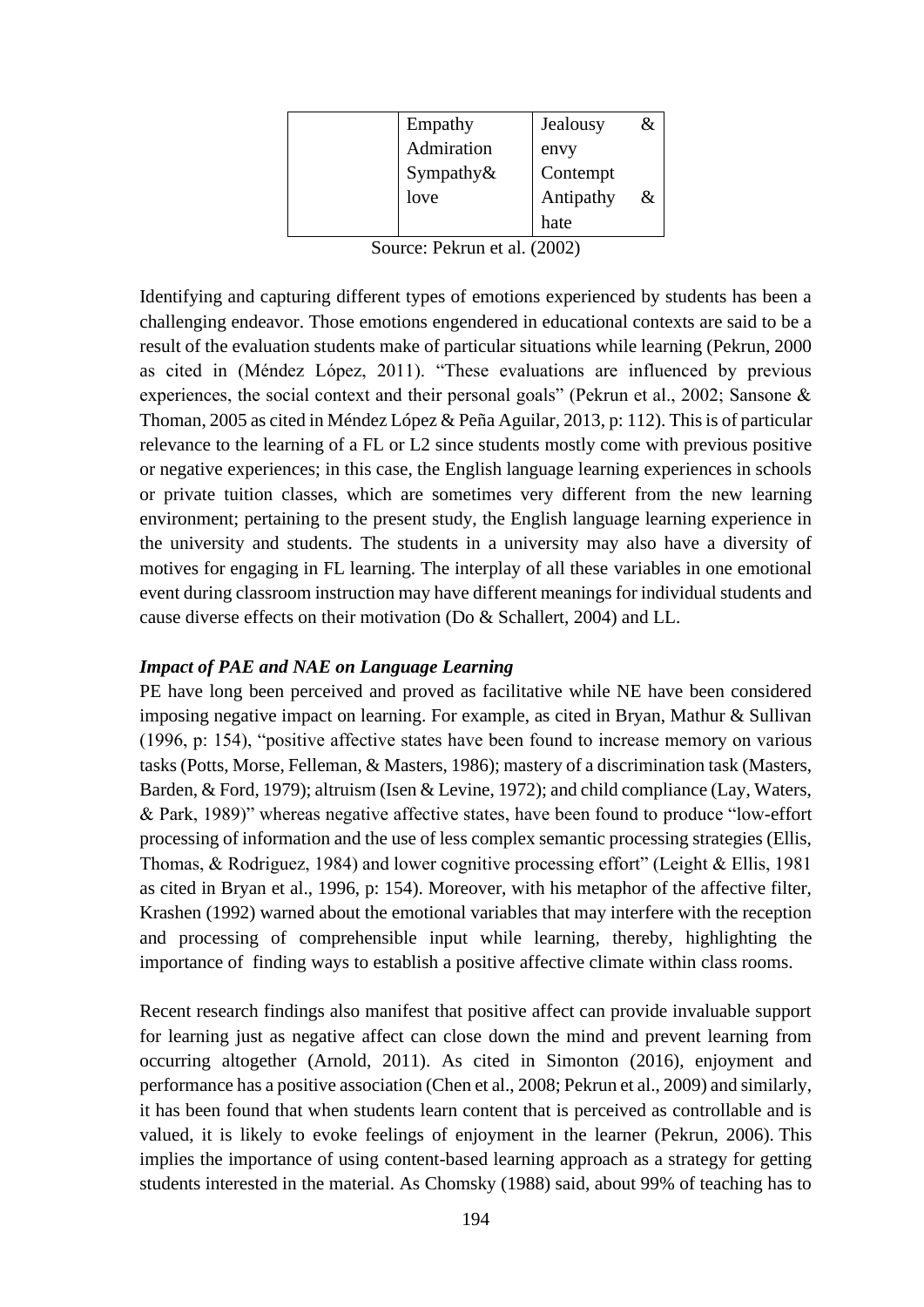do with getting students interested in the material (Arnold, 2009). These findings provide important implications to material developers in the Sri Lankan university context.

It had further been found that, affectively positive environment puts the brain in the optimal state for learning: minimal stress and maximum engagement with the material to be learned (Arnold, 2009). Fredricks et al., 2004; Fredrickson, 2001(as cited in Simonton, 2016, p: 09) have discovered that "experiences of positive emotions such as enjoyment trigger higher levels of student engagement whereas boredom can facilitate feelings of alienation and disengagement**".** However, the findings of a study conducted by Pretz, Totz & Kaufman (2010) did not support the general conviction which was also their hypothesis; implicit learning would be enhanced by positive mood and intuitive cognitive style. Moreover, Méndez López & Peña Aguilar (2013) claim that students embraced NE as learning opportunities because they referred to these negative events in class as a way of understanding what they were doing wrong and how to improve on that particular skill. Therefore, it is very difficult to set clear rules to prove PE foster learning and NE are detrimental (Bless & Fiedler, 1999 as cited in Hascher, 2010).

It is obvious that any classroom situation is influenced by the relationship between learning and affect but with LL this is especially crucial since the learner's self image is more vulnerable when he or she does not have the mastery of language (Arnold, 2011). Therefore, being fully aware of the emotional state of the learner and strategically steering the classroom environment in order to enhance LL should essentially be facilitated by the language teacher. This is very important in the Sri Lankan university context where English is taught as a L2.

### *Sources and Functions of Emotions*

Personality of the learner, day of the week, time of the day, weather, stress, age, sleep, exercise, social activities and gender can be generally identified as sources of emotions (Hume, 2012). However, three major proximal sources of emotions—genetic dispositions, physiological processes and cognitive appraisals, have been identified pertaining to an individual (Pekrun et al., 2002). Since AE are domain-specific variants of emotions in general, these three main sources should be applicable for this class of emotions as well. Although genetic dispositions and physiological processes of students are beyond the control of language teachers, emotionally relevant appraisals of students may be shaped by their instructional and social environments, implying that research on appraisals and their environmental antecedents may help in designing measures of prevention, therapy and optimization (Pekrun et al., 2002). With regards to LL, learning context, situation and materials also carry emotional potential (Hascher, 2010).

Emotions serve many functions in LL. Darwin (1965) argued that emotions developed over time to help humans solve problems and they motivate people to engage in actions important for survival. All emotions, both positive and negative, serve useful purposes (Hume, 2012). PE accelerate assimilation to incorporate new information into existing knowledge whereas NE accelerate accommodation to take in new information with less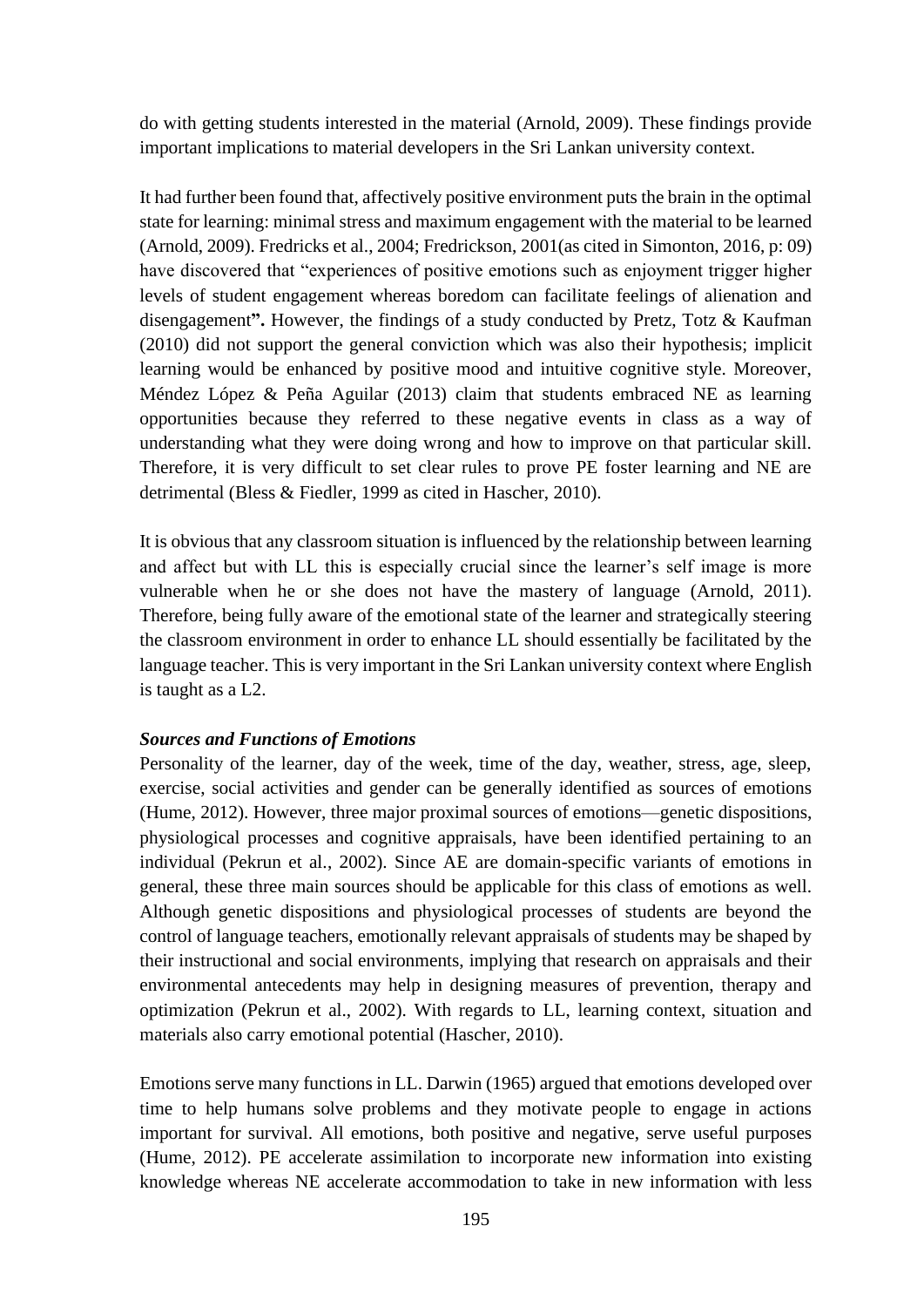regard for what is currently known (Bless & Fiedler, 2006). Emotions assist accuracy and efficiency of thinking processes; help learning and recalling memory, facilitate complex cognitive functions that require flexibility, integration, and utilization of cognitive material; form perceptions and influence people to behave in particular ways (Bryan et al., 1996). Schürer-Necker (1984, 1994) (as cited in (Hascher, 2010), investigated that for persisting with a text, emotions like joy, surprise or even disgust were important, thus, content needs to be emotionally touching to be processed and remembered well, which is a major implication for the curriculum developers and material writers.

### *Research Trends in Affective Factors*

When considering research trends in affective factors, anxiety; particularly test anxiety, is the only emotion that has extensively been researched and continuously attracted the researchers over the years (Hascher, 2010; Goetz & Hall, 2013; Pekrun et al., 2002; Schutz & Pekrun, 2007). It was found that out of 1514 studies conducted on emotions in learning and achievement, during 1974–2000, approximately 80% of studies were related to anxiety (Pekrun et al., 2002) (See Figure1). Apart from test related anxiety, language anxiety has also been researched far more than the other emotions. For example, Pishghadam et al. (2016); Henter, (2014); Siročić, (2014) have investigated on language anxiety which has been found as "negatively affects willingness to communicate and quality of performance" (MacIntyre & Gardner, 1991, 1994; MacIntyre, Noels & Clément, 1997 as cited in Siročić, 2014, p: 07). Investigations on PE were remarkably less and examining NE has thus been more prevalent among researchers (Pekrun et al., 2002).



Figure 1: Studies conducted on emotions in learning and achievement during 1974–2000 Source: Pekrun et al. (2002)

The findings further revealed that, at present, there is a tendency among researchers to ascribe phenomena such as individual variables, multiple intelligences, emotional intelligence, collaborative learning and student engagement into research related to emotions, which is a positive sign. Additionally, it was uncovered that both quantitative and qualitative methods were used to study emotions in academic settings. The most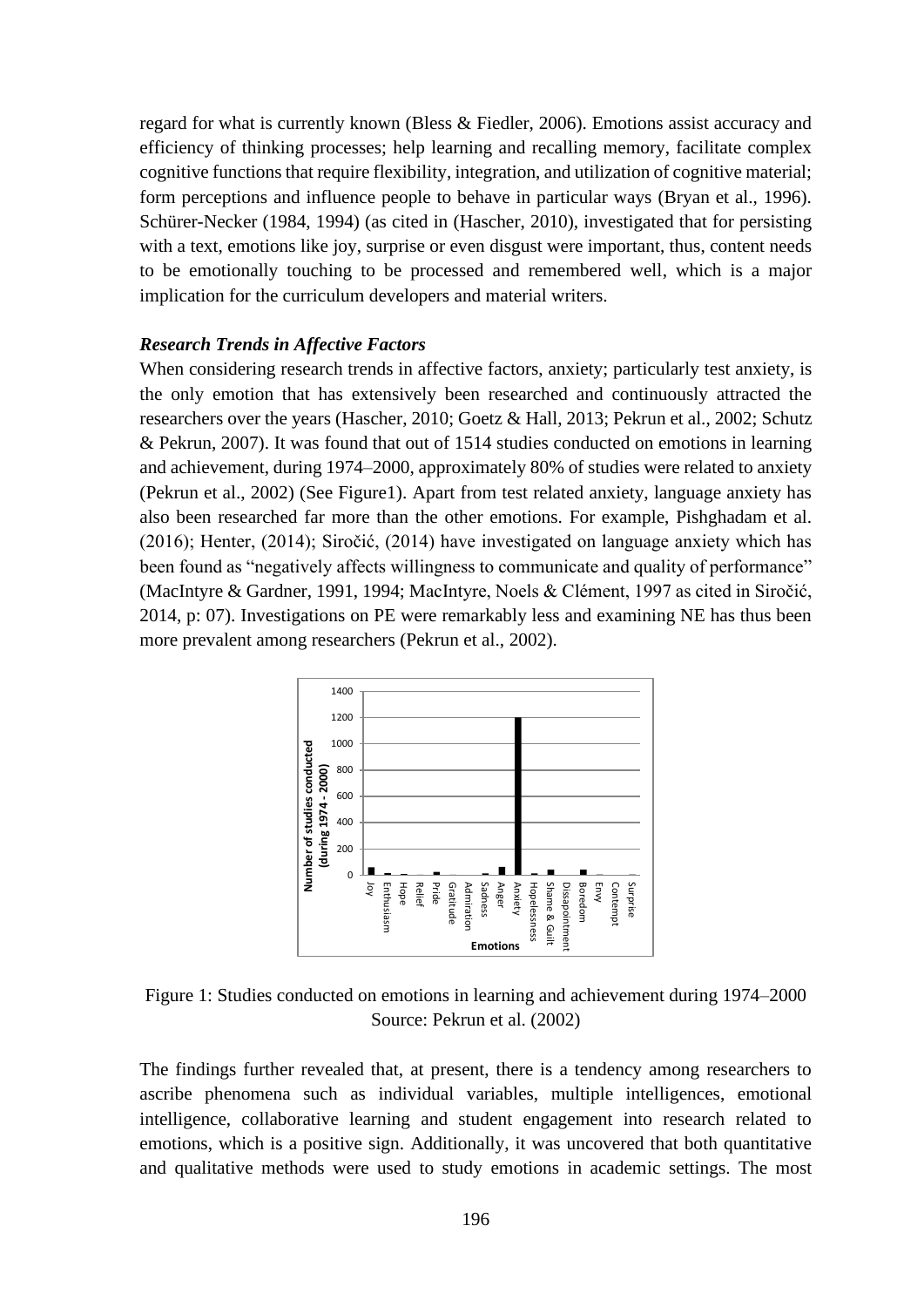prevalent quantitative methods found were hypotheses testing (Pekrun, et al., 2002) and corelational studies. Introducing different emotion scales to measure emotions was also observed as common. On the other hand, case studies were popular in qualitative studies. Personal narratives of L2 learners, either in the form of the diary studies or in the more structured form of learner memoirs, also seemed to have recently received increased attention and a trusted source to gather qualitative data on emotional experience (Block, 2003; Kramsch, 2003; McGroarty, 1998; Pavlenko, 2001; Pavlenko &Lantolf, 2000; Schumann, 1998; Young, 1999) (as cited in Garrett & Young, 2009). Laboratory-based experimental research on mood effects also were used to measure emotions (Pekrun et al., 2002).

Grateful to the research findings in the literature, today, interest in affect has taken on even greater importance for language teaching practices. For example, the Common European Framework of Reference for Languages includes 'Existential Competence' which is composed of the elements of the affective domain (Arnold, 2009). Moreover, "the current concept of learner-centered teaching also links with a concern for affect in the classroom" (Arnold, 2009, p. 146).

It has been ascertained from the findings that "supporting students' emotions in language learning classrooms can help students to cope with feelings inherent to language learning experiences and to the development of a positive attitude towards themselves as language learners" (Méndez López, 2011, p:44). Pishghadam et al. (2016) have also emphasized the necessity of helping students manage, regulate, and control their emotions and feelings in language classrooms. As it was observed, "research has neglected when and why emotion is associated with academic success" (Valiente, Swanson & Eisenberg, 2012, p: 07), further research can be carried out to investigate the phenomenon.

In conclusion, it was discovered that emotions are fundamental to learning in general and LL in particular. Findings suggest that studies on emotion and learning were largely found on FL than on L2 and anxiety was the only emotion that was extensively tested while all the other emotions including positive emotions were neglected. Taken all together, there are a handful of limited but interesting theories on emotion which need to be empirically tested to figure out the scope of their validity within different contexts. This implies that it still remains as an open question as to how these theories fit into the realities of the university education. The major implication is that, since university students are frequently subjected to emotional upheaval due to various reasons, language teaching in universities, especially where English is taught as a L2, is a mindful venture which should be planned and executed with great care acknowledging the strong relationship between emotions and learning. It was also found that, it is very difficult to set clear rules to prove PE foster and NE hinder language learning for they serve different useful purposes**.** Therefore, the impact of emotions on LL should further be theoretically analyzed and empirically investigated pertaining to different academic contexts in sri Lanka rather than interpreting them in general terms. For future research, an actual study to assess the impact of emotions in the Sri Lankan university context can be done to see whether the existing theories would be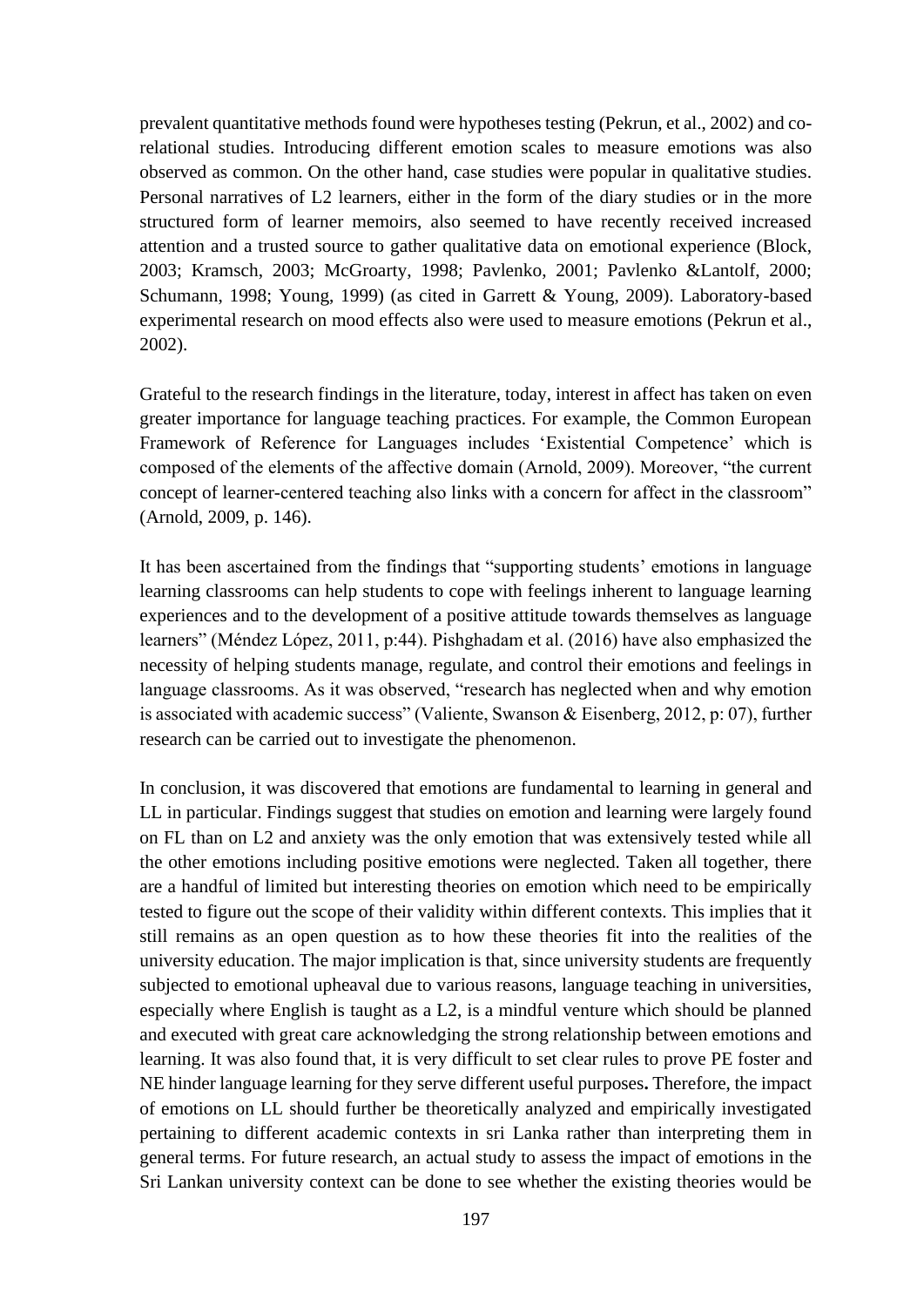qualified. Further, conducting more research on the impact of positive emotions may also reveal certain uncovered aspects.

### **ACKNOWLEDGMENT**

I would like to extend my gratitude to the Postgraduate Institute of English, The Open University of Sri Lanka for encouraging and empowering me with knowledge and experience to conduct research.

### **REFERENCES**

Arnold, J., 2009. Affect in L2 learning and teaching. *Estudios de lingüística inglesa aplicada*, 9, 145-151

Arnold, J., 2011. Attention to Affect in Language Learning. *Online Submission*, *22*(1), pp.11-22.

Arnold, J. and Fonseca, M.C., 2009. Multiple intelligence theory and foreign language learning: A brain-based perspective. *International journal of English studies*, *4*(1), pp.119- 136.)

Bless, H. and Fiedler, K., 2006. Mood and the regulation of information processing and behavior. Affect in social thinking and behavior, pp.65-84)

Braun, V. and Clarke, V., 2006. Using thematic analysis in psychology. *Qualitative research in psychology*, *3*(2), pp.77-101.

Bryan, T., Mathur, S. and Sullivan, K., 1996. The impact of positive mood on learning. *Learning Disability Quarterly*, *19*(3), 153-162.

Darwin, C., 1965. *The expression of the emotions in man and animals* (Vol. 526). University of Chicago press.

Davidson, R.J., 2003. Seven sins in the study of emotion: Correctives from affective neuroscience. *Brain and Cognition*, *52*(1), pp.129-132.

Do, S.L. and Schallert, D.L., 2004. Emotions and Classroom Talk: Toward a Model of the Role of Affect in Students' Experiences of Classroom Discussions. *Journal of educational psychology*, *96*(4), p.619.

Gardner, R. C., 2010. *Motivation and second language acquisition: The socio-educational model* (Vol. 10). Peter Lang.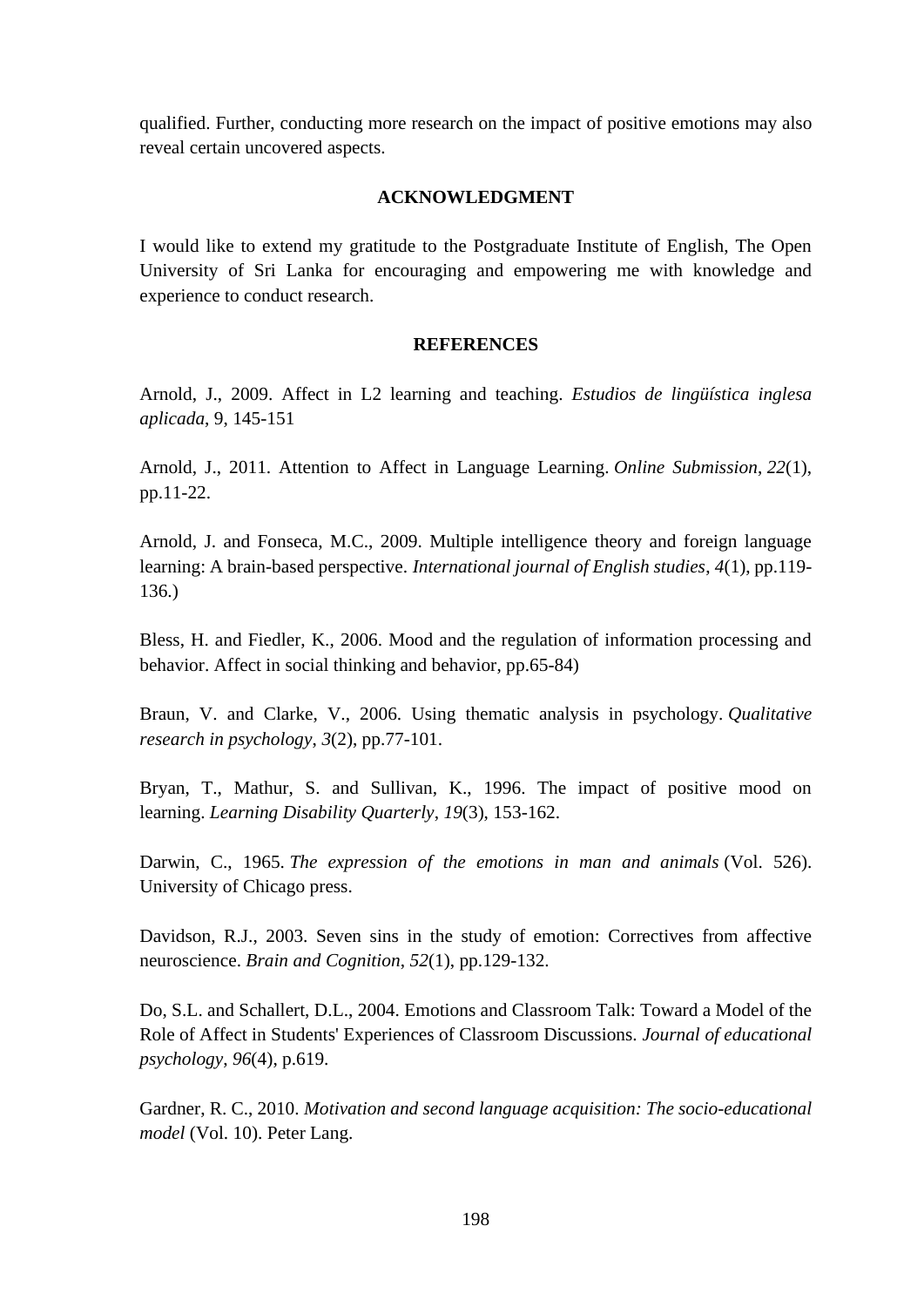Gardner, R. C. and MacIntyre, P. D., 1993. On the measurement of affective variables in second language learning. *Language learning*, *43*(2), 157-194.

Garrett, P. and Young, R. F., 2009. Theorizing affect in foreign language learning: An analysis of one learner's responses to a communicative Portuguese course. *The Modern Language Journal*, *93*(2), 209-226.

Goetz, T. and Hall, N.C., 2013. Emotion and achievement in the classroom. *International guide to student achievement*, pp.192-195.

Goetz, T., Pekrun, R., Hall, N. and Haag, L., 2006. Academic emotions from a social cognitive perspective: Antecedents and domain specificity of students' affect in the context of Latin instruction. *British Journal of Educational Psychology*, *76*(2), pp.289-308.

Hascher, T., 2010. Learning and Emotion: perspectives for theory and research. *European Educational Research Journal*, *9*(1), pp.13-28.

Henter, R., 2014. Affective factors involved in learning a foreign language. *Procedia-Social and Behavioral Sciences*, *127*, 373-378.

Hume, D., 2012. Emotions and moods. *Organizational behavior*, pp.258-297.

Imai, Y., 2010. Emotions in SLA: New Insights from Collaborative Learning for an EFL Classroom. *The Modern Language Journal*, pp.278-292. Available from: http://www.jstor.org/stable/ 40856131?seq=1#page\_scan\_tab\_contents [Accessed 9th April 2017].

Ismail, N. M., 2015. EFL Saudi Students' Class Emotions and Their Contributions to Their English Achievement at Taif University. *International Journal of Psychological Studies*, *7*(4), 19.

Jeon, Y.H., Kraus, S.G., Jowsey, T. and Glasgow, N.J., 2010. The experience of living with chronic heart failure: a narrative review of qualitative studies. *BMC health services research*, *10*(1), p.77.

Jones, K., 2004. Mission drift in qualitative research, or moving toward a systematic review of qualitative studies, moving back to a more systematic narrative review. *Qualitative Report*, *9*(1), pp.95-112.

Kothari, C.R., 2004. *Research methodology: Methods and techniques*. New Age International.

Krashen, S., 1992. The Input Hypothesis: An Update.". *Linguistics and language pedagogy: The state of the art*, 409-431.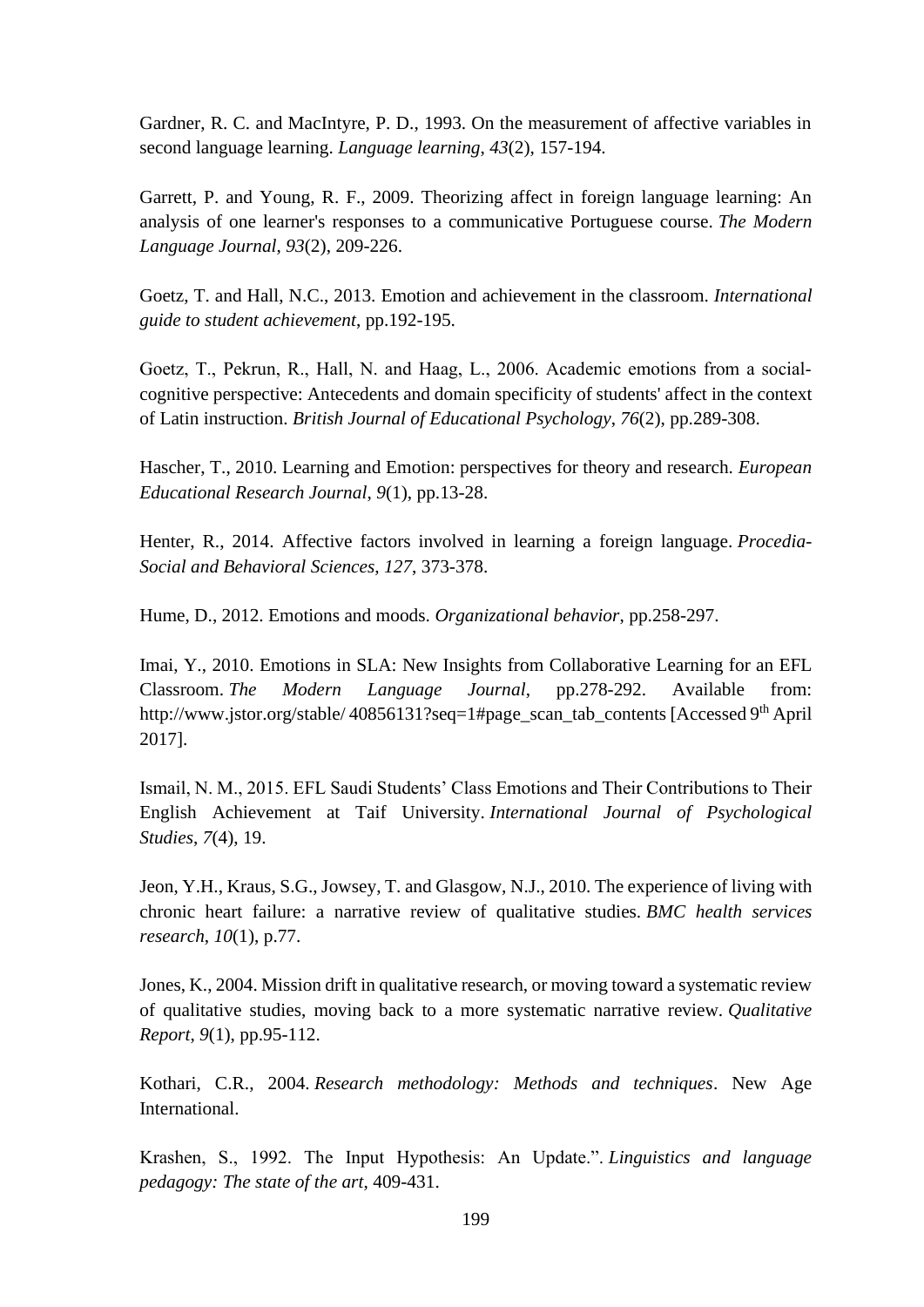Méndez López, M.G., 2011. *Emotion and language learning: an exploration of experience and motivation in a Mexican university context* (Doctoral dissertation, University of Nottingham).

Méndez López, M. G. and Peña Aguilar, A., 2013. Emotions as learning enhancers of foreign language learning motivation. *Profile Issues in Teachers Professional Development*, *15*(1), 109-124.

Pancer, S. M., Hunsberger, B., Pratt, M. W. and Alisat, S., 2000. Cognitive complexity of expectations and adjustment to university in the first year. *Journal of Adolescent Research*, *15*(1), 38-57.

Pekrun, R., Frenzel, A. C., Goetz, T. and Perry, R. P., 2007. *The control-value theory of achievement emotions: An integrative approach to emotions in education* (pp. 13-36). Bibliothek der Universität Konstanz.

Pekrun, R., Goetz, T., Titz, W. and Perry, R. P., 2002. Academic emotions in students' selfregulated learning and achievement: A program of qualitative and quantitative research. *Educational psychologist*, *37*(2), 91-105.

Pishghadam, R., Zabetipour, M. and Aminzade, A., 2016. Examining emotions in English language learning classes: A case of EFL emotions. *Issues in Educational Research*, *26*(3), 508-527.

Pretz, J.E., Totz, K.S. and Kaufman, S.B., 2010. The effects of mood, cognitive style, and cognitive ability on implicit learning. *Learning and Individual Differences*, *20*(3), pp.215- 219.

Schutz, P.A. and Pekrun, R., 2007. Introduction to emotion in education. *Emotion in education*, pp.3-10. Available from: https://books.google.lk/books?hl=en&lr=&id=SrwfSmAgtLsC&oi=fnd&pg=PA3&dq=[A ccessed 8th January 2017].

Simonton, K. L., 2016. *Class-Related Emotions in Physical Education: A Control-Value Theory Approach* (Doctoral dissertation, Faculty of the Louisiana State University and Agricultural and Mechanical College in partial fulfillment of the requirements for the degree of Master of Science in The School of Kinesiology by Kelly L. Simonton BS, University of Wyoming).

Siročić, J., 2014. *Language anxiety and willingness to communicate in young EFL learners* (Doctoral dissertation).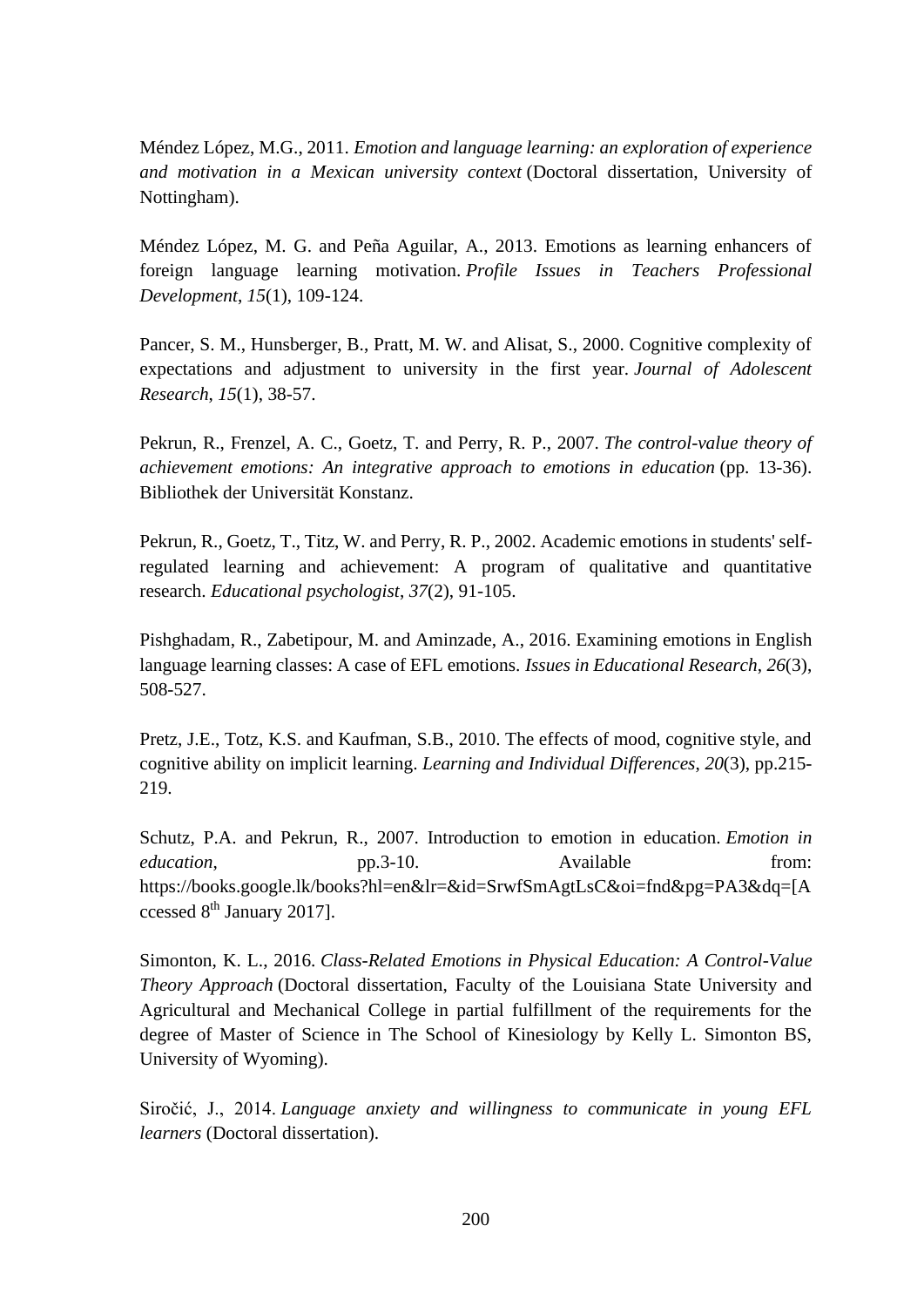Stuchlíková, I., Gläser-Zikuda, M. and Janík, T., 2013. Emotional Aspects of Learning and Teaching: Reviewing the Field− Discussing the Issues. *Orbis scholae*, (2), pp.7-22.

Thomas, D.R., 2006. A general inductive approach for analyzing qualitative evaluation data. *American journal of evaluation*, *27*(2), pp.237-246.

Valiente, C., Swanson, J. and Eisenberg, N., 2012. Linking students' emotions and academic achievement: When and why emotions matter. *Child Development Perspectives*, *6*(2), 129-135.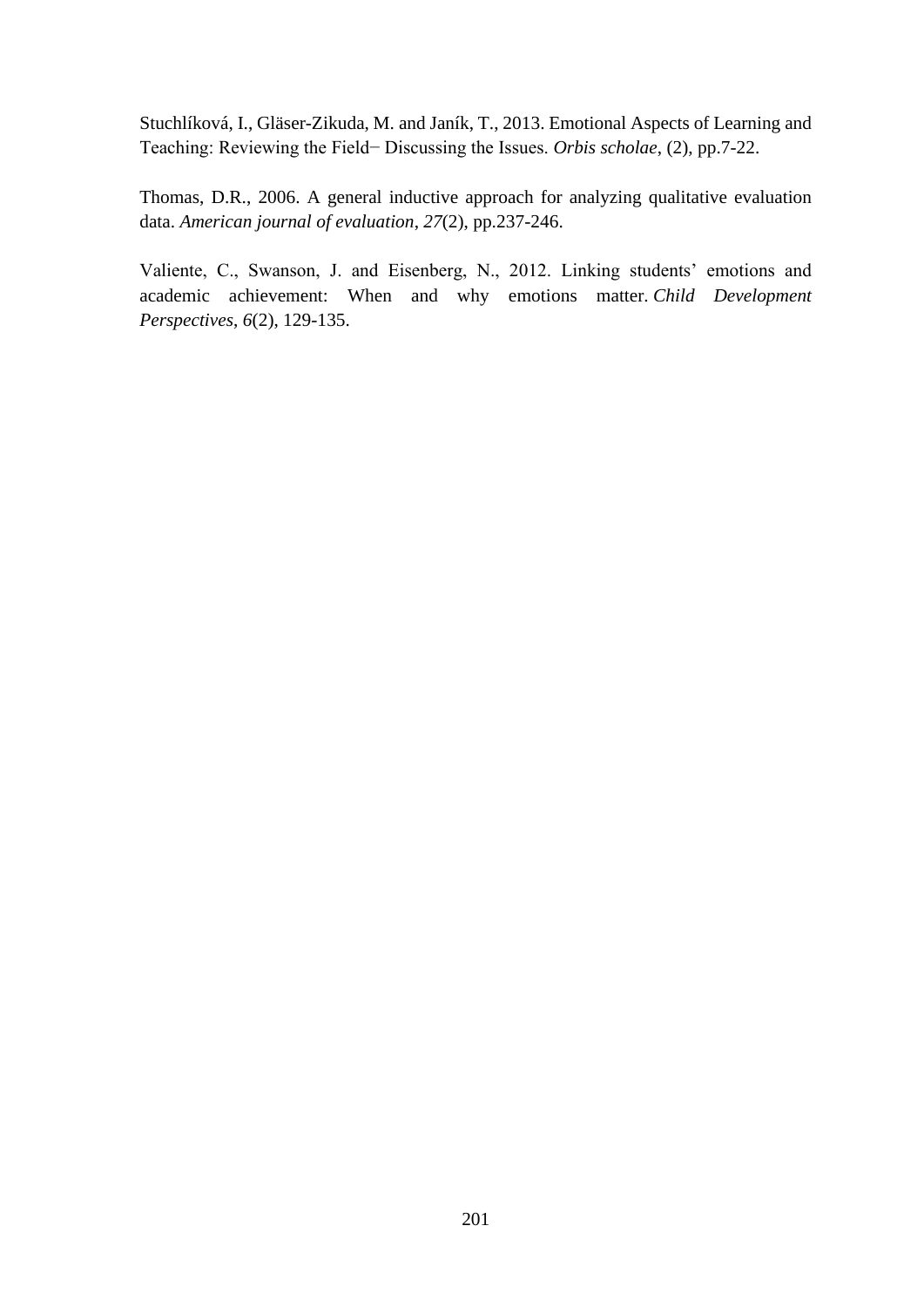# **DETERMINING THE STATISTICAL PROCESS CONTROL LIMITS FOR UNCERTIFIED SRI LANKA STANDARD (SLS) BOXES OF MATCHES IN SRI LANKAN MARKET**

# ------------------------------------------------------------------------------------------- **Perera R A S A**

*National Institute of Business Management (NIBM) Kurunagala Regional Center Sri Lanka*

## **Mudannayaka K W G M N B**

*National Institute of Business Management (NIBM) Kurunagala Regional Center Sri Lanka*

### **Rupasinghe R A G S**

*National Institute of Business Management (NIBM) Kurunagala Regional Center Sri Lanka*

### **ABSTRACT**

*Quality control limits through Statistical quality control charts are used to control the quality of the process in product manufacturing. It can be used to determine whether the manufacturing process is operating according to the desired quality standards. Manufacturing boxes of matches should be in appropriate quality as it is considered the safety consuming item. This paper addresses the main objective of determining the statistical quality control limits for uncertified Sri Lanka Standards (SLS), boxes of matches manufactures in Sri Lanka". Sub research objective is "to determine whether SLS Uncertified Boxes of matches are Really safety related to its production process.". 1135 sample units of match sticks were used for the study using 25 samples for the study. Primary data were gathered using direct observation method from uncertified Sri Lanka Standards box of matches manufacturers regarding the considered quality characteristics in both variables and attributes in product. Eight quality dimensions such as the number of matches in a box, ignition and burning, afterglow, length of splint and match head, bending strength, were the considered quality characteristic of the boxes of matches. These quality characteristics were taken from SLS recommendations. Statistical Quality control equations, Statistical quality charts were used to analyse the data. Lower control and upper control levels of the characteristic of the SLS uncertified match boxes are as follows. Length of Splint 30.7 mm -34.8mm, length of the head 3.3mm -3.5mm, Burning time 13.8sec – 17.8 sec, Bending strength 35.1sec-40.7 sec, Afterglow 1.46 sec- 2sec, safety 0 -12.6, adherence*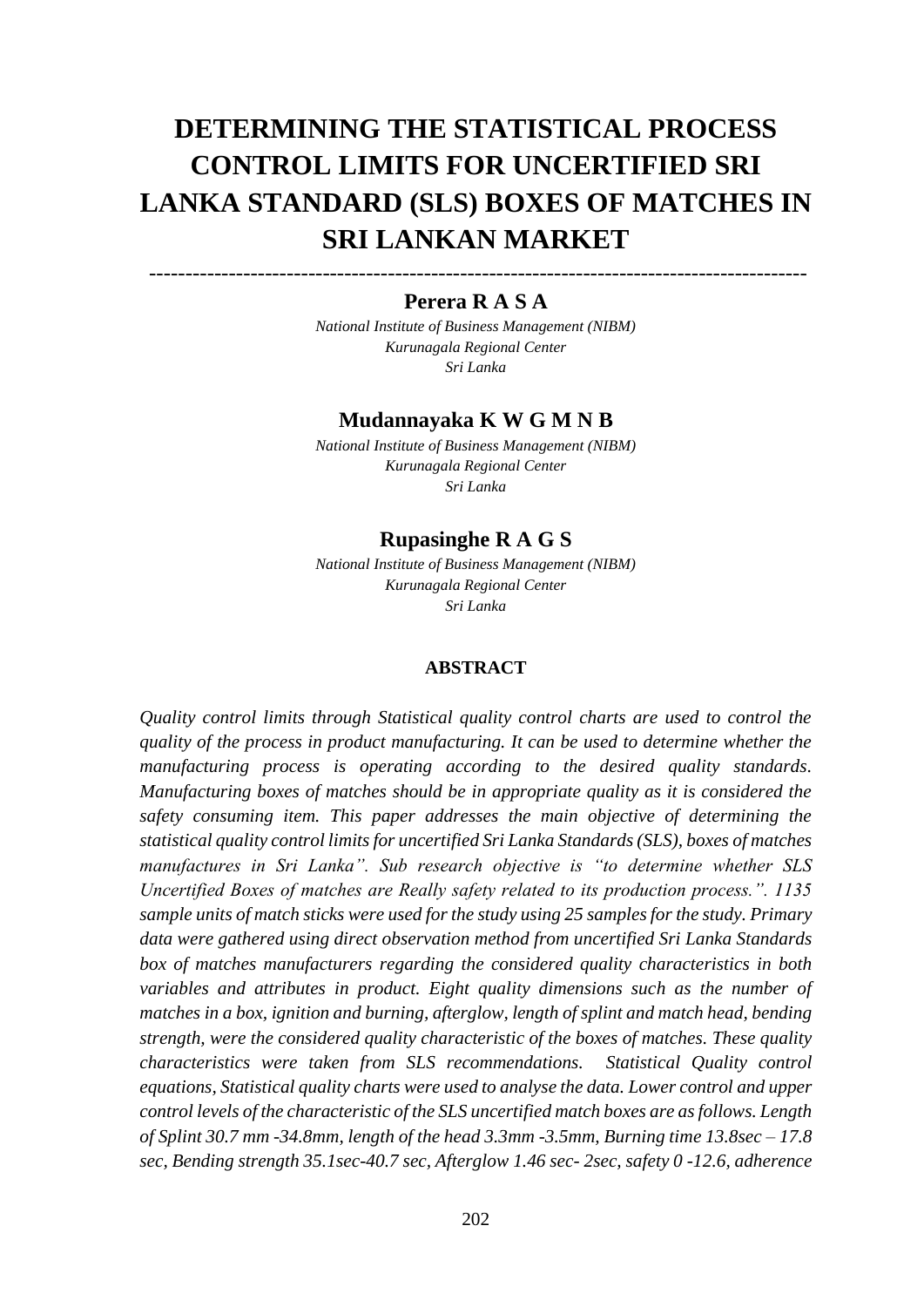*0-4.89, No of match sticks in the box 44-46 sticks. Generated quality control limits prevailed within SLS requirements except the quality dimensions, the Length of Splint and the Burning time. They highlight that these boxes of matches which do not have SLS are unsafe due to the uncontrolled production process based on SLS. Thus, the Sri Lankan manufacturers should draw their attention to produce full quality productions with a high priority to safety.* 

*Keywords: Quality Control limits, boxes of matches, Quality Control charts.*

#### **INTRODUCTION**

Sri Lanka makes an attempt to remain and enhance the position in the world market while marching parallry with the changes in global economy factors. Therefore, to compete and to win the competitions in global market and local market, Sri Lankan industries are drawing attention towards for innovative and cost reduction strategies and making big efforts to overcome the difficulties of them. According to the annual report of Central Bank of Sri Lanka, highlights that the industry sector in Sri Lanka is achieving less presentation in G.D.P Around less than32% in 2015 and this mount as well as components in industry sector shows the positive trend in changes in GDP compared to previous years. Therefore, it is need of the time to draw attention towards the marketing procedures as well as a quality of the Sri Lankan industry products due to the Quality Of the product is considered as a primary indicator of organizational performance and key parameter in order to measure the performance of the product and services. Many researchers identified that Quality of the products resulted the in gaining sustainable competitive advantages (Gronroos 1998). The key of the quality can ability to exceed the expectations of the customers by providing them a required products or services which have low cost on time and very time. (Chinyemba 2008, Wachs 2011). There for its needed to consider about the quality of the products and the procedure of quality control in an organization to meet the customer expectation in developing industry sector in Sri Lanka.

Quality control and Quality Assurance Should be properly maintained in aim of having a proper production system stating from obtaining appropriate materials to deliver a quality product to the customers. Quality control procedures ensure the quality of the specific sample or batch which include the analysis of reference materials (ISO 8402 Quality Vocabulary). Statistical process Control methods are used in manufacturing system in aim of upgrading the system to improve on quality and cost effective. It emphasizes on early detection and prevention of a problem and bring distinct advantages over quality methods such as inspection of end product (Mason 2017). Key tools in Statistical Process control are control charts, continues improvement and design experiments (Franco-Santo et al 2017). Variations of the production process which lead to the poor quality can be detected and corrected. This provides real time analysis to make a controllable baseline and improve process capabilities and focus on the areas which should be needed in a manufacturing process (Tan 2002). Thus, this paper is focus on the determining Statistical Quality Control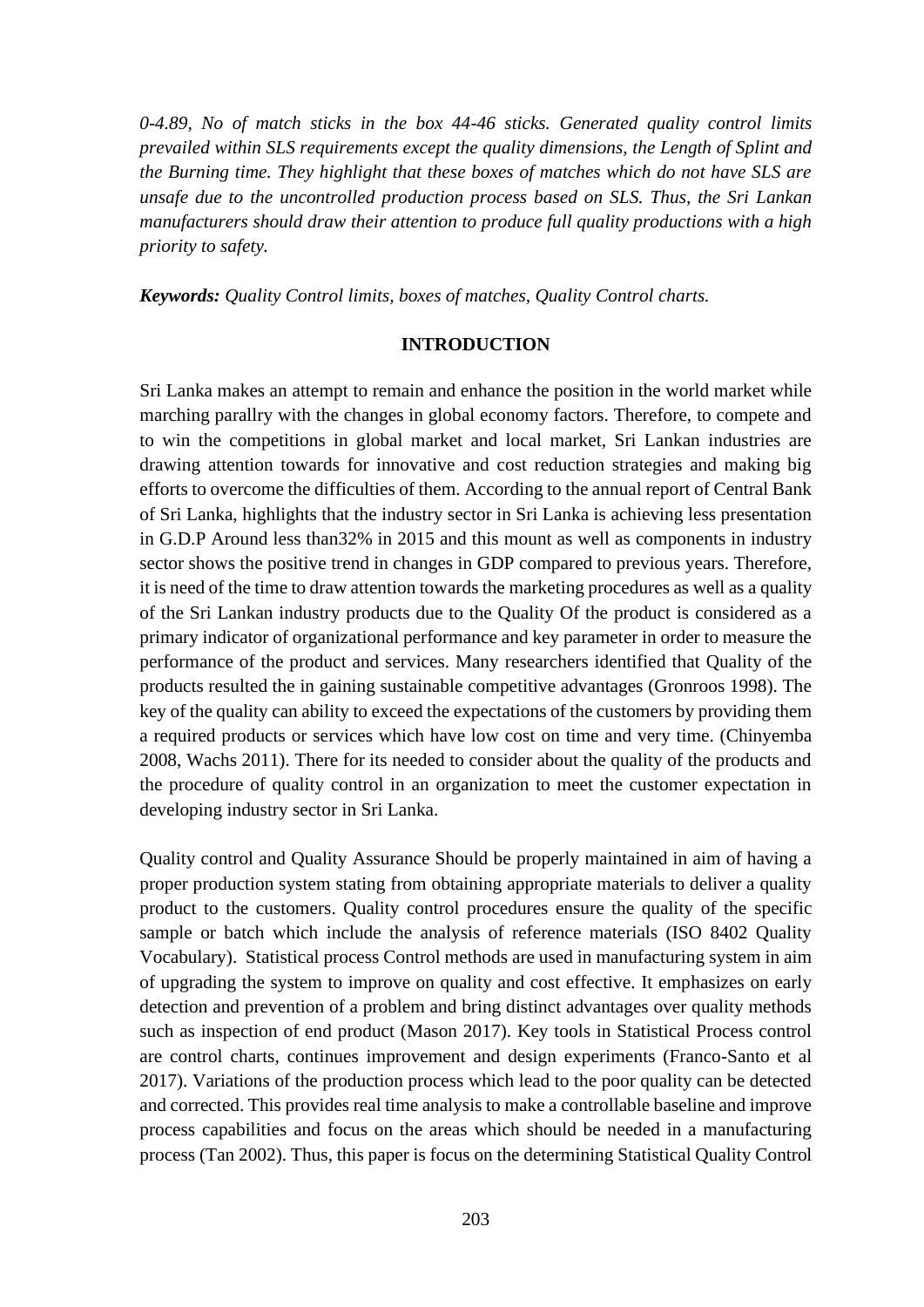for the non-Sri Lanka Standards certified matches in boxes manufacture in Sri Lankan to analyse the quality in the process in safety purpose.

### **LITERATURE REVIEW**

Statistical Process Control is a procedure of statistical method applying for control and monitoring the manufacturing process in aim of producing the quality products through ensuring whether that the production process is out of control. The evaluation of quality control is begun with the inspection (Dooley 2000). Detection of unconformity products and causes arguments regarding how these methods fail to facilitate economical quality procedures, are considered as the basis of inspection mechanism in production. All these considered due to the detection of products defects and variation in production line being considered too late to be solved (Deming 1986). In aim of prevention of problems, a better tool which generate advantages over inspection should be needed.

The systematic mechanism of Statistical quality control is considered as Statistical Process Control. This systematic process control tools in Quality Control technique highlights the excellence in Business performance in different industry spheres (Mann et all 1999). There are seven Statistical Quality Control tools such as Check sheet, Histogram, Pareto Charts, Cause and effect Diagram, Scatter diagram, Control Charts. Among these Statistical Quality Control, Control Charts are the most common tools for determining whether a process is under control or not in manufacturing process. Therefore, in this study Control Charts under Statistical Quality Control are used to determine whether the process of manufacturing Sri Lanka Standards (SLS) uncertified matches in a box are under control or not.

Boxes of matches are usual consumption item in Sri Lankan lifestyle. Boxes of matches are consumption in Sri Lanka for various reasons such as fire for source of energy for cooking in rural areas, complements good for a cigarette etc. The significant contribution made by these boxes of matches are identified as important element in goods in calculating Sri Lankan Colombo Consumer Price Index. According to the Sri Lankan Socio-Economics Data 2016 highlights that 78.5% represented the Firewood as a source of energy for cooking. Gas represented 18.5 % and Kerosene represented 1.9 % from total source of energy. Uva province recorded 95.2% as majority of people use firewood as a source of energy for cooking. North Central Provinces recorded nearly 94.8% of firewood usage and North Western province recorded nearly 92.5% of firewood usage as a source of energy for cooking. It highlights without considering the provinces people consuming boxes of matches to fire the firewood rather than other energy sources. When we look at total expenditure of a household in year 2015 people expenditure nearly 6.8% for fuel and light from their monthly salary. Eastern Proving household recorded the highest rate of 12.3 for fuel and light from their monthly salary (Sri Lankan Socio- Economics Data 2016).

Thus, above central bank reports highlights that the consumption behaviour of the people regarding the energy sources and expenditure patterns of the Sri Lankans which recorded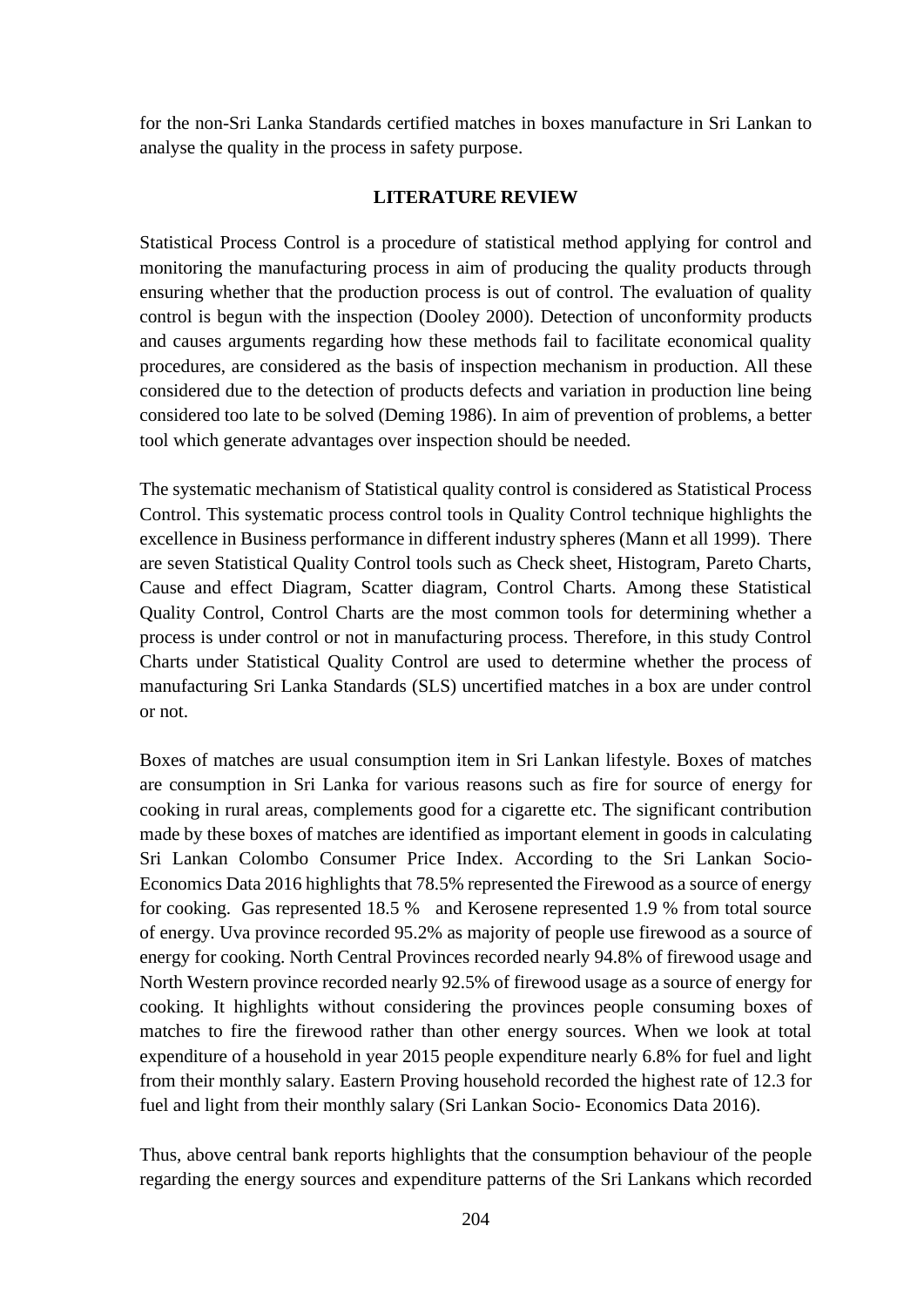significant value leads to the consumption of Boxes of matches as essential element in daily household products. This highlights that the quality of the boxes of matches should be drawn attention in order to ensure the safety of the consumers. When we look at the quality consideration of boxes of matches in India, Indian Government has revised their standard of Indian Standard Specification for safety matches in boxes as IS 2653:2004 replacing IS 2653: 1993. According to the Central Market Department 11 in India 2004 highlights that the requirements of quality control in boxes of matches should be in the form of Contents, match of boxes, envelopment, easy of opening, Match splints, Unserviceable sticks. In Sri Lanka, there is a standard introduced and issued by the Sri Lanka Standard Institute for the manufacture of boxes of matches under SLS (Sri Lanka Standard) 11, "Safety Matches in Boxes". It is imposed to follow in safety procedures under SLS 11 to manufacture, distribute, transport, store and sell or display for sale of safety matches in boxes under the consumer Affairs Authority Act No 09 of 2003. (Extraordinary Gazette 2012). But in Sri Lankan market we can find boxes of matches under company names which do not certified SLS for the safety matches of boxes. Therefore, this paper Address the quality control limits in control charts to ensure the process quality in SLS uncertified Boxes of matches in Sri Lankan market.

### **RESEARCH QUESTION AND OBJECTIVE**

Main research question is "What are the Statistical quality control limits for the uncertified Sri Lanka Standards (SLS), boxes of matches in Sri Lankan market?". And sub research question is "Are SLS Uncertified Boxes of matches manufactured in Sri Lanka are Really safety to consume?" Based on research questions following research objectives are derived. Main research Objective of the study is "To determine the Statistical quality control limits for uncertified Sri Lanka Standards (SLS), boxes of matches in Sri Lankan market". Sub research objective is "To determine whether SLS Uncertified Box of matches are Really safety to consume."

### **METHODOLOGY**

This is a quantitative research in nature. Primary data are collected for the study. Basically, sample is considered by number of match sticks. 1135 sample units of match sticks are used for the study. These sample units are drawn under 25 samples and each sample is consisted with 3 boxes of matches.1135 match sticks are taken from 75 boxes. For Analysis purpose number of box of matches also considered for quality dimension. Sample size is decided by 25% from an hourly production. Direct observations activities are carried out to get generated the quality characteristics under 08 quality dimensions. These dimensions are considered based on Sri Lanka Standards (SLS) and other quality standard related to manufacture of boxes of matches. The eight (08) quality dimensions considered for the study related to manufacturing process of boxes of matches are highlighted in this table no 02

Inclusive criteria of selecting samples are 1. Only wax boxes of matches are considered.2. Non-Sri Lanka Standards (SLS) certified boxes of matches are considered. Exclusive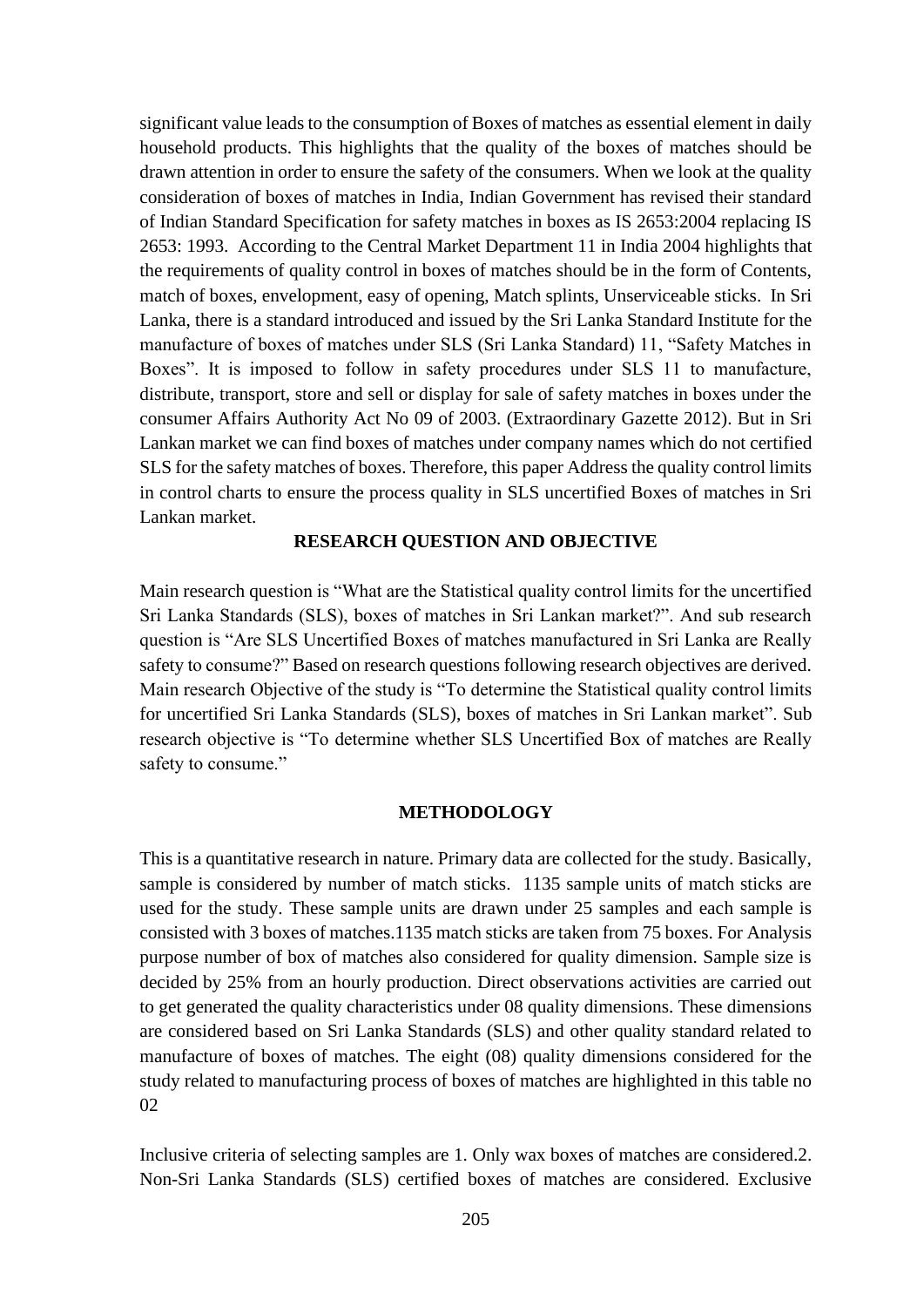criterias are non-wax manufacture boxes of matches are not considered. Statistical Quality control equations and process control charts for variables and attributes are used to analyses the data. X bar charts and Range charts, np charts are used for the analysis purpose.

# **ANALYSIS**

To analyses the Quality dimension number 1,2,3,4,5,8 in table no 01, Statistical quality control charts such as x bar charts and Range charts are used under variable control charts. To analyses the Quality Dimension Number 6,7 Statistical quality control charts such as np charts are used. x bar charts are used to determine the variation between the samples and R charts used to determine the variation inside the sample. Control line figures calculations relevant to the x bar charts are shown in table no 03.and control lines figure calculations related to range charts are highlights in table no 04.

| Quality        | <b>Quality Dimension</b>  | Feature                                  |
|----------------|---------------------------|------------------------------------------|
| dimension no   |                           |                                          |
| 1              | Length of Splint<br>(the  | Total length of the match stick          |
|                | match stick) with head    |                                          |
| $\overline{2}$ | length of the head        | Length of chemical head                  |
| 3              | Burning time              | Burning up to the half of the match      |
|                |                           | length and consider the time             |
| $\overline{4}$ | Bending strength.         | The time to bear 300g weight by each     |
|                |                           | stick                                    |
| 5              | After glow                | After burning first quarter of the stick |
|                |                           | time taken to extinguish.                |
| 6              | Safety                    | Each stick hope to strike the match      |
|                |                           | against a suitable surface<br>(sand      |
|                |                           | paper)                                   |
| 7.             | Adherence                 | Check whether the stick can be           |
|                |                           | separable from the match stick           |
| 8              | No of match sticks in the | Check the number of sticks in the        |
|                | box.                      | box.                                     |

|  | Table 1: Considered Quality dimensions |  |  |
|--|----------------------------------------|--|--|
|  |                                        |  |  |

| Table 2: Control level calculations for x bar charts |  |  |
|------------------------------------------------------|--|--|
|------------------------------------------------------|--|--|

| Quality      | Upper control level   Central level   Lover control level |                                  |                                          |
|--------------|-----------------------------------------------------------|----------------------------------|------------------------------------------|
| dimension no |                                                           |                                  |                                          |
|              | $\overline{\overline{x}} + A_2 \times R$                  | $\frac{\overline{x}}{2}$ = 32.76 | $\overline{\overline{x}} - A_2 \times R$ |
|              | $32.76+(1.023*2) =$                                       |                                  | $32.76-(1.023*2)=30.7$                   |
|              | 34.8                                                      |                                  |                                          |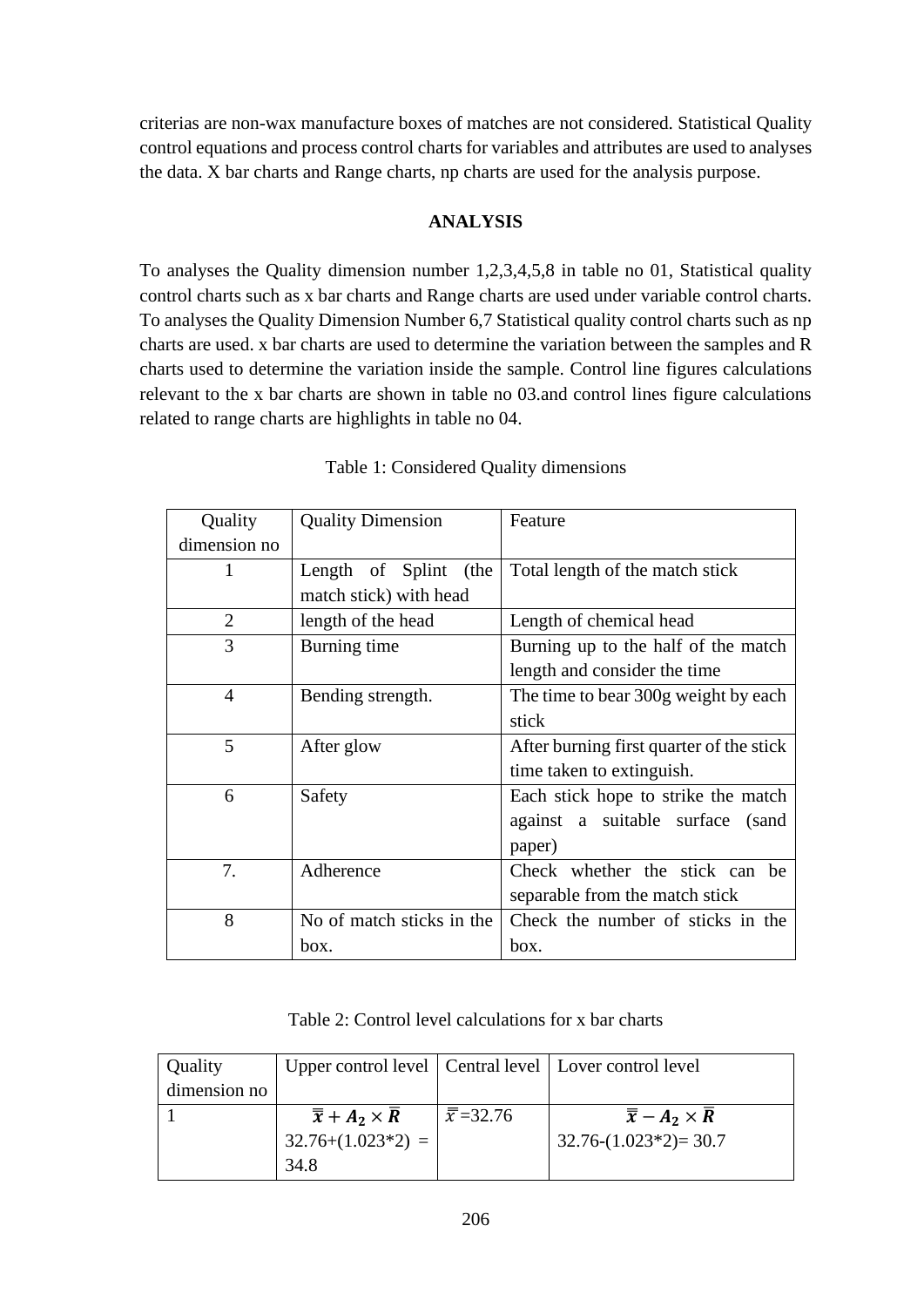| $\overline{2}$ | $\overline{\overline{x}} + A_2 \times R$            | $\overline{\overline{x}} = 3.4$  | $\overline{\overline{x}} - A_2 \times \overline{R}$ |
|----------------|-----------------------------------------------------|----------------------------------|-----------------------------------------------------|
|                | $32.76+(1.023*2)$                                   |                                  | $32.76-(1.023*2)=3.3$                               |
|                | $= 3.5$                                             |                                  |                                                     |
| 3              | $\overline{\overline{x}} + A_2 \times \overline{R}$ | $\overline{\overline{x}}$ =15.8  | $\overline{\overline{x}} - A_2 \times \overline{R}$ |
|                | $15.8+(1.023*1.96)$                                 |                                  | $15.8-(1.023*1.96)=13.8$                            |
|                | $= 17.8$                                            |                                  |                                                     |
| $\overline{4}$ | $\overline{\overline{x}} + A_2 \times \overline{R}$ | $\overline{x}$ = 37.9            | $\overline{\overline{x}} - A_2 \times \overline{R}$ |
|                | $37.9+(1.023*2.72)$                                 |                                  | $37.9-(1.023*2.72)=35.1$                            |
|                | $=40.7$                                             |                                  |                                                     |
| $\mathfrak{H}$ | $\overline{\overline{x}} + A_2 \times \overline{R}$ | $\overline{\overline{x}}$ =1.68  | $\overline{\overline{x}} - A_2 \times \overline{R}$ |
|                | $1.68+(1.023*0.212)$                                |                                  | $1.68-(1.023*0.212)=1.46$                           |
|                | $)= 2$                                              |                                  |                                                     |
| 6              | $n\bar{p}$ + 3 $\times$                             | $n\bar{p} = 5.7$                 | $n\bar{p} - 3 \times \sqrt{n}\bar{p}(1-\bar{p})$    |
|                | $\sqrt{n}\bar{p}(1-\bar{p})$                        |                                  | $\theta$                                            |
|                | 12.6                                                |                                  |                                                     |
| 7.             | $n\bar{p}$ + 3 $\times$                             | $n\bar{p}=1.38$                  | $n\bar{p} - 3 \times \sqrt{n\bar{p}(1-\bar{p})}$    |
|                | $\sqrt{n}\bar{p}(1-\bar{p})$                        |                                  | $1.38 - 3.51 = 0$                                   |
|                | $1.38 + 3.51 = 4.89$                                |                                  |                                                     |
| 8              | $\overline{\overline{x}} + A_2 \times \overline{R}$ | $\overline{\overline{x}}$ =45.32 | $\overline{\overline{x}} - A_2 \times \overline{R}$ |
|                | $45.32+(1.023*1.08)$                                |                                  | $45.32-(1.023*1.08)=44.2$                           |
|                | $)=46.4$                                            |                                  |                                                     |

Table 3: Control level calculations for Range charts

| <b>Quality dimension</b> | Upper control level                                   | Central               | Lover control level           |
|--------------------------|-------------------------------------------------------|-----------------------|-------------------------------|
| no (according to         |                                                       | level                 |                               |
| table 1)                 |                                                       |                       |                               |
|                          | $D_4\overline{R}$ =2.574*2=5.1                        | $\bar{R}=2$           | $D_3\bar{R}=0^*2=0$           |
| $\overline{2}$           | $D_4\overline{R} =$                                   | $\overline{R}$ =0.144 | $D_3\overline{R} = 0*0.144=0$ |
|                          | $=(2.574*0.144)=$                                     |                       |                               |
|                          | 0.37                                                  |                       |                               |
| 3                        | $D_4\overline{R}$ =2.574*1.96=5 $ \overline{R}$ =1.96 |                       | $D_3\overline{R}=0*1.96=0$    |
|                          |                                                       |                       |                               |
| $\overline{4}$           | $D_4\overline{R}$ = 2.574*2.72   $\overline{R}$ = 2.7 |                       | $D_3\overline{R}=0*2.72=0$    |
|                          | $=7$                                                  |                       |                               |
| 5                        | $D_4\overline{R} =$                                   | $\overline{R}$ =0.2   | $D_3R=0*0.2=0$                |
|                          | $2.574*0.2=0.55$                                      |                       |                               |
| 8                        | $D_4\overline{R} = 2.574*1.08$                        | $\overline{R}$ =1.08  | $D_3R=0*1.08=0$               |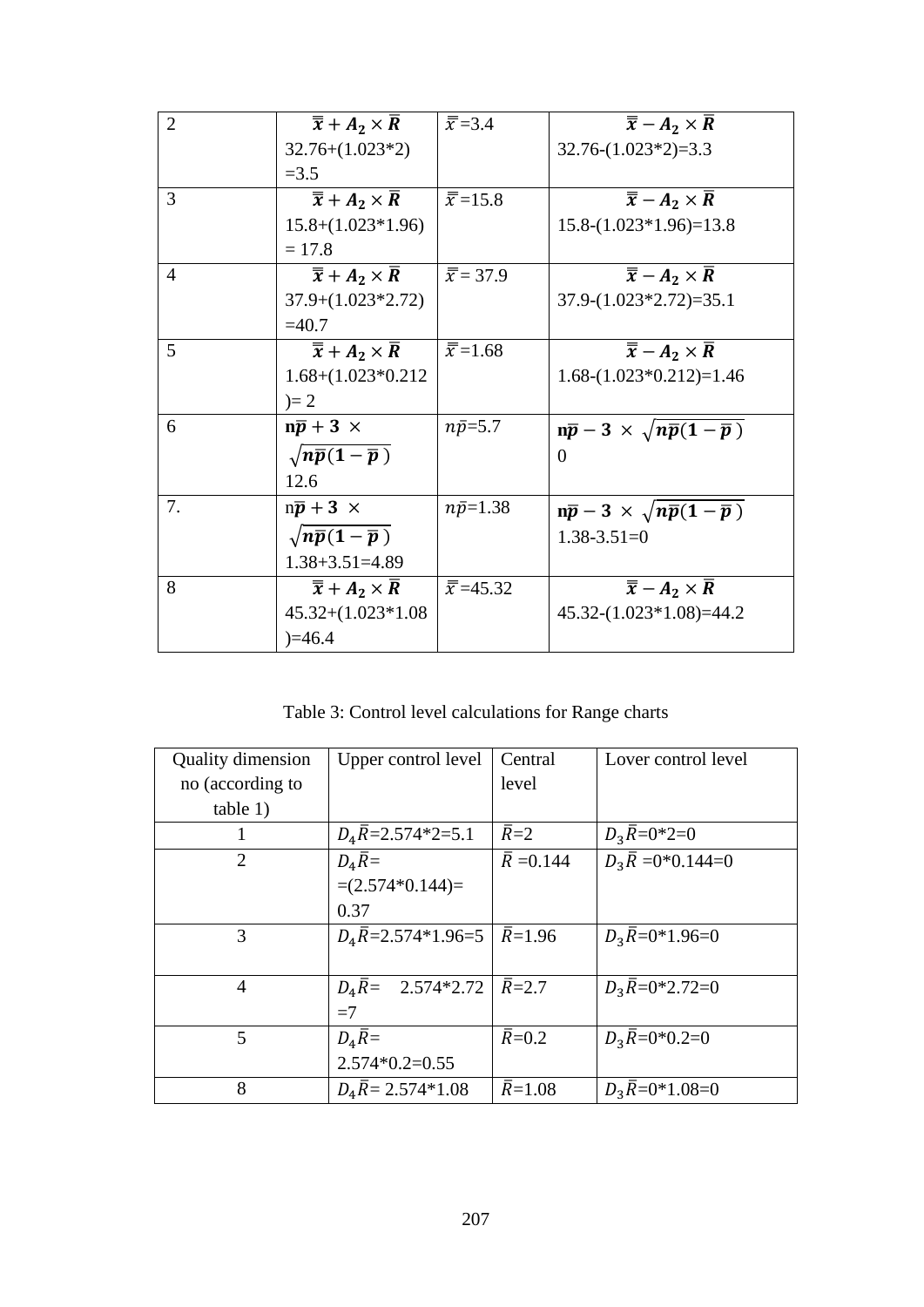*Length of Splint (the match stick) with head* 



Figure 1: X bar chart for length of splint



Figure 2: Range chart for length of splint

All sample points are prevailed between the control lines in both xbar chart and Range chart. Therefore, process of Length of Splint (the match stick) with head is under control.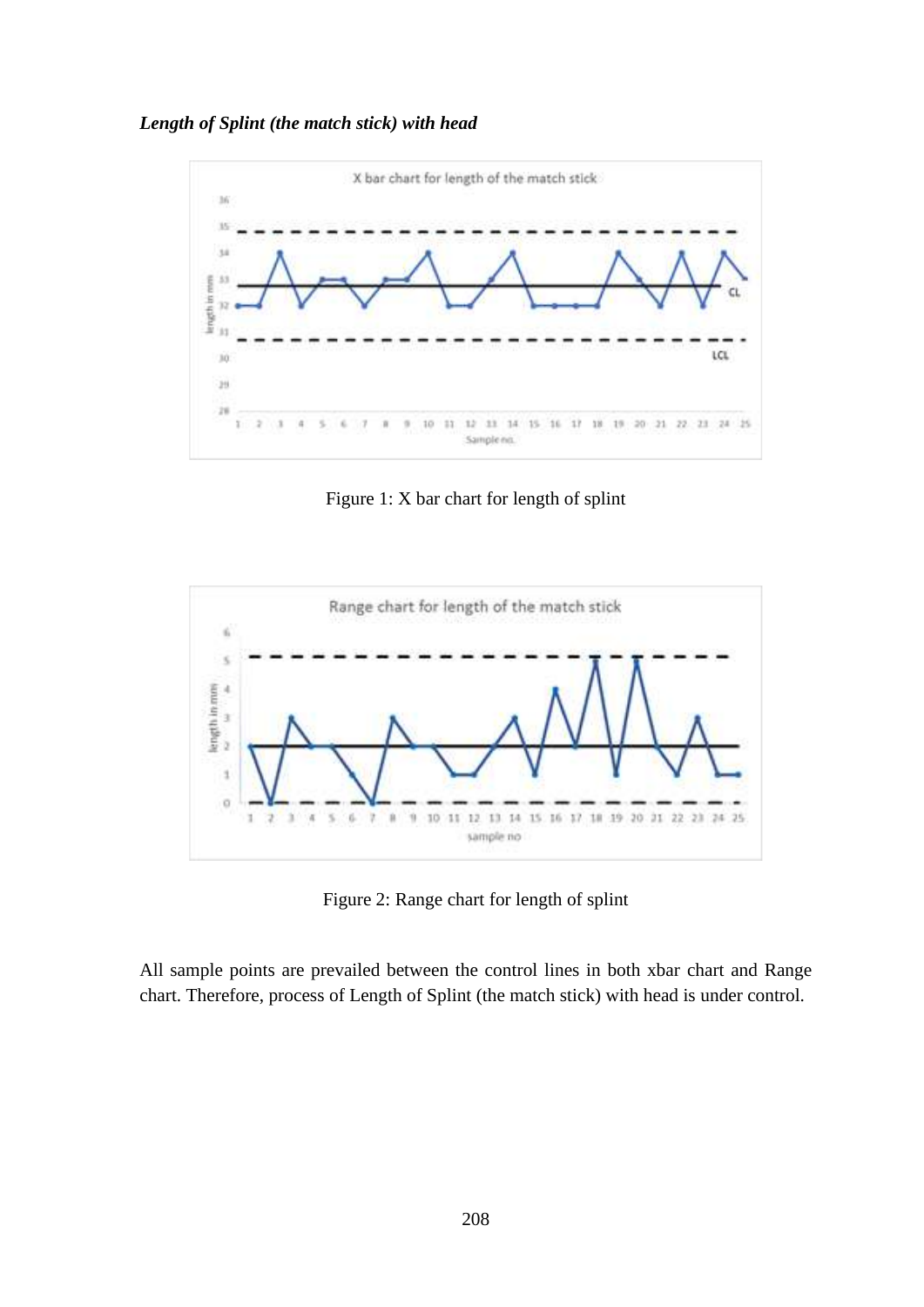### *Length of the head*



Figure 3: X bar chart for length of the head



Figure 4: Range chart for length of the head

All sample points are prevailed between the control lines in both xbar chart and Range chart. Therefore, process of manufacturing length of the head is under control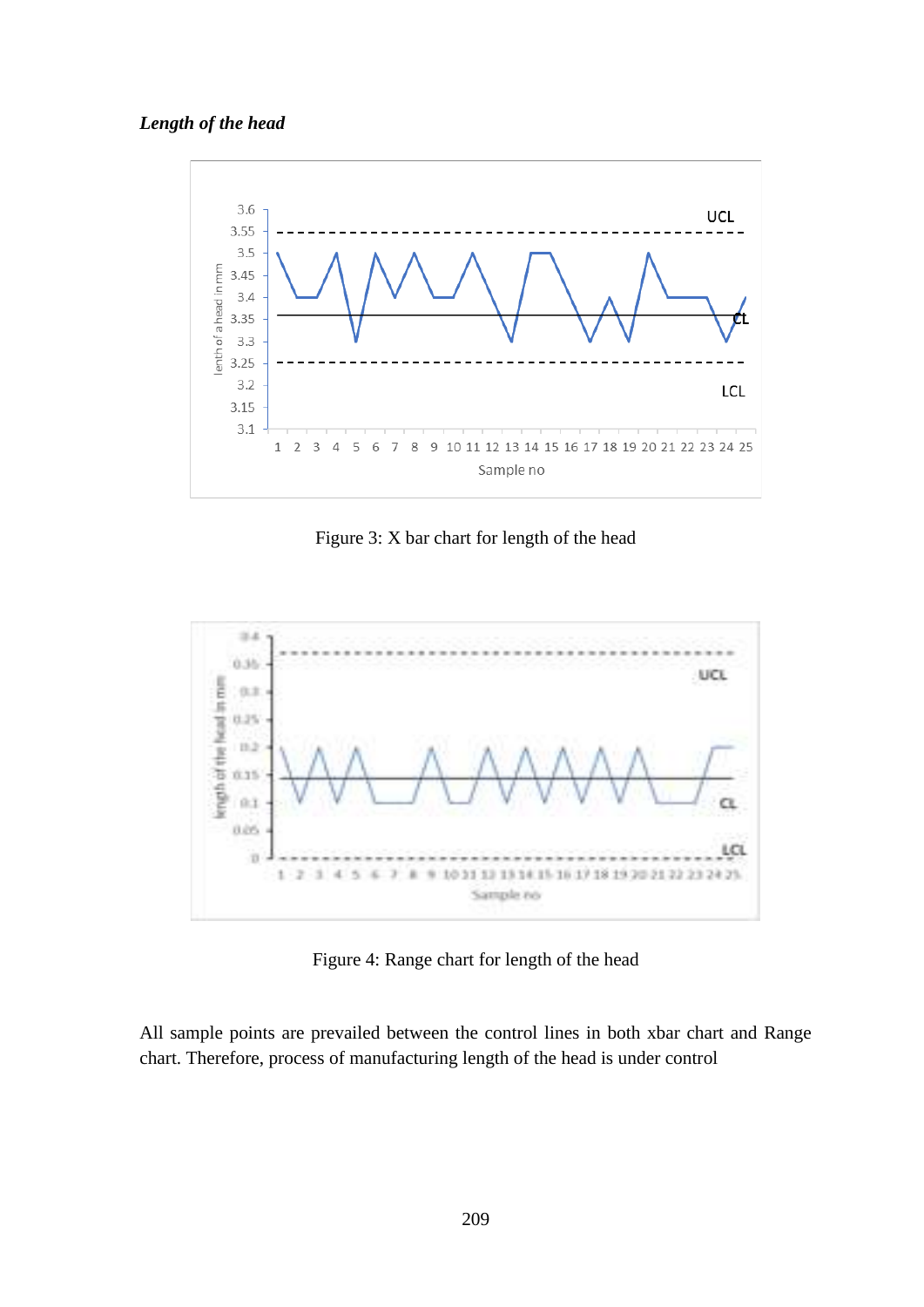### *Burning time*



Figure 5: X bar chart for burning time



Figure 6: Range chart for burning time

All sample points are prevailed between the control lines in both xbar chart and Range chart. Therefore, process of manufacturing matches with good burning time is under control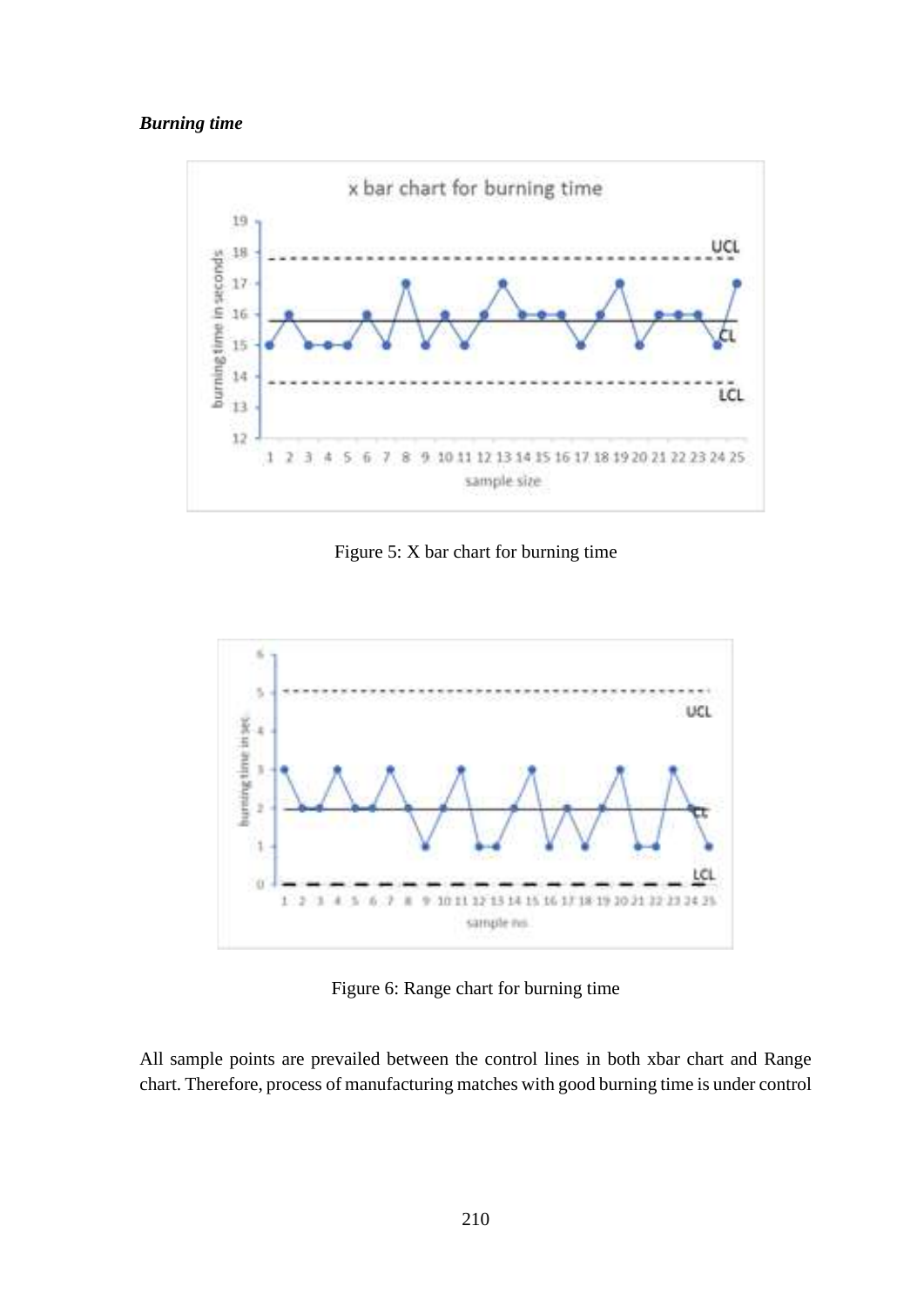### *Bending strength*



Figure 7: X bar chart for bending strength



Figure 8: Range chart for bending strength

All sample points are prevailed between the control lines in both xbar chart and Range chart. Therefore, process of manufacturing matches with good bending strength is under control.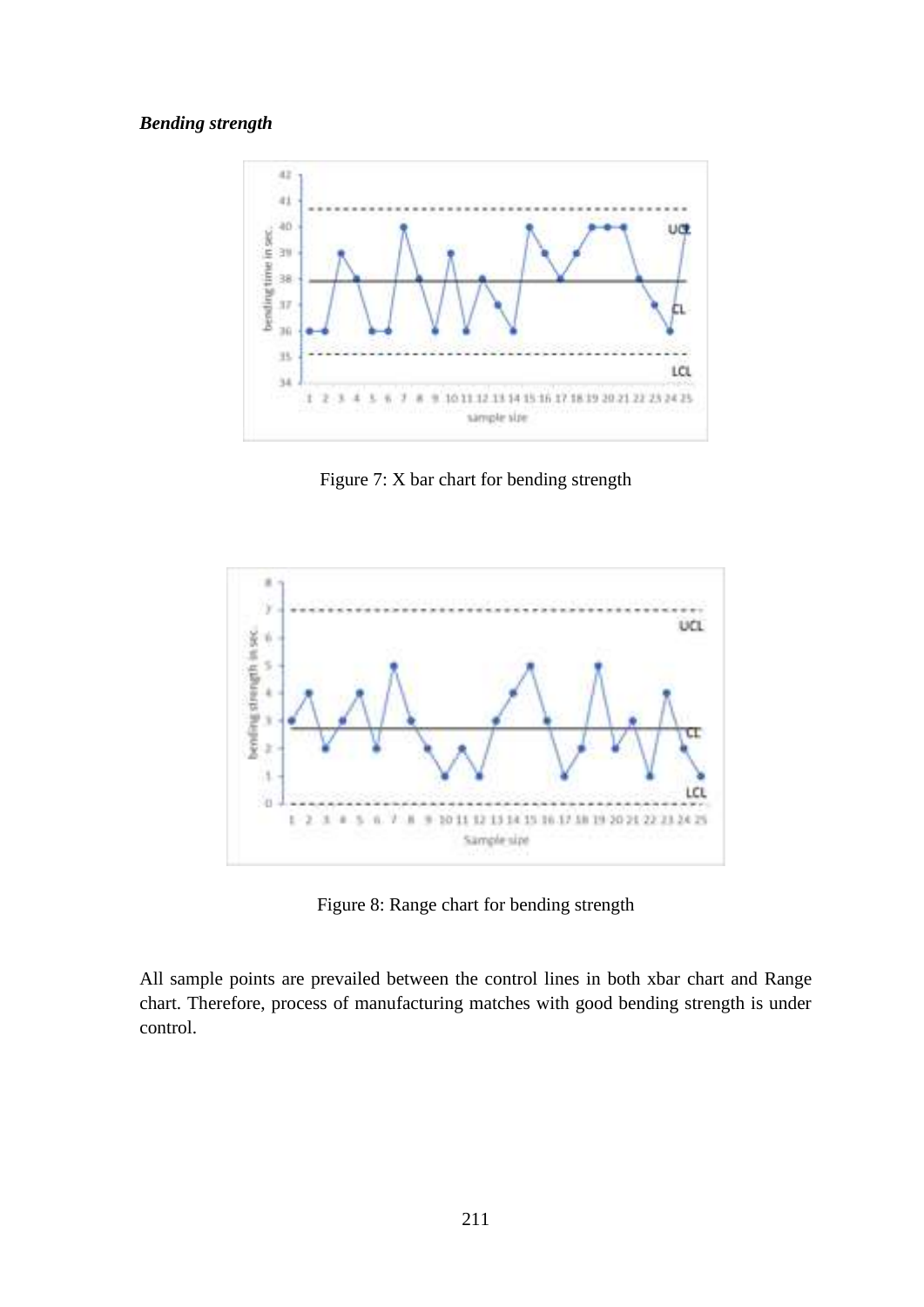# *After glow*



Ffigure 9: X bar chart for After glow



Figure 10: Range chart for after glow

All sample points are prevailed between the control lines in both xbar chart and Range chart. Therefore, process of manufacturing matches with good afterglow is under control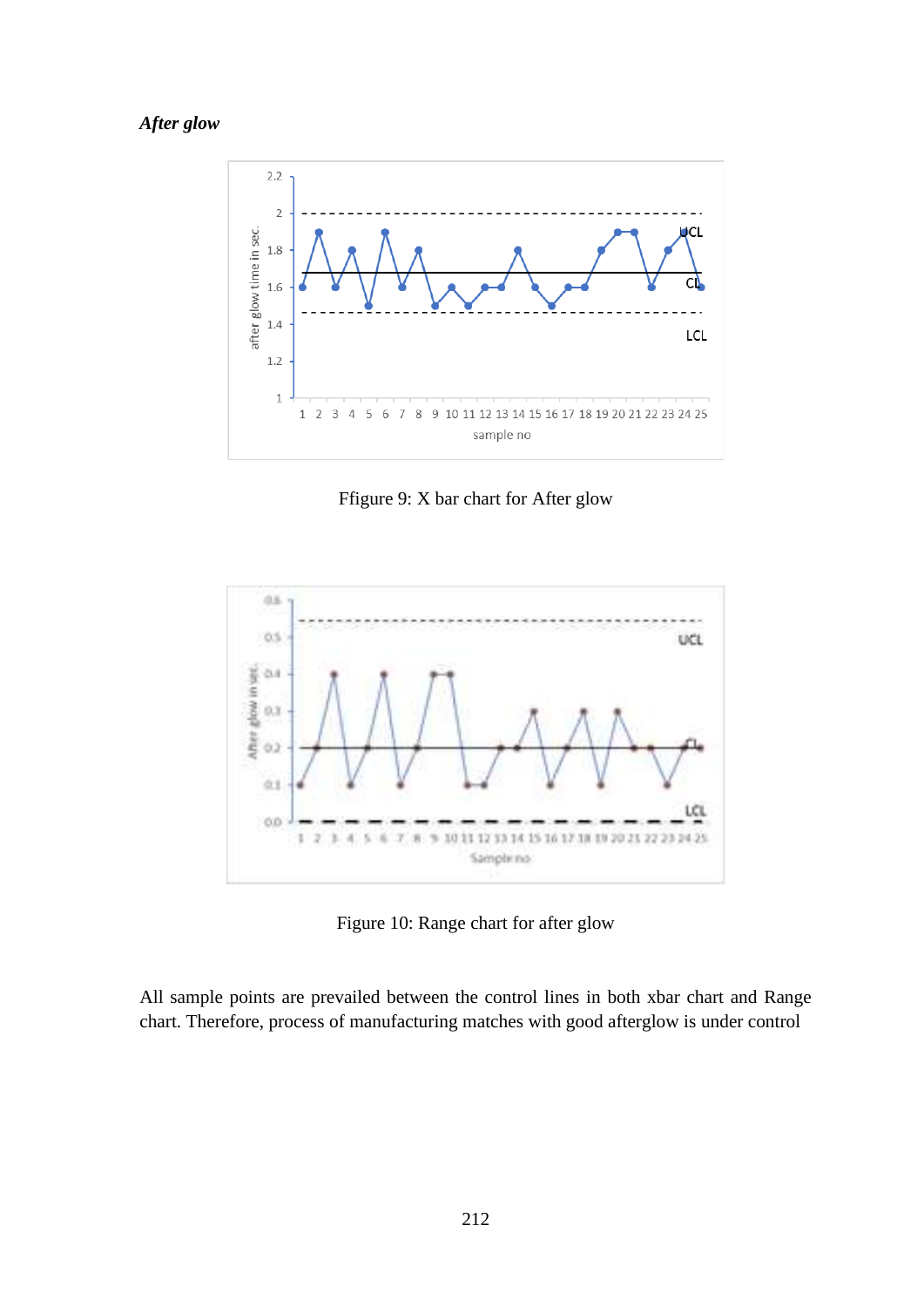

Figure 11: np chart for safety

All sample points are prevailed between the control lines in np chart. Therefore, process of manufacturing matches with good [Ignite](http://www.lankadictionary.com/dictionary.php?from=en&to=si&q=ignite) is under control.

### *Adherence*

*Safety*



Figure 12: np chart for adherence

All sample points are prevailed between the control lines in np chart. Therefore, process of manufacturing matches with Adherence is under control.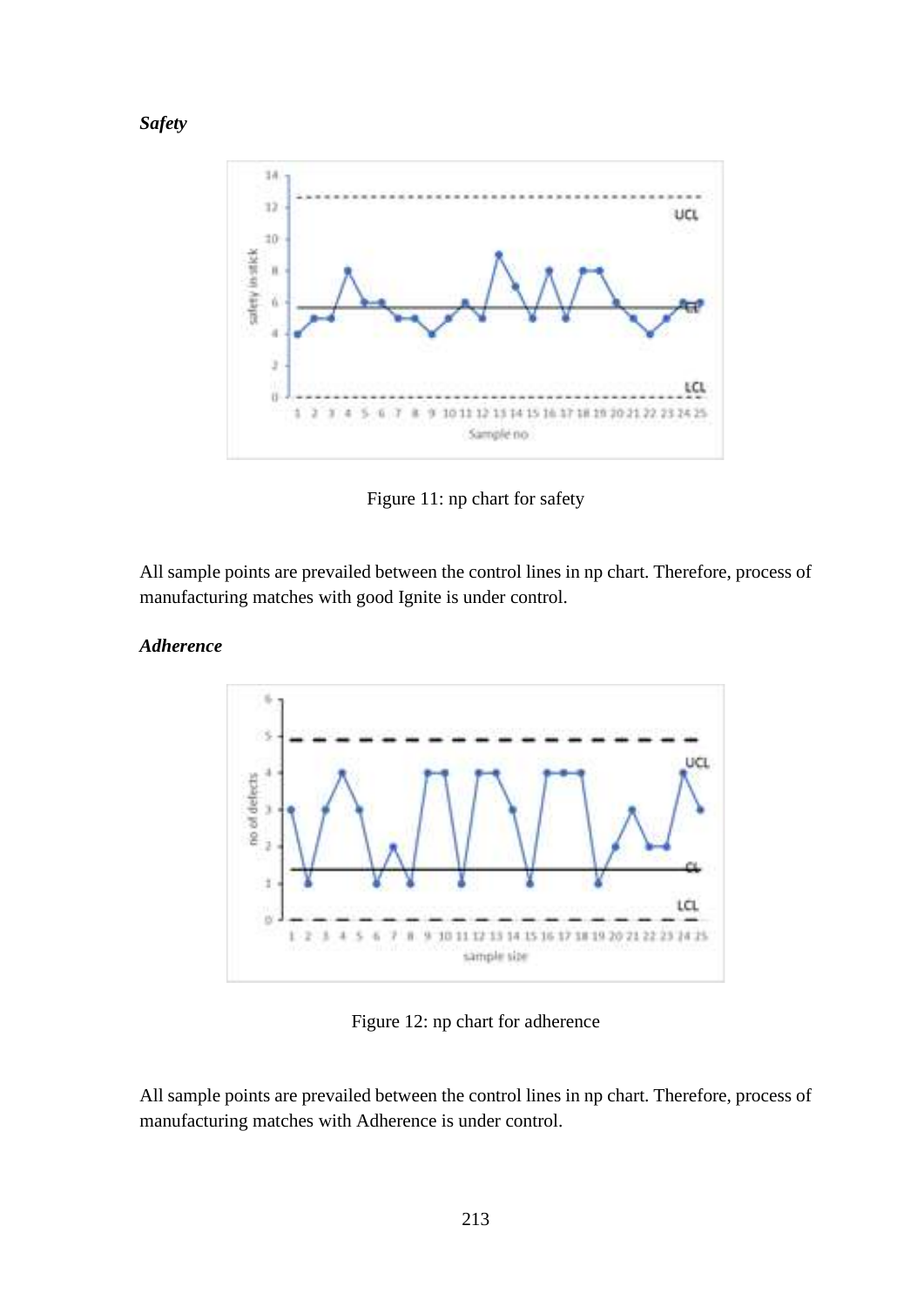### *No of match sticks in the box*



Figure 13: X bar for No of match sticks in the box



Figure 13: X bar for No of match sticks in the box

All sample points are prevailed between the control lines in both X bar chart and Range chart. Therefore, process of manufacturing matches with appropriate No of match sticks in the box under control

### **CONCLUSION**

According to the analysis data quality control limits for the selected quality dimensions for the uncertified SLS boxes of matches are identified as an objective of the study in the Table 4.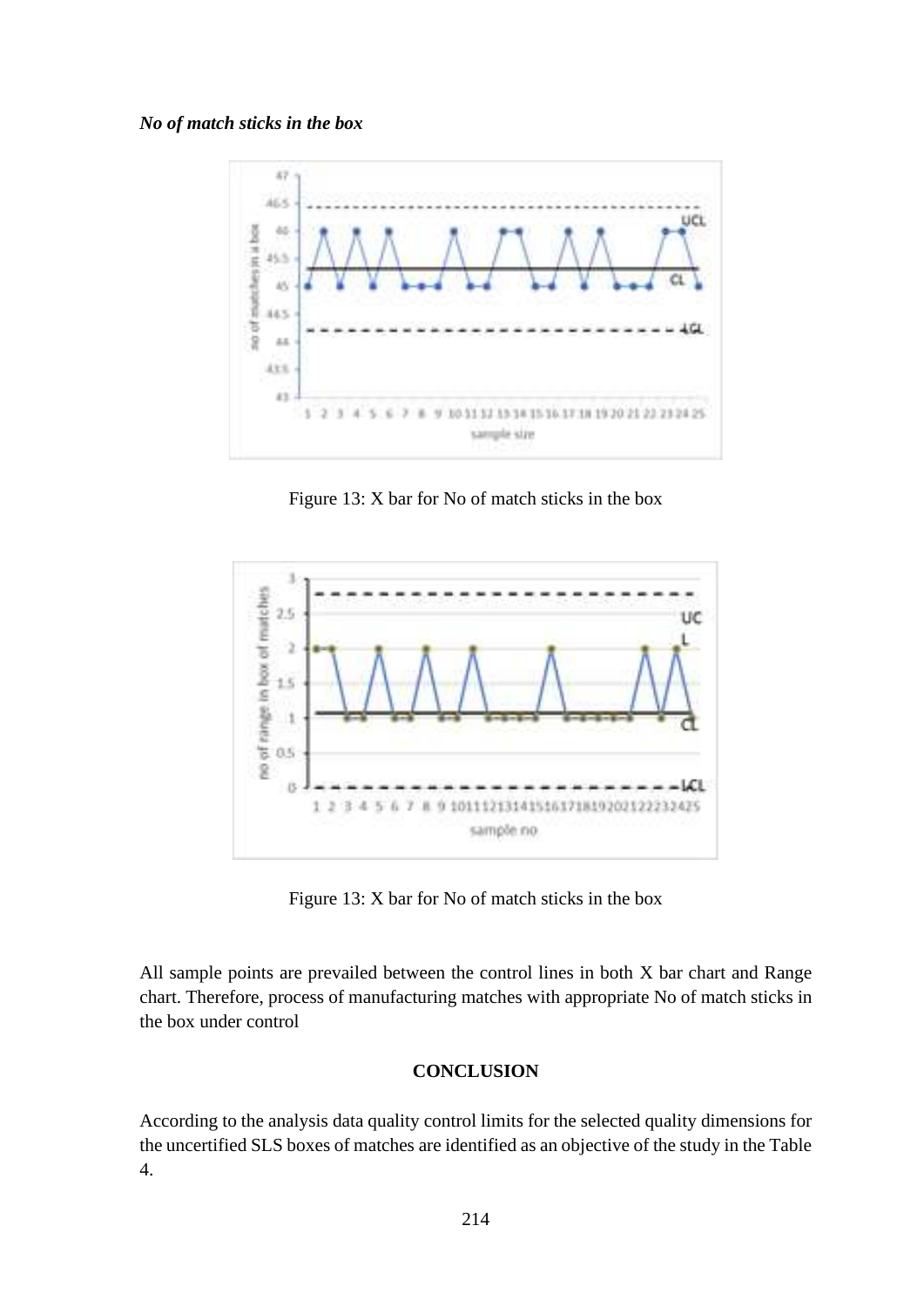| <b>Quality dimension</b>                        | Quality control limits for SLS<br>uncertified boxes of matches | <b>SLS</b> limit |
|-------------------------------------------------|----------------------------------------------------------------|------------------|
| Length of splint (the<br>match stick) with head | 30.7mm -34.8mm                                                 | $32 - 35$ mm     |
| length of the head                              | $3.3$ mm $-3.5$ mm                                             | 3.5mm >          |
| Burning time                                    | 13.8-17.8                                                      | $15s - 18s$      |
| Bending strength                                | 35.1 - 40.7 sec.                                               | $30s - 40s$      |
| After glow                                      | $1.46s - 2s$                                                   | 3sc<             |
| Safety                                          | 10>                                                            | 10>              |
| Adherence                                       | Unremovable                                                    | Unremovable      |
| Number of match sticks                          | Appropriate                                                    | Appropriate      |
| in the box                                      |                                                                |                  |

### Table 4: Quality control limits compared with SLS

According to the table no 10 it is revealed that generated quality control limits are prevail within SLS except the quality dimensions Length of Splint and Burning time. That highlights that these boxes of matches which do not have SLS are unsafety due to the uncontrol production process based on SLS.

### **RECOMMENDATIONS**

The manufactures those who are not having SLS to produce boxes of matches should have ability to make changes and open a path to obtain the SLS to create win-win situation for both parties.

### **ACKNOWLEDGEMENT**

Thank you all those who extended their helping hand when we were engaging in this study especially to the "Shakthi" box of matches manufactures in Kandy Providing us all equipment and tools and their tremendous support.

### **REFERENCES**

A.D. Jennings, P.R Drake, Machine tool condition Monitoring using Statistical Quality Control Charts. November 1996.

Chinyemba N. Research Thesis, "Development of Cybernetics Engineering Strategies for the Manufacturing to Enhance Productivity in Zimbabwe", 2008.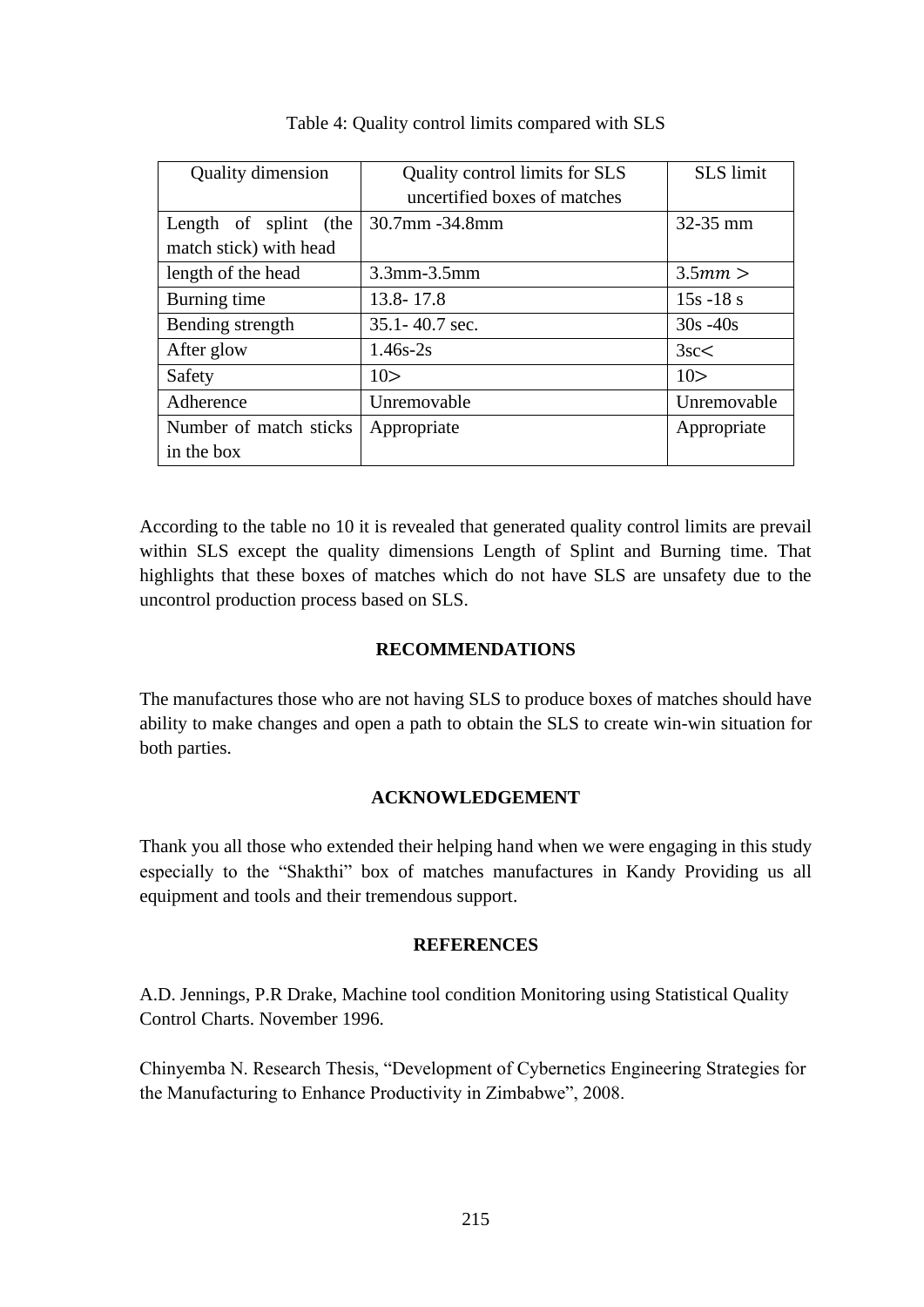Wachs A. PhD Research, Misapplications of SPC and the Consequences, 'Many manufacturing leaders believe that their production personnel use SPC properly, but the evidence suggest otherwise", 2011.

Manus Rungtusanatham, The Quality and Motivational Effects of Statistical Process Control, Journal of Quality Management, 1999, 4, 2, 24[3CrossRe](http://onlinelibrary.wiley.com/resolve/reference/XREF?id=10.1016/S1084-8568(99)00015-2)

Mason B, Jiju Antony J. Statistical process control: an essential ingredient for improving service and manufacturing quality, Managing Service Quality 2007. 10 (4) pp. 233 – 238.

Franco-Santo M, Kennerly M, Micheli P, Martinez V, Mason S, Marr B, Gray D and Neely A. Towards a Definition of a Business Performance Measurement System, International Journal of Operations and Production Management 2007, 27(8), pp. 784- 801.

Tan, K.C. "A Comparative Study of 16 National Awards". Total Quality Magazine 2002, 14 (3), pp. 165- 167.

ISO 8402 Quality Vocabulary. Downloaded. https://www.iso.org/standard/15570.html

.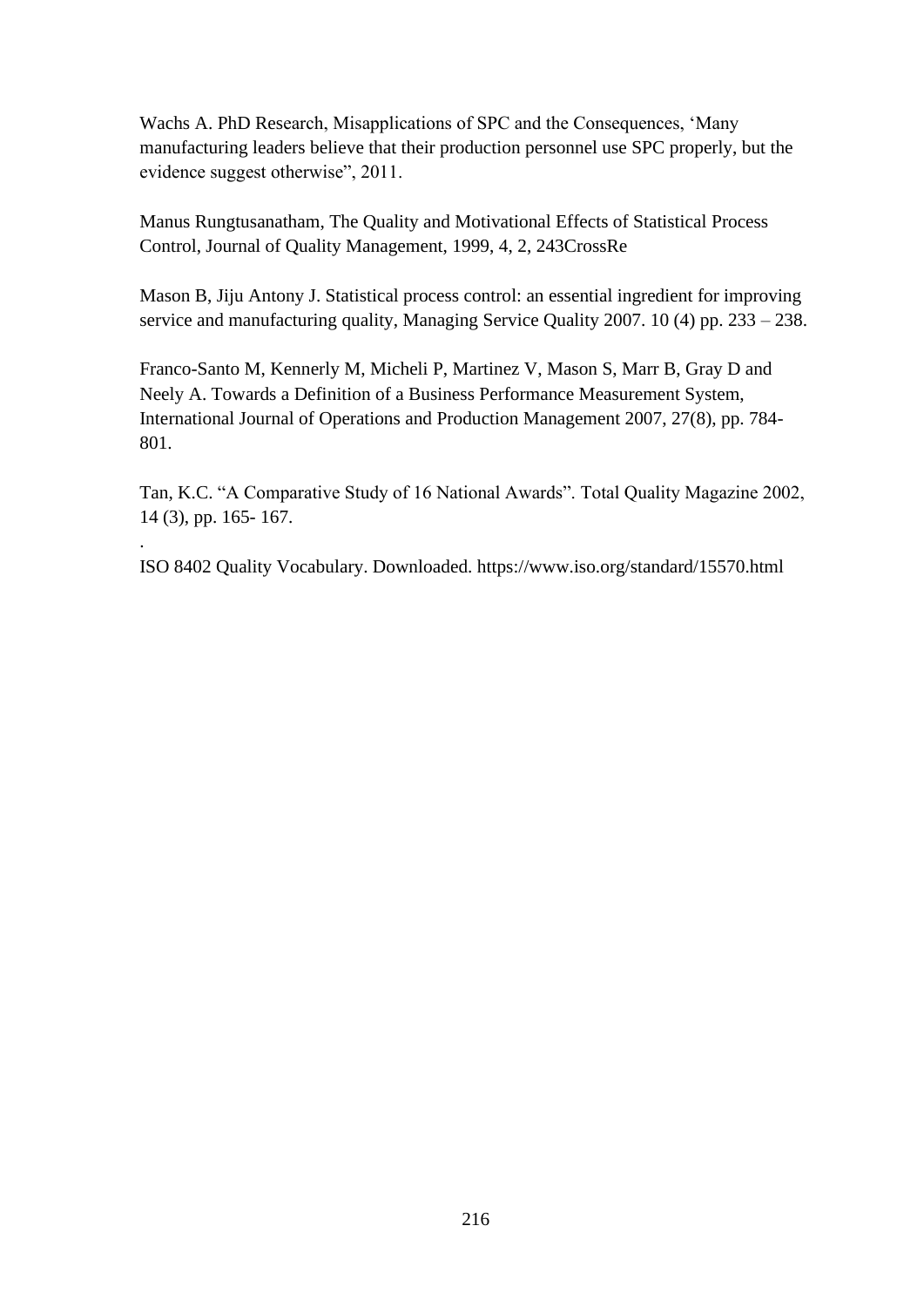# **A STUDY ON THE FACTORS INFLUENCING THE USE OF E-COMMERCE BY CUSTOMERS IN COLOMBO WITH RESPECT TO B2C MARKET**

# -------------------------------------------------------------------------------------------- **Lokuhitige S L**

*Faculty of Management & Social Sciences CINEC Campus, Malabe Sri Lanka*

### **Ranwala L U**

*Faculty of Management & Social Sciences CINEC Campus, Malabe Sri Lanka*

### **ABSTRACT**

*This study explores the factors influencing the use of e-commerce by the customers in Colombo district with regard to the B2C market. The conceptual framework was designed based on the Theory of Planned Behaviour (TPB) and 24 potentially influential factors were explored throughout the study. Primary data were collected by means of a questionnaire given in internet based and printed formats where the respondents were received from both users and non-users of online purchasing in the Colombo district of Sri Lanka. 354 valid questionnaires were used in the analysis and the Cronbach's Alpha was 0.719 in the reliability test. A proper and well explained descriptive analysis of the variables followed by the KMO and Bartlett's test, Hypothesis testing, Factor analysis and an advanced model fitting was carried out. Analysis revealed that there is a very positive opinion towards online purchasing and people do have the willingness towards it. In view of the above and the model developed, it was found that attitudinal factors have a profound effect while subjective norm and perceived behavioural control shows a superficial effect on the online purchasing intention. Based on the inferences from research findings, recommendations and strategic and managerial suggestions were also made.*

*Keywords*: Online purchase intention, Theory of Planned Behaviour, Decomposed Theory of Planned Behaviour, e-commerce

### **INTRODUCTION**

With the advancement of technology, people have been able to fulfil most of their activities just away from a click of a button. Any field of work or industry you name, technology has played, is playing and, will play its part in order to facilitate the corresponding field or industry a user friendly, simplified and a value adding service in every aspect possible. Agriculture, Health & Safety, Finance, Education, Security, Construction, Communication and, Supply Chain can be identified as some of the industries significantly expedited with technology. In order to sustain, people have to fulfil their needs and wants. To achieve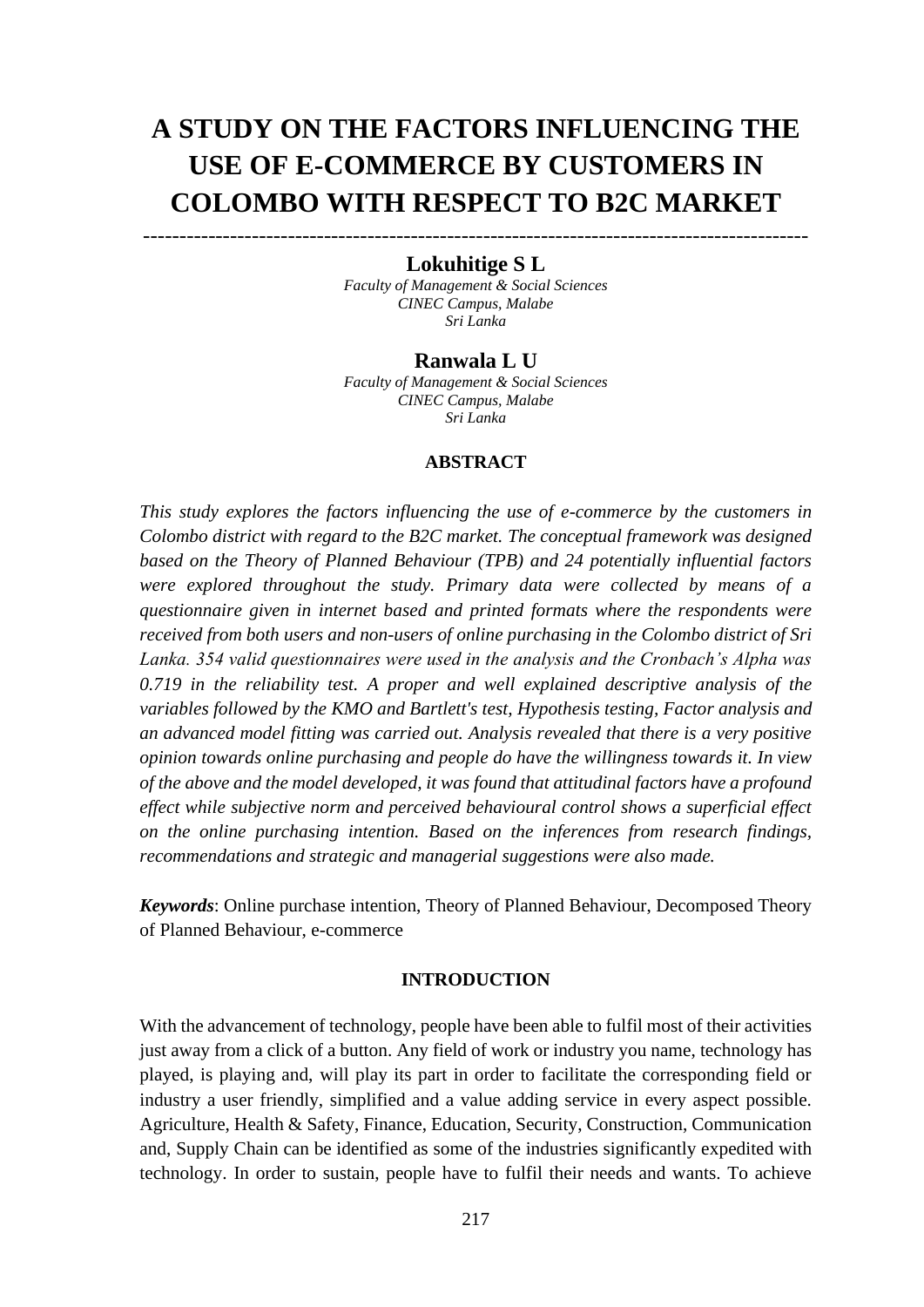these, they will have to find the sources of supply of these requirements. With the passing of time and the development of trade, different suppliers and manufacturers immerged where people could accomplish their purchasing requirement of goods and services from them. In a typical scenario, a customer will reach a retail outlet or a store proximate and purchase the product/s he/she wants. The aforesaid technology has made a turning point in purchasing where at present a lot of online platforms have come to stage which has made these activities far more easy, simple and efficient in the meantime. With the help of these ecommerce platforms, the customers have been able to do their purchasing online via internet without purchasing in-person. This has made drastic changes in supply chain where at some point it could be perceived as an advantage whereas at some point it is not.

Electronic Commerce also referred to e-commerce is one aspect that has emerged with the aid of technology where it can be identified as a business module or as a part of a large business entity which empowers a firm or an individual to carryout business activities over an electronic network; internet. Simply, e-commerce is the use of internet to carry out business or rather commercial activities such as online purchasing and subsequent functions. The Operation of ecommerce can be identified in major market segments/business model namely, Business to Business (B2B), Business to Consumer (B2C), Consumer to Consumer (C2C) and, Consumer to Business (C2B). Business to consumer (B2C) is a business or transactions conducted directly between a company and consumers who are the end-users of its products or services. However, the rise of the internet has created an entire new B2C business channel in the form of e-commerce or selling goods and services over the internet.

## **METHODOLOGY AND EXPERIMENTAL DESIGN**

A collection of literature are refereed in order to identify the experimental design for the study. Reliability test, descriptive statistics, chi-square test for independences, Factor analysis, KMO & Bartlett's test and Regression Linear Models are used for the analytical purposes.

## *Technology Acceptance Model*

As per Davis, (1989) a theoretical model was developed to explain and predict the user behaviour of information technology where the researcher has built a relationship between two main determinants of technology acceptance identified as, Perceived Usefulness (PU) and perceived Ease of Use (EOU).

## *Perceived Usefulness (PU)*

As defined by Davis, (1989) PU is "the degree to which a person believes that using a particular system would enhance his or her job performance". This can be simply identified as the aspects where people tend to use or not use an application to the extent that they believe that it will help them to perform their work better. This follows from the definition of the word useful: "capable of being used advantageously".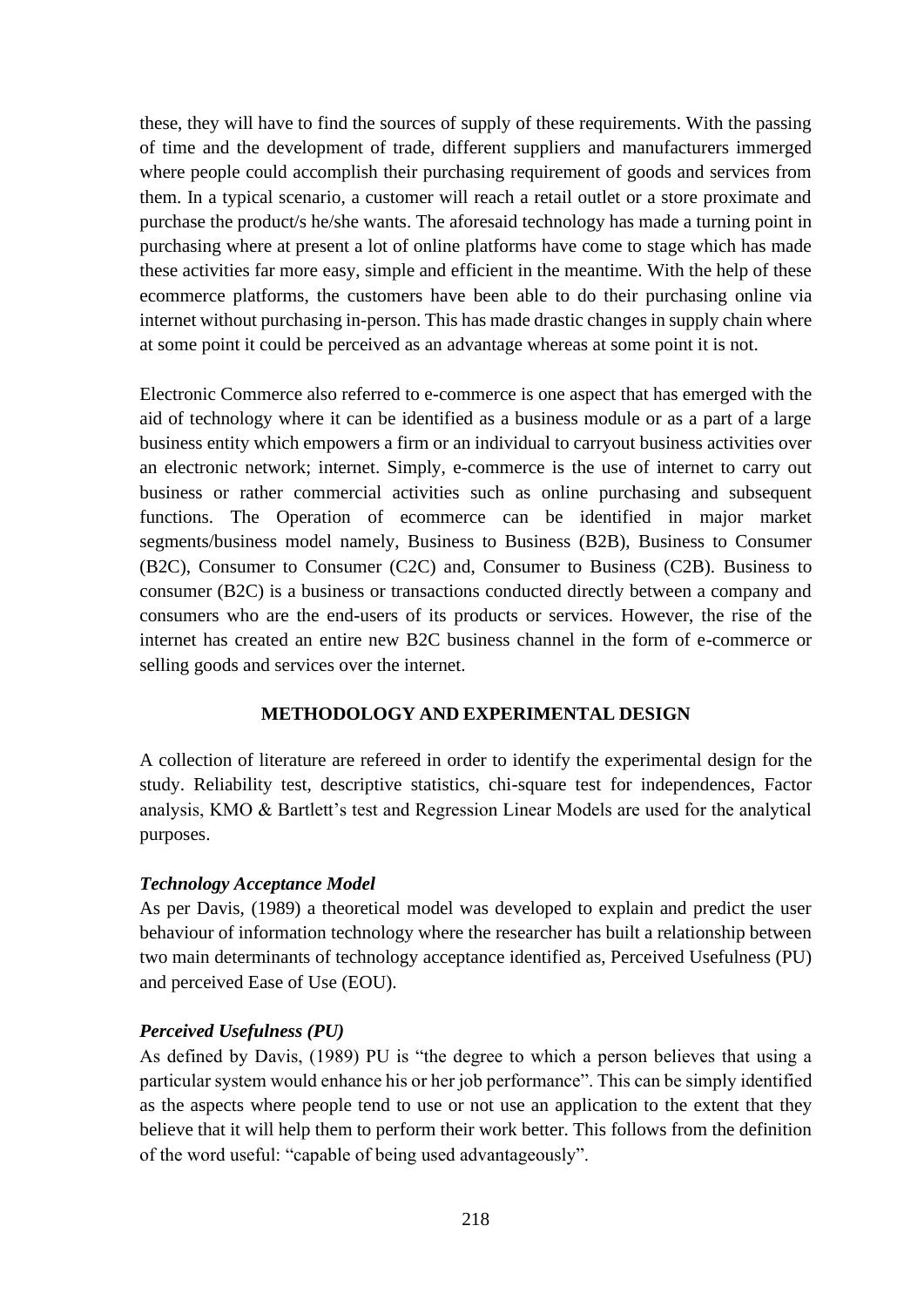# *Perceived Ease of Use (PEU)*

In contrast with perceived usefulness, perceived ease of use refers to "the degree to which a person believes that using a particular system would be free of effort". This follows from the definition of the word ease: "freedom of difficulty or great effort".

# *Theory of Planned Behaviour*

The researchers Teo, (2001); Vijayasarathy, (2003); Wu, (2003); Chang, (2008); Laohapensang, (2009) and Chiu, (2005) has used the Theory of Planned Behaviour (TPB) in order to explain and predict consumer online shopping attitude, intention and behaviour. Chang M. K., (2005) had observed six studies of attitude toward online shopping and all of these studies has shown that attitude toward online shopping shows a significant positive impact on online shopping intention and behaviour.

# *Decomposed Theory of Planned Behaviour*

Taylor, (1995) introduced the idea that TPB beliefs can be decomposed into multidimensional constructs where attitude, subjective norm and perceived control behavioural beliefs are decomposed as illustrated below.



Figure 1: Decomposed Theory of Planned Behaviour Source: Taylor (1995)

## *Sampling*

Simple random sampling method is used as the sampling method of the research. Simple random sampling is a randomized process without any favoured treatment where each element in the population has got an equal probability of being selected to the sample (Sample of n from N population). Simple random sampling is accepted due to this characteristic, as well as, it is suitable to a population which is very much larger than the sample. Colombo district is selected based on the fact that Colombo province comprises the highest population (2012) among all districts (Economic and Social Statistics of Sri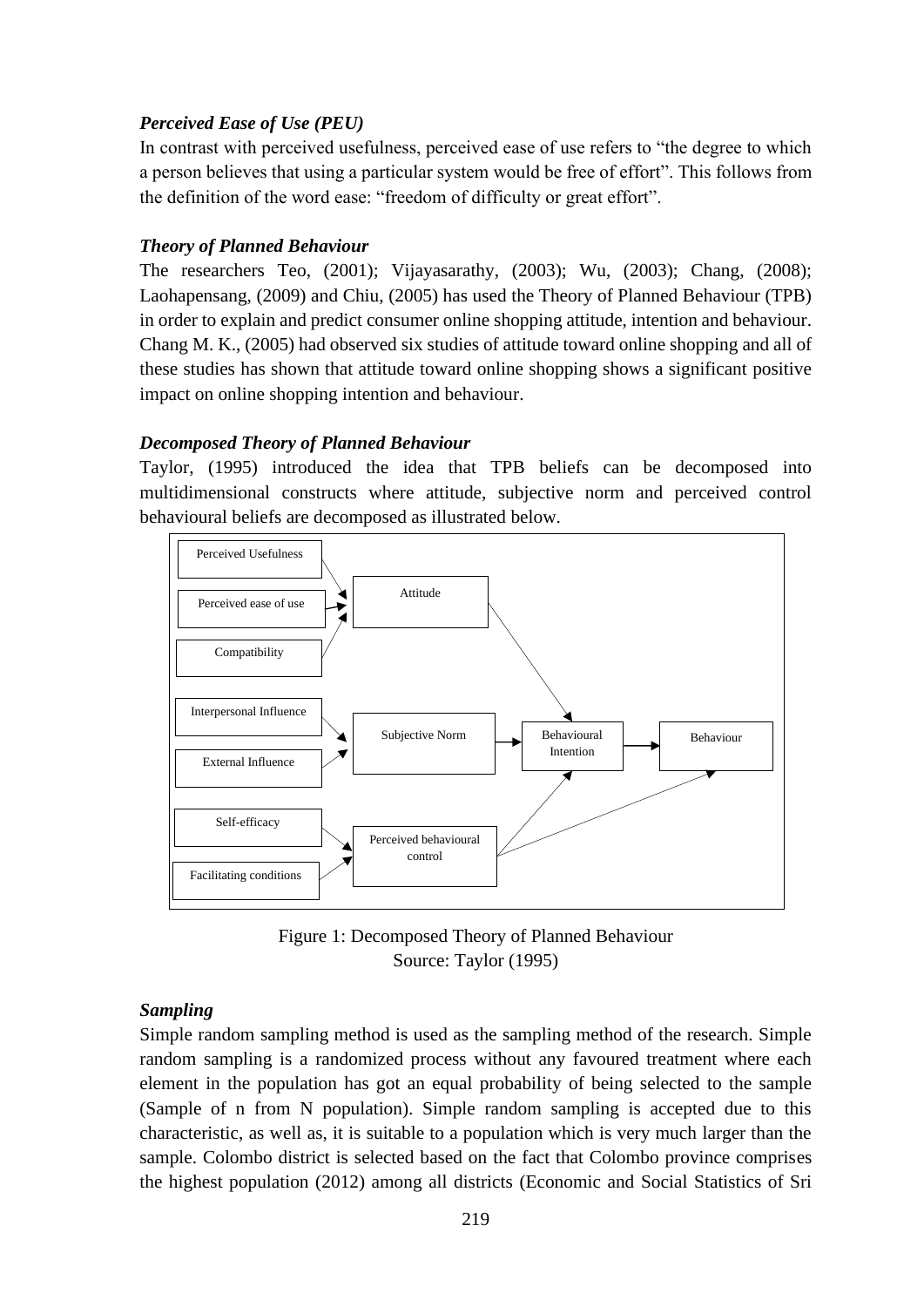Lanka., 2014) and that people in the Colombo district represents a homogenous group with similar lifestyles where given that, Department of Census and Statistics states that Colombo district has the highest population of internet users and a high literacy rate of 27.6% and 47.1% respectively.

### *Data Collection*

A combination of a physical paper-based questionnaire and an internet-based questionnaire were used in data collection. Internet-based questionnaire was developed using Google Forms and mailed to accessible e-mail addresses. Social network sites were also utilized to distribute the questionnaire via the internet. The questionnaire was distributed to 420 in total, concerning the time constraint of the study. Considering both modes, a total of 362 responses were received out of which eight respondents were rejected due to partial completion of the questionnaire. Hence the number of complete respondents were 354 which accounted for a complete response rate of 84.28%.

### *Conceptual Framework*

The conceptual framework is built primarily on the theories of planned behaviour and the decomposed theory of planned behaviour. Accordingly, the independent variables which are Attitude, Subjective Norm and Perceived Behaviour Control will be further divided with reference to the decomposed theory of planned behaviour along with the demographic factors. The dependent variable is identified as the Online Purchase Intention (OPI).



Figure 2: Conceptual Framework

### **ANALYSIS**

A Cronbach Alpha value of 0.719 for 35 items was achieved and it interprets the reliability of the questionnaire used in data collection. A descriptive analysis is done on the demographic variables including age, gender, education, sector of employment, income level, etc. It is identified through the feedback that there exists a high overall online purchasing intention of 81% or 286 respondents out of 354 respondent sample whereas,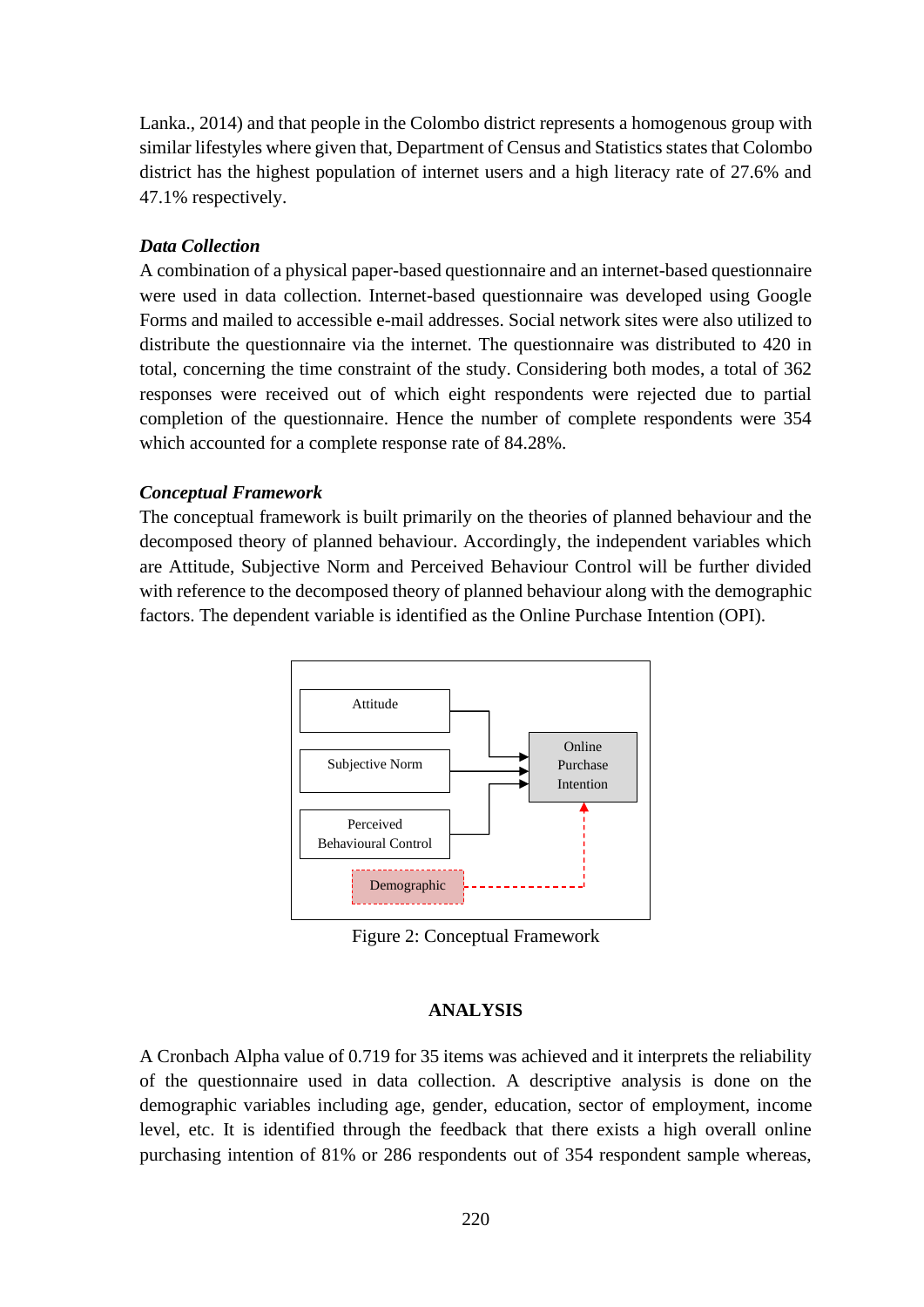19% or 68 respondents have a low overall online purchasing intention. This implies the overall willingness of the respondents to engage in online purchasing.

# *Bivariate Analysis*

The bivariate analysis has delivered a variation of measures in a two-way table as interpreted by an example below.

|                   |      | Save time | Total |          |        |
|-------------------|------|-----------|-------|----------|--------|
|                   |      | Neutral   | Agree | Strongly |        |
|                   |      |           |       | agree    |        |
| Online purchasing | Low  | 14        | 43    | 11       | 68     |
| intention         |      | 20.6%     | 63.2% | 16.2%    | 100.0% |
|                   | High | 39        | 169   | 78       | 286    |
|                   |      | 13.6%     | 59.1% | 27.3%    | 100.0% |
| Total             |      | 53        | 212   | 89       | 354    |
|                   |      | 15.0%     | 59.9% | 25.1%    | 100.0% |

|  | Table 1: Online purchasing intention vs. Save time |  |  |
|--|----------------------------------------------------|--|--|
|  |                                                    |  |  |

Out of the respondents who have a low overall online purchasing intention, 63.2% have agreed to that online purchasing saves time while 20.6% and 16.2% hold neutral and strong agree upon the fact. On the other hand, it is evident that, 59.1% of the respondents who claims to be having a high online purchase intention have agree on the fact that online purchasing saves time. Therefore collectively, a total of 86.4% of the respondents with a high overall willingness to purchase online have positive views towards the fact that online purchasing saves time.

# *Chi-Square Test*

With the results of cross tabulation (bivariate analysis), hypothesis testing has been carried out using Chi-square test to check the relationship between the online purchasing intention and other variables concerned.

The Hypothesis testing is as follows,

H0: Online purchasing intention is independent from the i<sup>th</sup> variable

 $H1:$  Online purchasing intention is dependent on the  $i<sup>th</sup>$  variable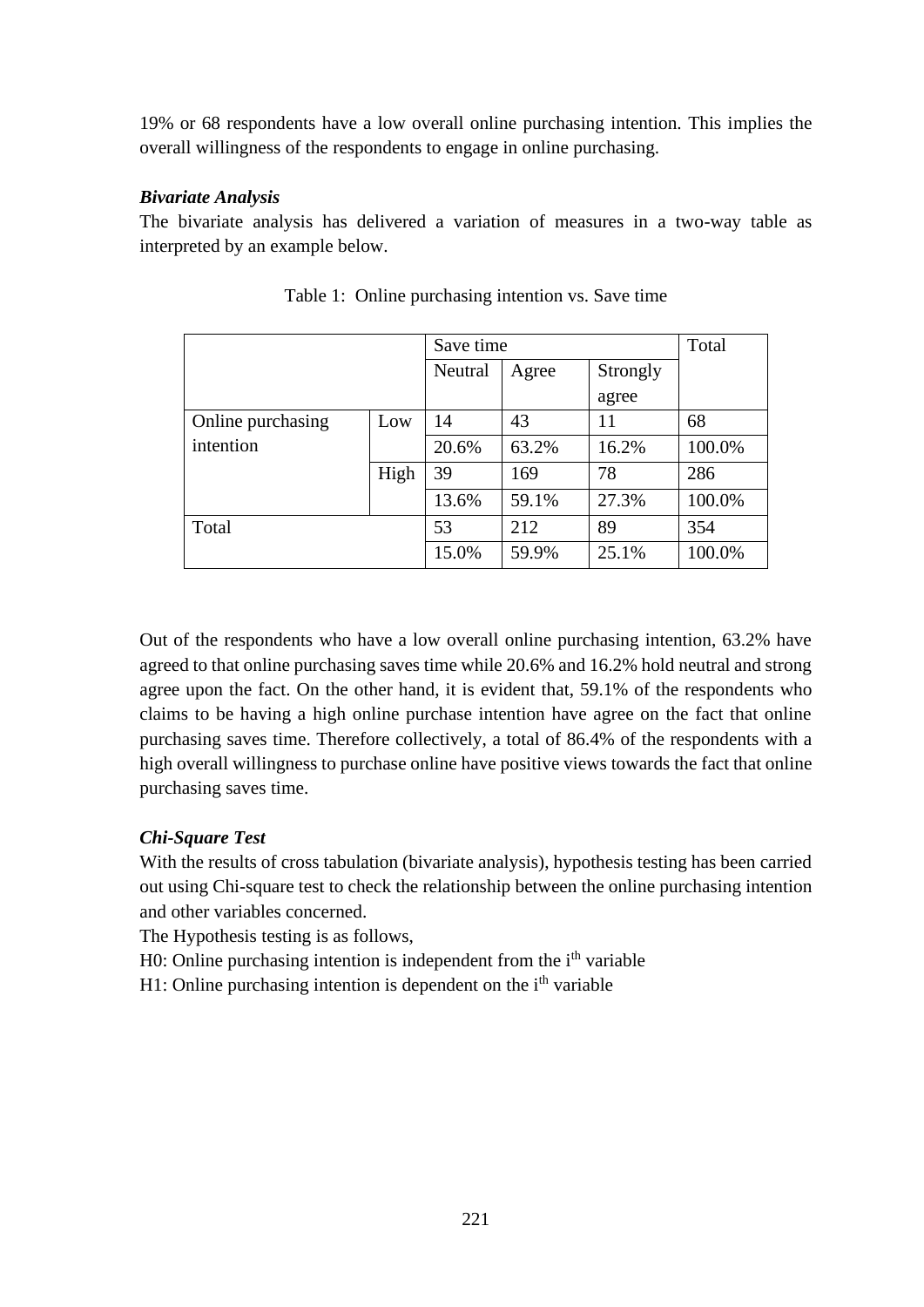| Variable (i <sup>th</sup> ) Name   | <b>Test</b> | $\mathbf{P}$ | Significance  |
|------------------------------------|-------------|--------------|---------------|
|                                    | statistic   | value        |               |
| Influence of family                | 96.781      | 0.000        | Significant   |
| Cheaper                            | 82.221      | 0.000        | Significant   |
| Like online purchasing than stores | 77.108      | 0.000        | Significant   |
| Influence of friends               | 69.653      | 0.000        | Significant   |
| Can wait till delivered            | 53.954      | 0.000        | Significant   |
| Different payment terms            | 44.82       | 0.000        | Significant   |
| Have time                          | 44.609      | 0.000        | Significant   |
| Not seeing the product             | 43.438      | 0.000        | Significant   |
| Influence of mass media            | 34.911      | 0.000        | Significant   |
| Can purchase online on own         | 33.288      | 0.000        | Significant   |
| Willing to pay online              | 32.694      | 0.000        | Significant   |
| Ease of getting skilled            | 29.587      | 0.000        | Significant   |
| Have money                         | 25.519      | 0.000        | Significant   |
| Delivery fee                       | 18.987      | 0.001        | Significant   |
| Reliable delivery                  | 15.394      | 0.002        | Significant   |
| Delivery time                      | 15.212      | 0.004        | Significant   |
| Save time                          | 4.621       | 0.099        | Insignificant |
| Comparison shopping                | 2.912       | 0.405        | Insignificant |
| Positive views                     | 1.865       | 0.000        | Significant   |
| Fits the lifestyle                 | 1.422       | 0.000        | Significant   |
| Feel comfortable                   | 1.394       | 0.000        | Significant   |
| Ease of learning to operate        | 1.275       | 0.000        | Significant   |
| Fits the purchasing need           | 1.124       | 0.000        | Significant   |

# Table 2: Chi-Square Test for the i<sup>th</sup> variable

# *Factor Analysis KMO and Bartlett's Test***:**

| Table 3: KMO and Bartlett's Test: |  |  |
|-----------------------------------|--|--|
|-----------------------------------|--|--|

|                           | Kaiser-Meyer-Olkin Measure of   .679 |              |
|---------------------------|--------------------------------------|--------------|
| Sampling Adequacy.        |                                      |              |
| Bartlett's Test   Approx. |                                      | Chi- 4.166E3 |
| of Sphericity             | Square                               |              |
|                           | Df                                   | 276          |
|                           | Sig.                                 | .000         |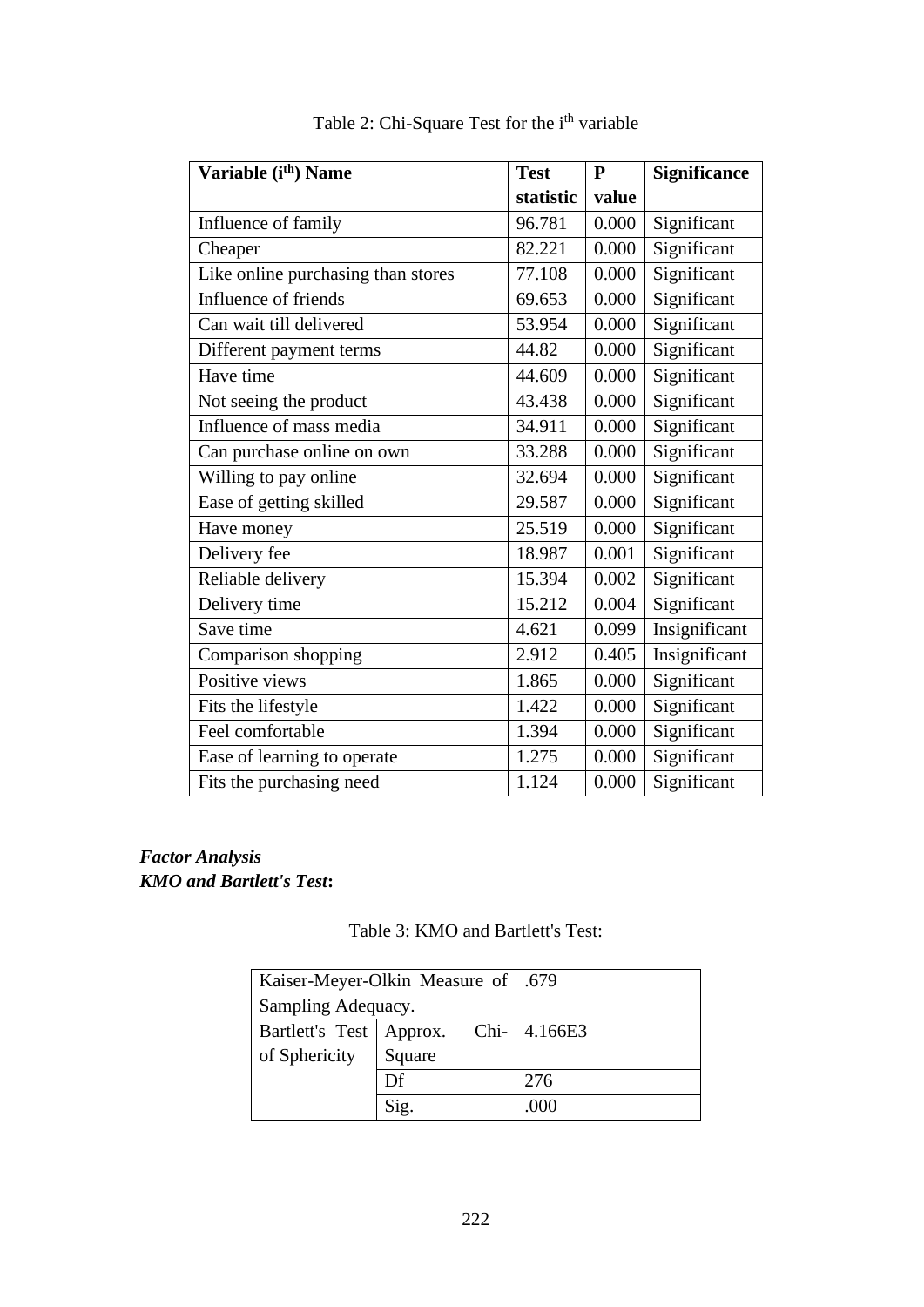As KMO test statistic is 0.679 which is greater than 0.6, it can be concluded that sample size is adequate for a factor analysis to be proceed. The two hypothesis which are tested in the KMO and Bartlett's test are as follows.

Ho: There does not exist any correlations among the variables

H1: There exists correlations among the variables

As p-value of the Bartlett's test is 0.000, null hypothesis is rejected. Hence, it can be concluded that, correlation matrix is not an identity matrix which further supports the strength of the relationship among variables used in factor analysis**.**

|                |       |                            |            | Extraction Sums of Squared |          |            | Rotation Sums of Squared |          |            |
|----------------|-------|----------------------------|------------|----------------------------|----------|------------|--------------------------|----------|------------|
|                |       | <b>Initial Eigenvalues</b> |            |                            | Loadings |            | Loadings                 |          |            |
|                |       | % of                       | Cumulative |                            | % of     | Cumulative |                          | % of     | Cumulative |
| Componentl     | Total | Variance                   | %          | Total                      | Variance | %          | Total                    | Variance | %          |
|                | 5.990 | 24.957                     | 24.957     | 5.990                      | 24.957   | 24.957     | 3.298                    | 13.740   | 13.740     |
| 2              | 2.276 | 9.484                      | 34.441     | 2.276                      | 9.484    | 34.441     | 3.238                    | 13.490   | 27.231     |
| 3              | 2.167 | 9.028                      | 43.469     | 2.167                      | 9.028    | 43.469     | 2.204                    | 9.184    | 36.415     |
| $\overline{4}$ | 1.920 | 8.000                      | 51.469     | 1.920                      | 8.000    | 51.469     | 1.843                    | 7.680    | 44.095     |
| 5              | 1.339 | 5.580                      | 57.048     | 1.339                      | 5.580    | 57.048     | 1.810                    | 7.540    | 51.635     |
| 6              | 1.310 | 5.457                      | 62.506     | 1.310                      | 5.457    | 62.506     | 1.700                    | 7.084    | 58.719     |
| 7              | 1.167 | 4.861                      | 67.367     | 1.167                      | 4.861    | 67.367     | 1.633                    | 6.805    | 65.524     |
| 8              | 1.085 | 4.520                      | 71.887     | 1.085                      | 4.520    | 71.887     | 1.527                    | 6.363    | 71.887     |
| 9              | .904  | 3.766                      | 75.653     |                            |          |            |                          |          |            |
| 10             | .832  | 3.465                      | 79.118     |                            |          |            |                          |          |            |
| 11             | .761  | 3.171                      | 82.289     |                            |          |            |                          |          |            |
| 12             | .695  | 2.898                      | 85.187     |                            |          |            |                          |          |            |
| 13             | .574  | 2.393                      | 87.580     |                            |          |            |                          |          |            |
| 14             | .536  | 2.235                      | 89.815     |                            |          |            |                          |          |            |
| 15             | .410  | 1.708                      | 91.523     |                            |          |            |                          |          |            |

### *Total Variance Explained*

Figure 3: Total Variance Explained

As per the Figure 3 shown above, we can observe the initial Eigen values which are greater than one. It can be observed that the first eight components carry Eigen values which are greater than one where we can select these eight components. In addition to that, the first component identified above, accounts for 24.957% of the variance while the second, third and the fourth components accounts for 9.484%, 9.028% and 8.000% respectively. The eight factors identified above has explained 72% of the total variance explained collectively.

### *Scree Plot*

The scree plot helps to determine how many factors to be retain. It can be seen that the curve begins to flatten between the component eight and component nine. Therefore, it further elaborates that only eight components can be retained.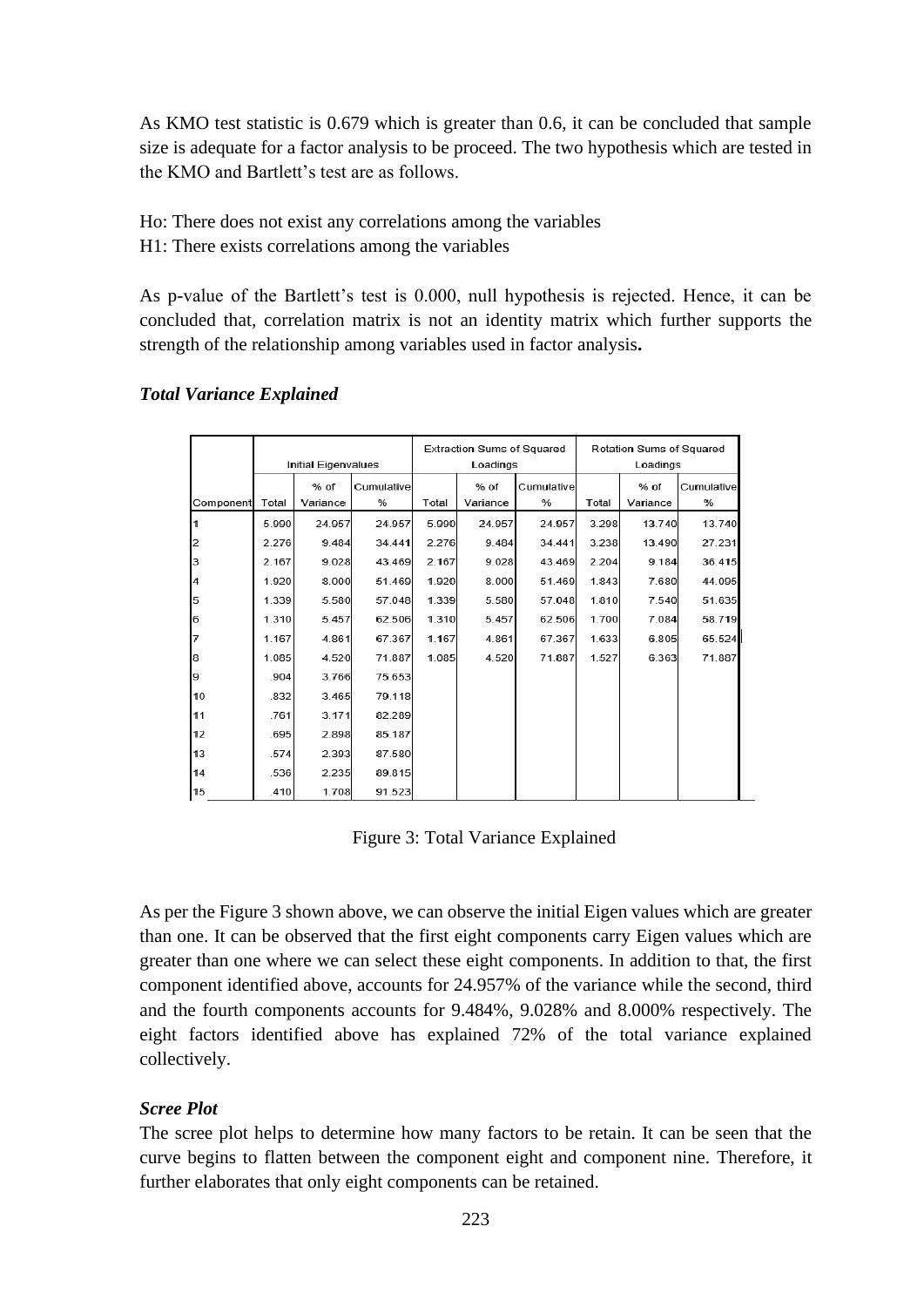

Figure 4: Scree plot for the variables

# *Rotated Component Matrix*

|                         | Component    |                |         |                |         |         |         |          |
|-------------------------|--------------|----------------|---------|----------------|---------|---------|---------|----------|
|                         | $\mathbf{1}$ | $\mathfrak{2}$ | 3       | $\overline{4}$ | 5       | 6       | 7       | 8        |
| Save time               | .150         | .432           | $-.588$ | .089           | .065    | .185    | $-.040$ | $-.374$  |
| Allows comparison       | $-.340$      | .543           | $-.032$ | .526           | $-.064$ | $-.234$ | .128    | $-0.014$ |
| shopping                |              |                |         |                |         |         |         |          |
| Purchasing online is    | .147         | .189           | .232    | .820           | .100    | .082    | $-.066$ | .020     |
| cheaper                 |              |                |         |                |         |         |         |          |
| Can enjoy different     | .123         | .108           | $-.065$ | .057           | .003    | .292    | .648    | .332     |
| payment terms           |              |                |         |                |         |         |         |          |
| Ease of learning to     | .681         | .298           | .073    | $-.358$        | .120    | .095    | .045    | .115     |
| operate                 |              |                |         |                |         |         |         |          |
| Ease of getting skilled | .368         | .440           | .166    | $-.608$        | .126    | .061    | $-.051$ | $-.066$  |
| Fits the purchasing     | .482         | .528           | $-.057$ | .022           | .395    | $-.041$ | .215    | $-.111$  |
| need                    |              |                |         |                |         |         |         |          |
| Fits the lifestyle      | .759         | .281           | $-.076$ | .051           | .265    | .134    | .103    | .054     |
| Reasonable delivery     | $-.086$      | .469           | .346    | $-.255$        | .123    | .436    | $-.070$ | $-.355$  |
| time                    |              |                |         |                |         |         |         |          |
| Low delivery fee        | .178         | $\overline{a}$ | .744    | .123           | .004    | .016    | $-.249$ | .083     |
|                         |              | .031           |         |                |         |         |         |          |
| Like online             | .297         | .259           | .255    | $-.257$        | .316    | .431    | .358    | $-.249$  |
| purchasing than in      |              |                |         |                |         |         |         |          |
| stores                  |              |                |         |                |         |         |         |          |
| Can wait till delivered | .196         | .005           | .005    | .015           | .145    | .877    | $-.106$ | $-.019$  |
| Reliable delivery       | $-.066$      | .070           | $-.088$ | .033           | .813    | .157    | .200    | .035     |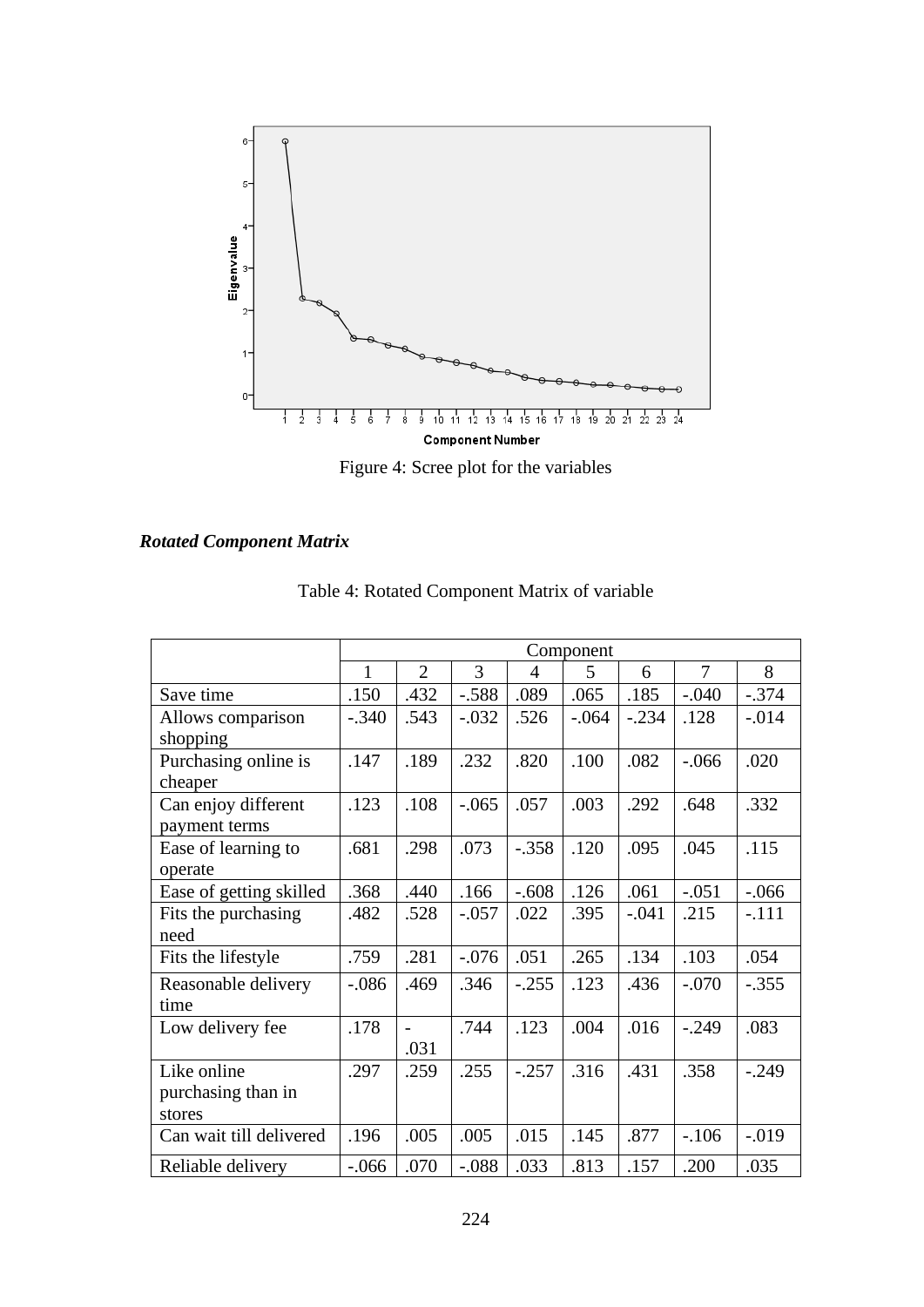| Not seeing the product                              | .007    |      | $-.015$ | $-.020$ | .110    | $-.287$ | .804    | $-.158$ |
|-----------------------------------------------------|---------|------|---------|---------|---------|---------|---------|---------|
| is not a risk                                       |         | .037 |         |         |         |         |         |         |
| Willing to pay online                               | .392    | .286 | .121    | $-.047$ | .682    | .004    | $-.206$ | $-.049$ |
| Influence of family                                 | .160    | .199 | .792    | .063    | $-.034$ | .104    | .168    | $-.005$ |
| Influence of friends                                | .632    | .130 | .416    | $-.127$ | .073    | .195    | $-.068$ | .052    |
| Have seen/read                                      | .793    | .023 | .223    | .155    | $-.204$ | .094    | .071    | $-.115$ |
| positive views on                                   |         |      |         |         |         |         |         |         |
| online purchasing                                   |         |      |         |         |         |         |         |         |
| Influence of mass                                   | .273    | .405 | .103    | .271    | $-.244$ | .389    | .156    | .160    |
| media                                               |         |      |         |         |         |         |         |         |
| Feel comfortable in                                 | .242    | .703 | .314    | .075    | .217    | .138    | .031    | $-.034$ |
| purchasing online                                   |         |      |         |         |         |         |         |         |
| Can purchase online                                 | .115    | .628 | $-.043$ | .085    | .108    | .008    | .053    | .292    |
| on own                                              |         |      |         |         |         |         |         |         |
| Have time to purchase                               | .227    | .725 | $-.037$ | $-.080$ | .032    | .066    | $-.038$ | .126    |
| online                                              |         |      |         |         |         |         |         |         |
| Have money to                                       | $-.061$ | .224 | .181    | .067    | .043    | $-.016$ | $-.044$ | .808    |
| purchase online                                     |         |      |         |         |         |         |         |         |
| Have equipment to                                   | .369    | .088 | $-.023$ | $-.300$ | $-.300$ | $-.038$ | .353    | .473    |
| purchase online                                     |         |      |         |         |         |         |         |         |
| Extraction Method: Principal Component Analysis.    |         |      |         |         |         |         |         |         |
| Rotation Method: Varimax with Kaiser Normalization. |         |      |         |         |         |         |         |         |
| a. Rotation converged in 15 iterations.             |         |      |         |         |         |         |         |         |

The main purpose of factor rotation is to minimize number of factors on which the variables under investigation have high loadings. Meaningful factors can be obtained by rotating factors. Specially, Varimax Rotation method is used in this study. As shown in the Rotated Component Matrix table shown in Table 4.30 above, rotation has reduced the number of factors on which the variables under investigation have high loadings which makes the interpretation of the analysis easier. According to the rotated factor loadings, 24 variables can be categorized for extracting eight factors. The eight factors are identified as below.

- Factor 01 Influence and Convenience
- Factor 02 Ability and Advantageousness
- Factor 03 Delivery and Influence
- Factor 04 Cheap
- Factor 05 Reliability
- Factor 06 Preference
- Factor 07 Risk Freeness
- Factor 08 Availability

Reliability of the factors are tested for and the first two factors are found to be reliable with 0.800 and 0.758 values of Cronbach Alpha.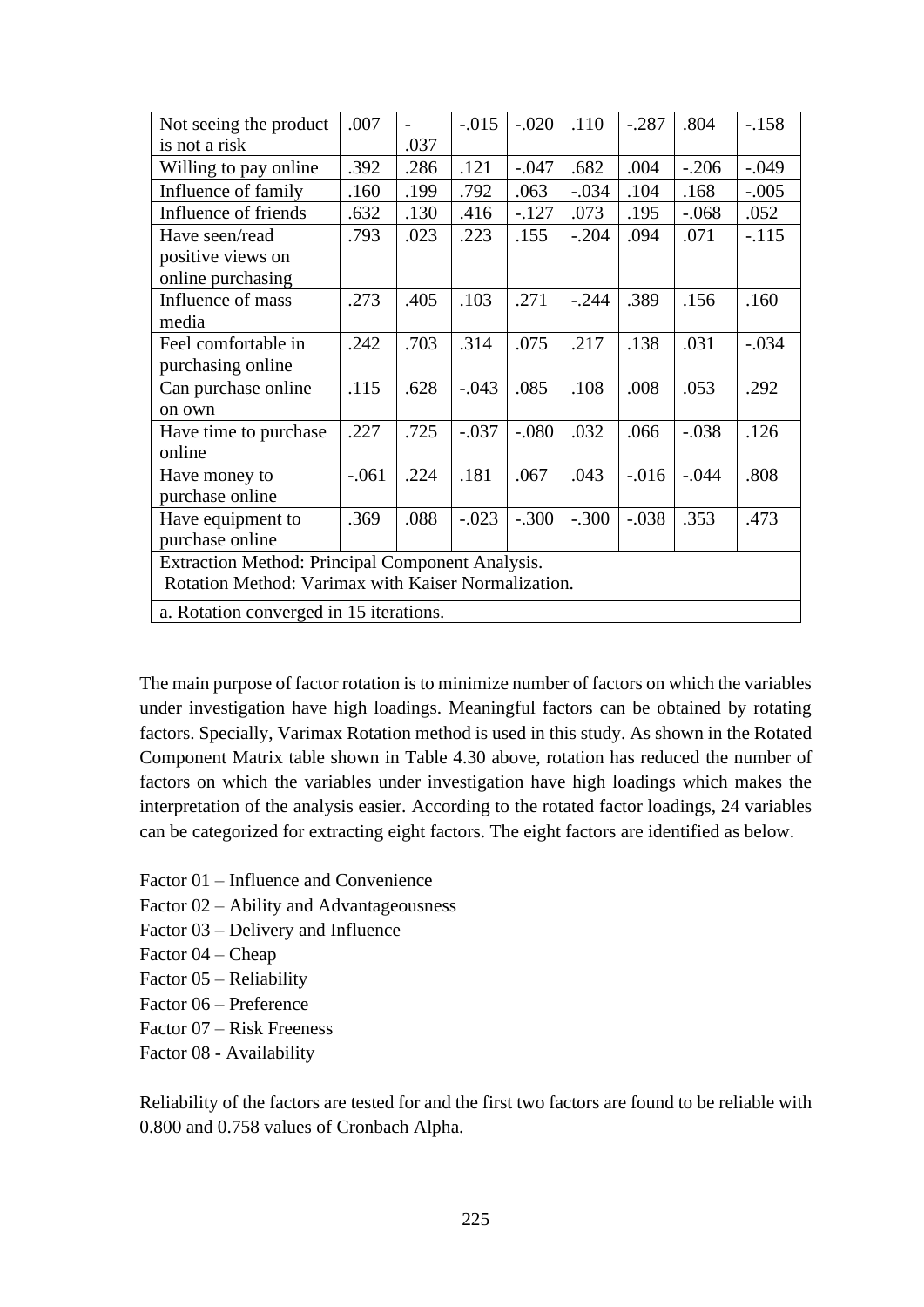# *Factor 01: Influence and Convenience*

Under factor 01, which is "Influence and reliability", the following key areas are taken into discussion.

- (a) Reliability
- (b) Correlation
- (c) Advanced Model Fitting

*Reliability*: The reliability of the variables affecting to influence, and convenience (Factor 01) were checked and a Cronbach's alpha value of 0.800 was obtained. Hence this factor is used for further analysis.

# *Correlation:*

H0: Influence and convenience (Factor  $01$ ) is independent from the i<sup>th</sup> variable

H1: Influence and convenience (Factor 01) is dependent on the  $i<sup>th</sup>$  variable

Influence and convenience (Factor 01) is dependent on the below mentioned variables under five percent level.

- (a) Age
- (b) Gender
- (c) Education
- (d) Employment
- (e) Income
- (f) How often purchased online
- (g) What is mostly purchased online

# *Advanced Model Fitting*

Omnibus Test for Factor 01 is tested and a significance value of 0.000 is obtained which is less than 0.05. Hence the current model outperforms the null model.

The parameter estimates of "Influence and Convenience" were identified and the below mentioned fitted model was built up in conclusion.

**Influence and convenience** =  $18.709 + 0.255(\text{age }1) + 2.033(\text{age }2) + 3.069(\text{age }3) +$  $1.346(age_4) + 1.304(age_5) - 1.824(sex_2) + 11.836(edu_1) + 9.808(edu_2) +$  $8.660$ (edu\_3) + 3.473(edu\_4) – 9.165(emp\_1) – 9.290(emp\_2) - 6.979(emp\_3) –  $11.209$ (emp\_4) –  $7.743$ (emp\_5) –  $3.158$ (income\_1) –  $4.291$ (income\_2) –  $5.280$ (income\_3) – 9.765(income\_4) – 6.811(income\_5) – 0.083(how.often 1)  $+1.673$ (how.often\_2) + 2.926(how.often\_3) + 4.861(how.often\_4) – 5.322(what\_1) –  $2.591(what_2) - 2.486(what_3) - 2.625(what_4)$ 

The variables used above in the model are identified as bellow.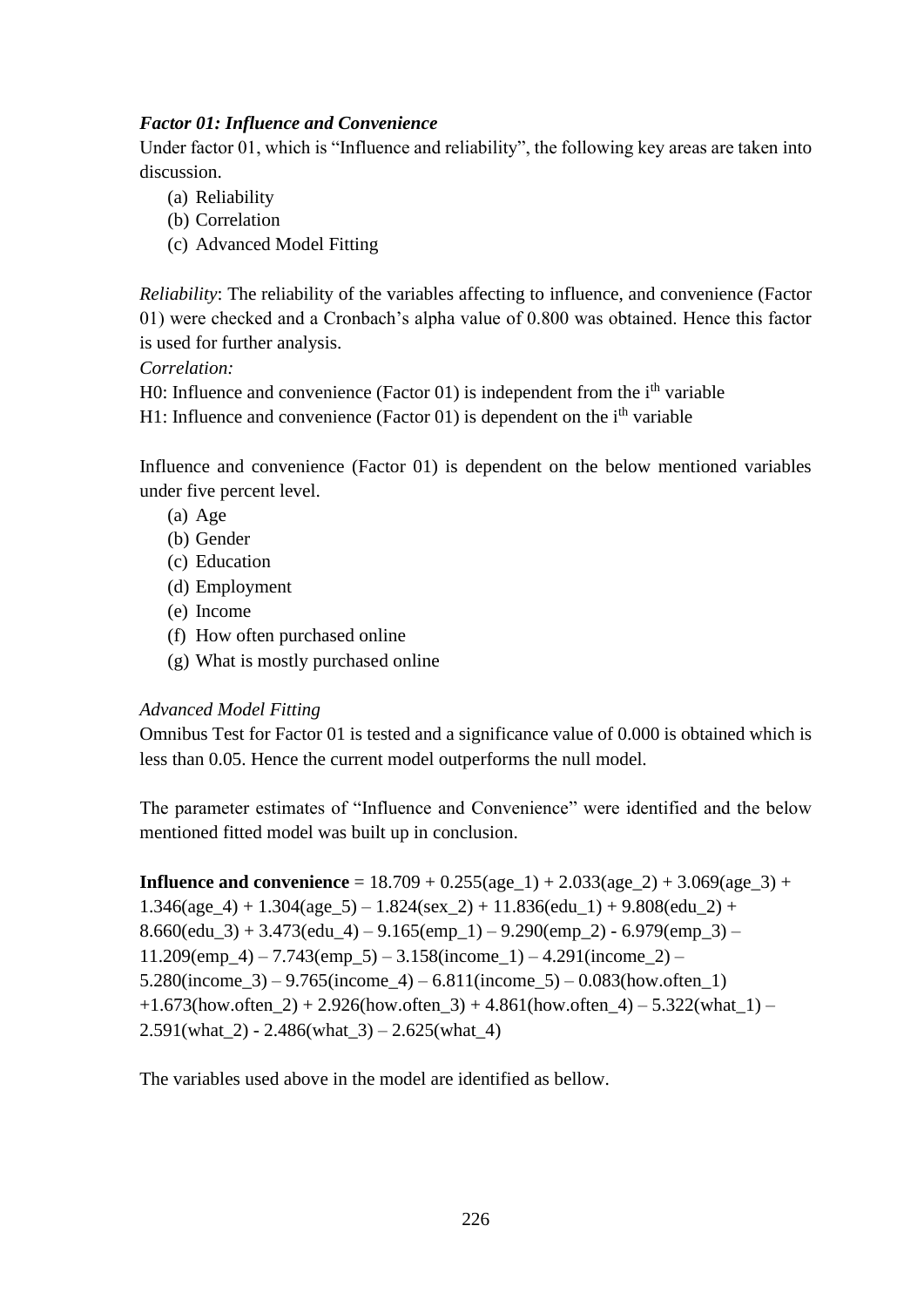| $age_1$ | Below 18        | $emp_5$     | Retired                      |
|---------|-----------------|-------------|------------------------------|
| $age_2$ | $18 - 25$       | income 1    | <b>Below 20,000</b>          |
| $age_3$ | $26 - 35$       | income_2    | $20,001 - 40,000$            |
| $age_4$ | $36 - 45$       | income_3    | $40,001 - 60,000$            |
| $age_5$ | $46 - 55$       | income 4    | $60,001 - 80,000$            |
| $sex_2$ | Female          | income_5    | $80,001 - 100,000$           |
| $edu_1$ | O/L             | how.often 1 | Never                        |
| $edu_2$ | A/L             | how.often 2 | A couple times a year        |
| $edu_3$ | Degree          | how.often 3 | Monthly                      |
| $edu_4$ | <b>Masters</b>  | how.often_4 | Weekly                       |
| $emp_1$ | Student         | what $_1$   | <b>Books</b>                 |
| $emp_2$ | Private         | what 2      | Clothing/Footwear            |
|         | Sector          |             |                              |
| $emp_3$ | Public          | what $3$    | Jewellery/Accessories        |
|         | Sector          |             |                              |
| $emp_4$ | <b>Business</b> | what_4      | <b>Electrical Appliances</b> |

Table 5: Interpretation of the variables

As per the above developed model, compared to a person whose age is above 55 years,

- (a) A person in the age category of  $46 55$  years makes the person 1.304 times more likely to be influenced and convenient in using online shopping.
- (b) A person who is in the age category of  $36 45$  years makes that person 1.346 times more likely to be influenced and convenient on using online shopping.
- (c)A person in the age category of 26 35 is 3.069 times more likely to be influenced and convenient towards the use of online shopping.
- (d) A person in the age category of  $18 25$  years makes the person 2.033 times more likely to be influenced and convenient in using online shopping.
- (e)A person in the age category below 18 is 0.255 times more likely to be influenced and convenient to engage in online shopping than of the person above 55 years of age.

Similarly, the parameter estimates of "Ability and Advantageousness" were identified and the subsequent fitted model was built.

### **DISCUSSION AND CONCLUSION**

### *Discussion on the demographic profile and preferences:*

It is observed that 81% of the respondents have a high overall willingness towards the use of e-commerce or rather engage in online purchasing where only 19% has a low overall willingness. 354 valid questionnaires were used in the analysis with a Cronbach's Alpha value of 0.719 in the reliability test. This suggests that the internal uniformity of the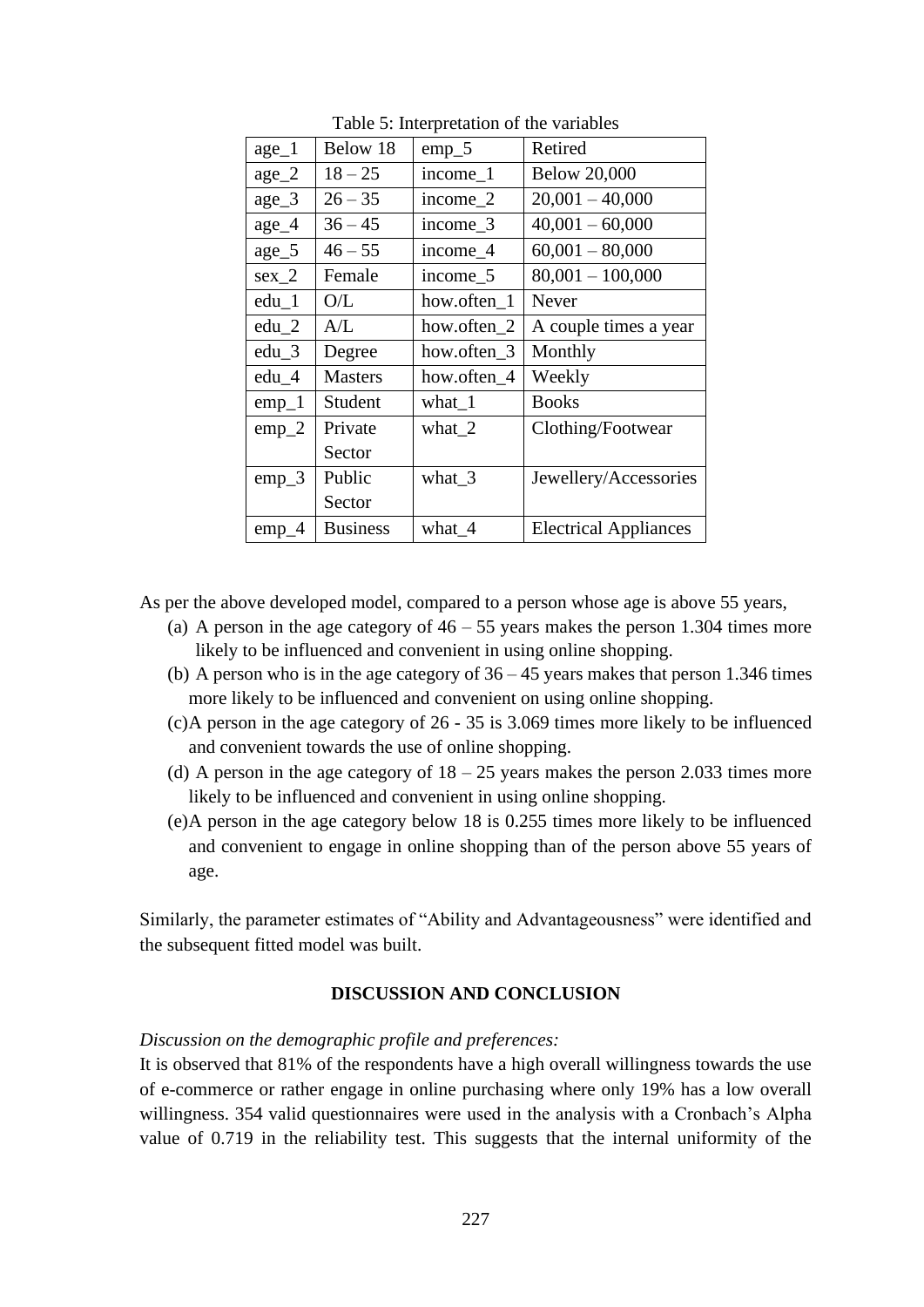research instrument is good and has succeeded the required thresholds. The demographic attributes in respect of the overall intention for online purchasing is stated below.

Age can be considered as an important parameter in studying the willingness for online purchasing. As per the analysis carried out in chapter four, respondents in the age group of 18 – 25 accounts for a 47.2% of the respondents. It was observed that 86.7% of the respondents in this age category have a high online purchasing intention. The second highest age group below the age of 18 and 100% of the respondents below the age group of 18 have a high online purchasing intention. Next comes the age categories above 55, 36  $-45$ ,  $26 - 35$  and  $45 - 55$  where the overall online purchasing intentions of these age categories being high were identified to be 15.2%, 80.8%, 76.0% and 53.8%. Hence it implies that population below the age of 45 is more likely to have a high overall online purchasing willingness/intention.

When the gender is taken into consideration, out of the total male respondents, 78.1% have a high online purchasing intention while for females, it is 85.4% of the total female respondents. Therefore, it shows a slight tendency of the females to have a higher online purchasing intention than the males.

The level of education can be also be considered here, where 100% of the respondents having done the O/Ls have a high online purchasing intention and so were the 93.5% of the respondents with the A/L qualification. It was evident that 78.2% of the respondents with a degree level education qualification, possess a high online purchasing intention. Respondents with masters and doctorates are less likely to be engaged in online purchasing.

The area of employment cannot be identified as a significant factor where unless retired, all the respondents do have a tendency towards online purchasing.

Once the type of goods most purchased online by the customers is concerned, it was identified by the study that expect for books, a majority of the respondents have an interest in buying footwear/clothing, jewellery/accessories, electrical appliances and electronic items online. This implies that the online store service providers have a great opportunity in a variety of goods.

As per the above findings, discussions and recommendations can be done in two perspectives which are from the perspective of the customer and the service provider.

Service Providers'/ Business Perspective

- (a) Service providers could consider focussing more on the age category below 45 years of age since this age category in the sample consists respondents with high online purchasing intention.
- (b) There is a sight tendency of the females to be more influenced towards the use of online purchasing than men.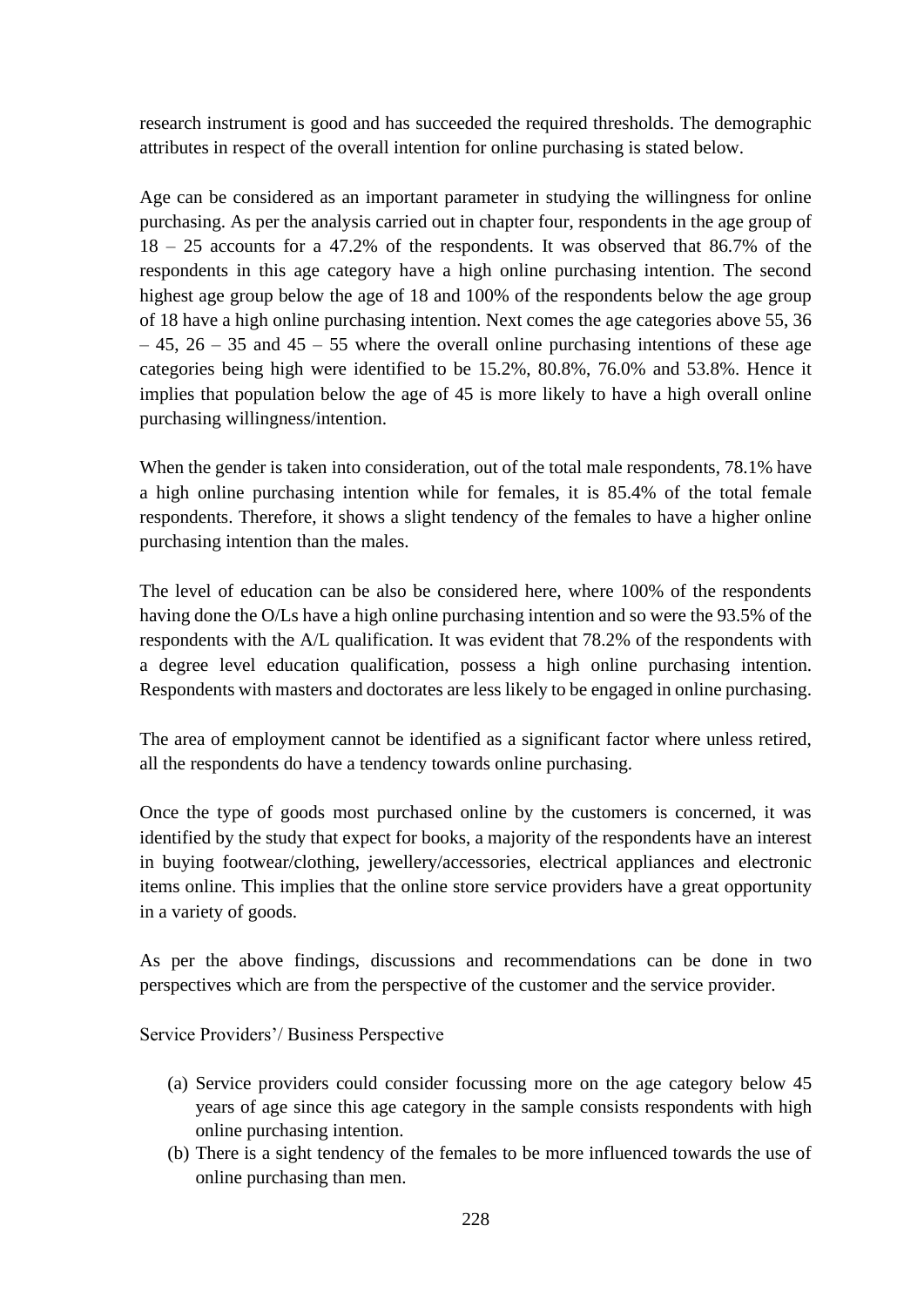- (c) E-commerce or rather online purchasing is more commonly influenced with the level of income an individual received. Higher the salary, higher the overall willingness towards the use of online purchasing.
- (d) A majority of the sample with high online purchasing intention agree to that online purchasing allows comparison shopping. Hence, it would be ideal for the service providers to study the online market and have a strategic pricing policy to have competitive advantage.
- (e) 39.5% of the respondents with high online purchasing intention have neutral views on the fitness of online purchasing to the customer needs. Therefore, the service provider could consider doing a market research and a study on the customers to improve the fitness of the online goods available as per the customer requirement.
- (f) Both respondents with high and low online purchasing intention have a neutral perception on the fact that the delivery fees of online purchased items are low. Hence, the online purchasing service providers could consider taking this as an opportunity to convert this population to active users of online purchasing.
- (g) It was evident that the sample respondents have a negative perception towards the reliability of the delivery once purchased online. Therefore, the service providers could try to change this perception in the customers' mind and convert this population to a target market.

Customers' Perspective

- (a) Through the findings of the research, it was observed that attitudinal variables have a profound effect while subjective norm and perceived behavioural control do not show a superficial effect on the online purchasing intention.
- (b) Attitudinal variables which were found to have significant impact include the below mentioned,

i. Save time

- ii. Comparison shopping
- iii. Ease of getting skilled to engage in online purchasing
- iv. Fitness for the purchasing need
- v. Reasonable delivery time
- vi. Ease of learning to engage in online shopping
- vii. Fitness for the purchasing need
- (c) A majority of the respondents/customers have said that they mostly purchase clothing and footwear items online where, as the second highest comes jewelry and accessories.

### **ACKNOWLEDGMENT**

First, I would like to extend my sincere gratitude to Ms. Lakshmi Ranwala who was contributory in laying the underpinning for this research and the continuous supervision, motivation, appraisal and assessment provided in putting me on the right path to success. Without her guidance this research would not have been a success. Next, I extend my gratitude to all the other members of staff of the Department of Logistics and Transport,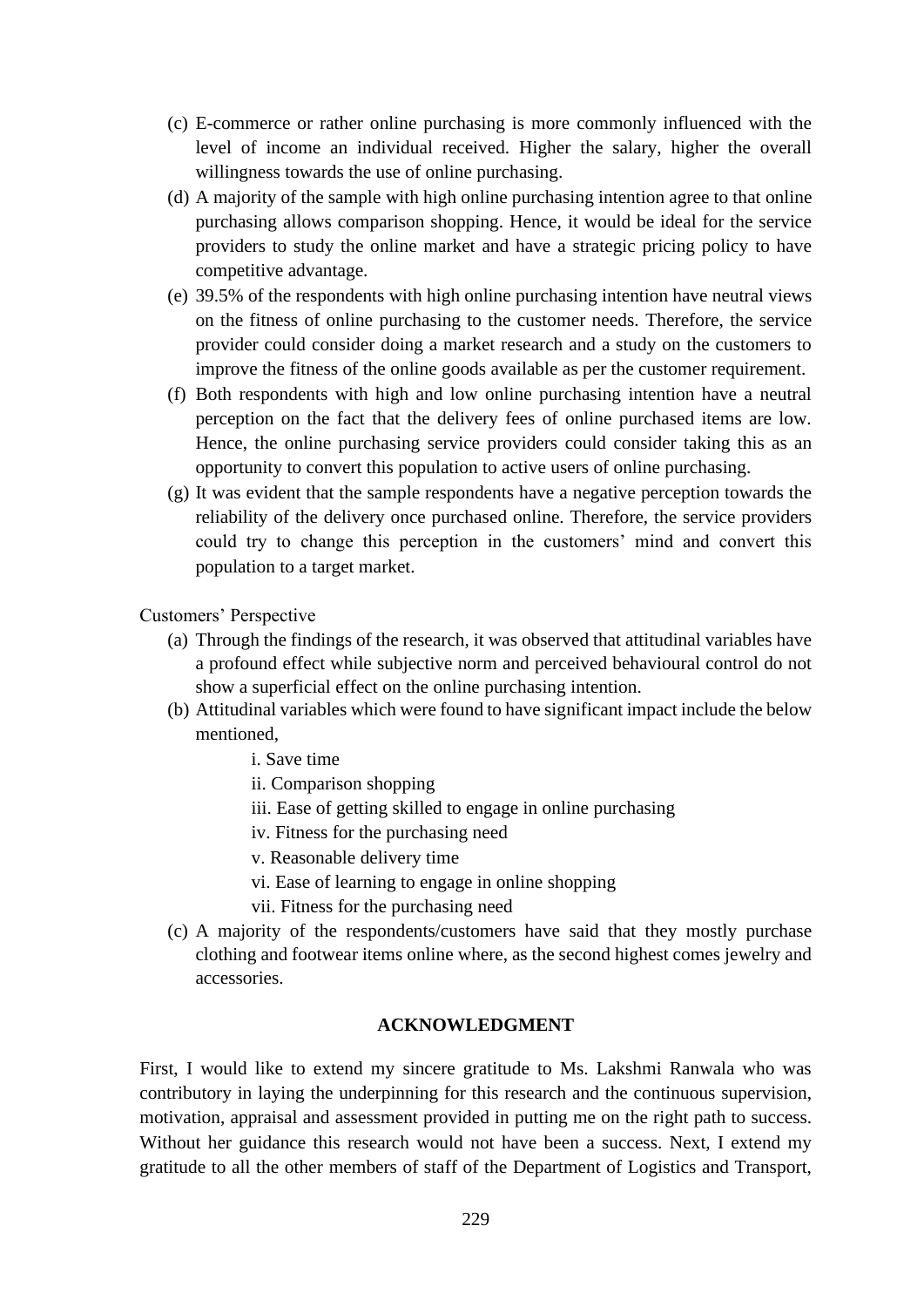Faculty of Humanities and Social Sciences for their generous support in proceeding with the research. Further, I am greatly thankful to all my friends at my workplace; KPMG who helped me in many ways to make this research a success and a special thanks goes to all the respondents for taking the time to assist me by completing the questionnaires with interest. Last but not least, I would like to give my heartfelt thanks to my family members and friends for their support and direction throughout the study.

### **REFERENCES**

Ajzen, I., 1991. The Theory of Planned Behaviour. Organizational Behaviour and Human Decision Processes. Volume 50, pp. 179-211.

Bhattacherjee, A., 2000. Acceptance of e-commerce services: the case of electronic brokerages. Systems, Man and Cybernetics, Part A: Systems and Humans.

Chang, H. H. &. C. S. W., 2008. The impact of online store environment cues on purchase intention trust and perceived risk as a mediator. 32(6), pp. 818 - 841.

Chang, M. K. C. W. &. L. V. S., 2005. Literature derived reference models for the adoption of online shopping. Information & Managemen, 42(4), pp. 543 - 559.

Chi-Square Test for Independence, 2014. Stat Trek. Available at: http://stattrek.com/chisquare-test/independence.aspx

Chiu, Y. L. C. &. T. L.-L., 2005. Gender differs: assessing a model of online purcahse intentions in e-tail service. International Journal of Service Industry Managemen, 16(5), pp. 416 - 435.

Chui, M. H. &. C., 2004. Predicting electronic service continuance with a decomposed theory of planned behaviour. Behaviour & Information Technology.

Cronbach, L., 1951. Coefficient alpha and the internal structure of tests.

CRR, 2015. Center for Retail Research. Available at: http://www.retailresearch.org/onlineretailing.php Davis, F., 1989. Perceived usefulness, perceived ease of use and and user acceptance of information technology. 13(3), pp. 319-340.

Internet World Stats, 2010. Internet World Stats - Usage and Population Statistics.

Available: http://www.internetworldstats.com/stats.htm J.C.Jayasekara, 2009. Digital Library. Available at: http://dl.lib.mrt.ac.lk/handle/123/961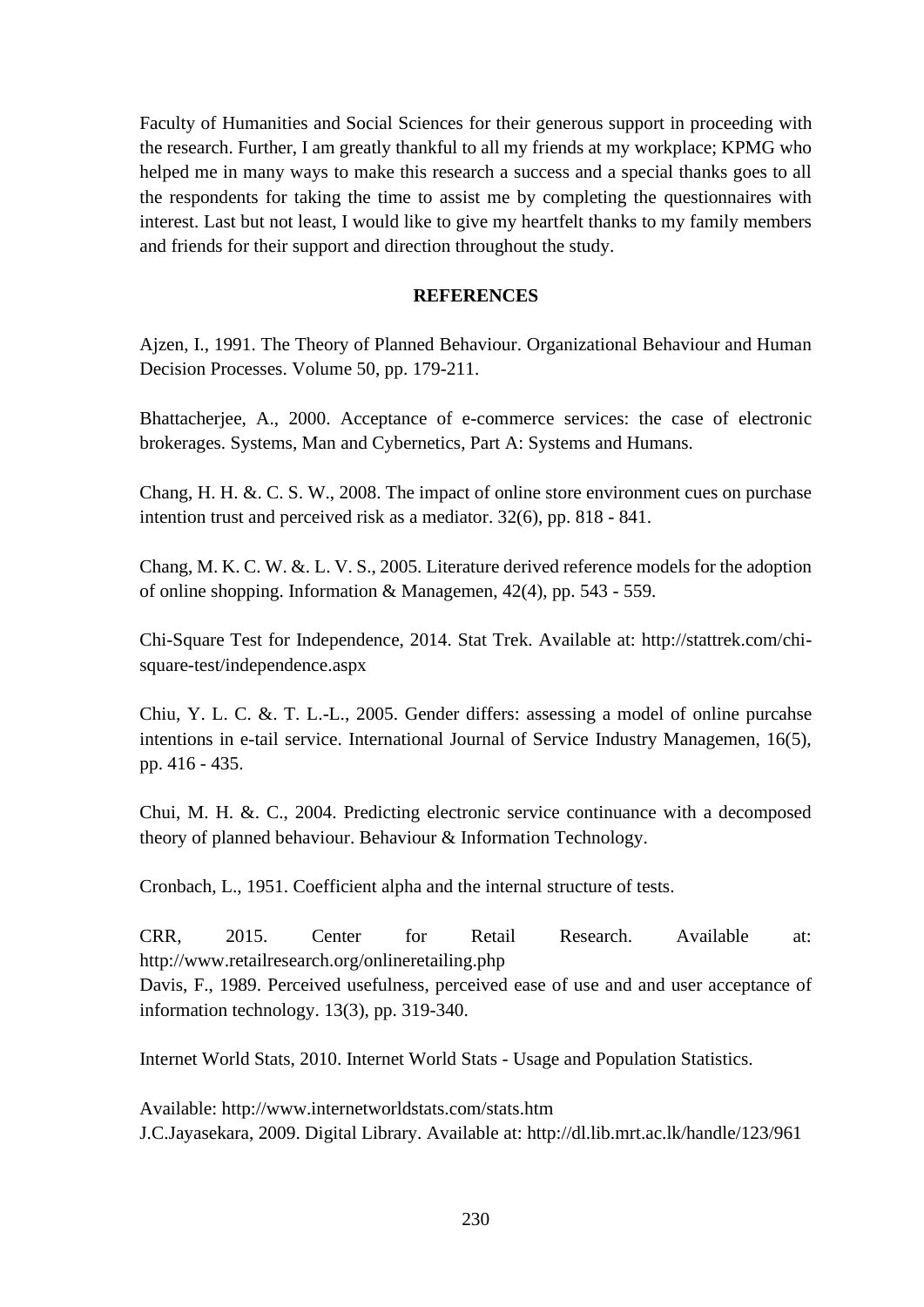Jiyeon, S. Jayendra & K., 2012. Factors affecting Indian consumers' online buying behavior. Innovative Marketing.

Joey, G., 2004. The theory of planned behavior and Internet purchasing. Journal of Internet Research.

Keith, M., 2015. Global Ecommerce Sales. Available at: https://www.remarkety.com/global-ecommerce-sales-trends-and-statistics-2015.

Laohapensang, O., 2009. Factors influencing Internet shopping behaviour: a survey of consumers in Thailand. Journal of Fashion Marketing and Management.

Lin, H., 2007. Predicting consumer intentions to shop online. An empirical test of competing theories.

Rogers, E., 1995. Diffusion of Innovations, s.l.: Simon and Schuster.

Taylor, S. &. T. P. A., 1995. Understanding Information Technology Usage: A Test of Competing Models. Information Systems Research.

Teo, T., 2001. Demographic and motivation variables associated with Internet usage activities. Internet Research: Electronic Networking Applications and Policy.

Todd, S. a. J., 1995. Is there a future of retaining in the Internet, s.l.: A. Peterson, Electronic Marketing and Consumers.

Touliatos, J. a. C. N. H., 1988. Research Methods in Human Ecology/Home Economics, Lowa.

Vijayasarathy, L. R., 2003. Predicting consumer intentions to use on-line shopping: the case for an augmented technology acceptance model. Information & Management.

Wu, S., 2003. The relationship between consumer characteristics and attitude toward online shopping, s.l.: Marketing Intelligence & Planning.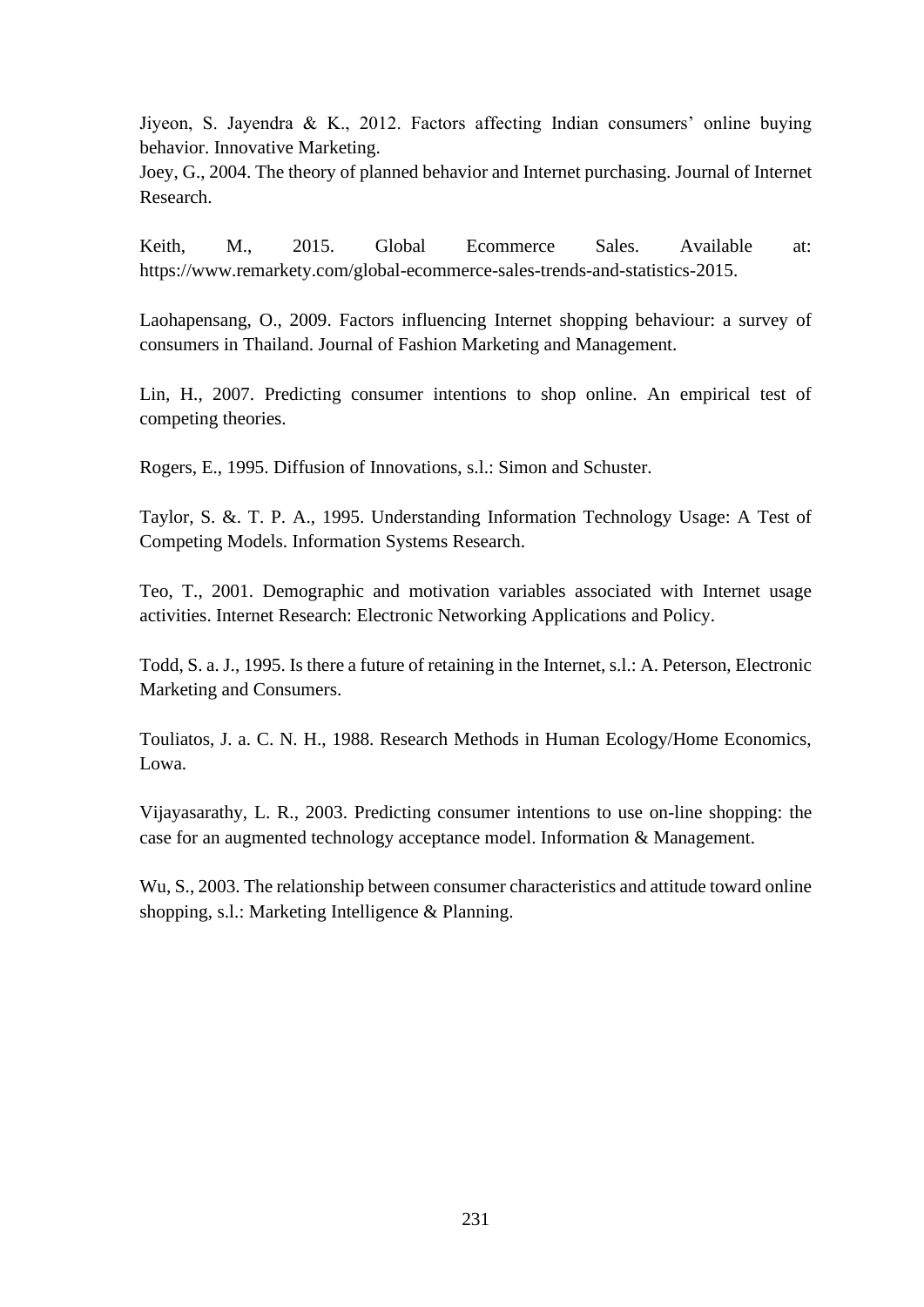# **THE IMPACT OF PARENTAL INVOLVEMENT ON STUDENTS' ATTITUDE AND PERFORMANCE IN SCIENCE IN BATTICALOA EDUCATIONAL ZONE, SRI LANKA**

# -------------------------------------------------------------------------------------------- **Elankumaran C**

Department of Economic Faculty of Arts, University of Jaffna, Thirunelvely Sri Lanka

### **Arulmoly C**

Department of Education and Childcare Faculty of Arts and Culture, Eastern University of Sri Lanka, Chengalady Sri Lanka

### **ABSTRACT**

*This study was carried out to find the impact of parental involvement on student's attitude and their performance in science subject. A sample survey design was adopted for this study. The study was directed at the population of senior secondary students in the Batticaloa educational zone, in the Batticaloa district of Eastern Province in Sri Lanka. The sample was 400 students who studied in grade 12 and 13 science and mathematics streams and offering the physics and chemistry subjects. Ten 1AB schools from this research area were selected for the study. The 1 AB schools in Kalmunai zone were stratified into urban and semi-urban schools. 40 male and female students from the grade 12 and 13 were randomly selected with (late adolescent. To make the total of 400 respondents, 40 were selected from all 10 schools to constitute the sample for this study. The schools consist of 4 semi- urban and 6 urban schools was selected for this study. The students' questionnaire, consists of section A which is made up of 24 questions, measuring the attitude of the students while the section B contain 18 questions for measuring the parental involvement (home influences) items. They were Likert scale item type questions, in which respondents choose from 5point scores such as strongly, agree to strongly disagree. Thirdly, information concerning the individual performance (in percentages) of students was obtained from their continuous assessment records of the school subjects concerning (physics and chemistry. Three null hypotheses were postulated and tested at 0.05 level of significance to the impact of parental involvement on student's attitude and their performance in the science subject. Data collected on the study were analysed using inferential statistics which include; student analysis of variance (ANOVA) and Pearson product Moment correlation coefficient. The result of the study showed that there is a significant relationship between students' attitude towards performance of physics and chemistry and their parental involvement (p=0.012 and 0.026 respectively). And there is a significant relationship between performance of physics and chemistry and their parental*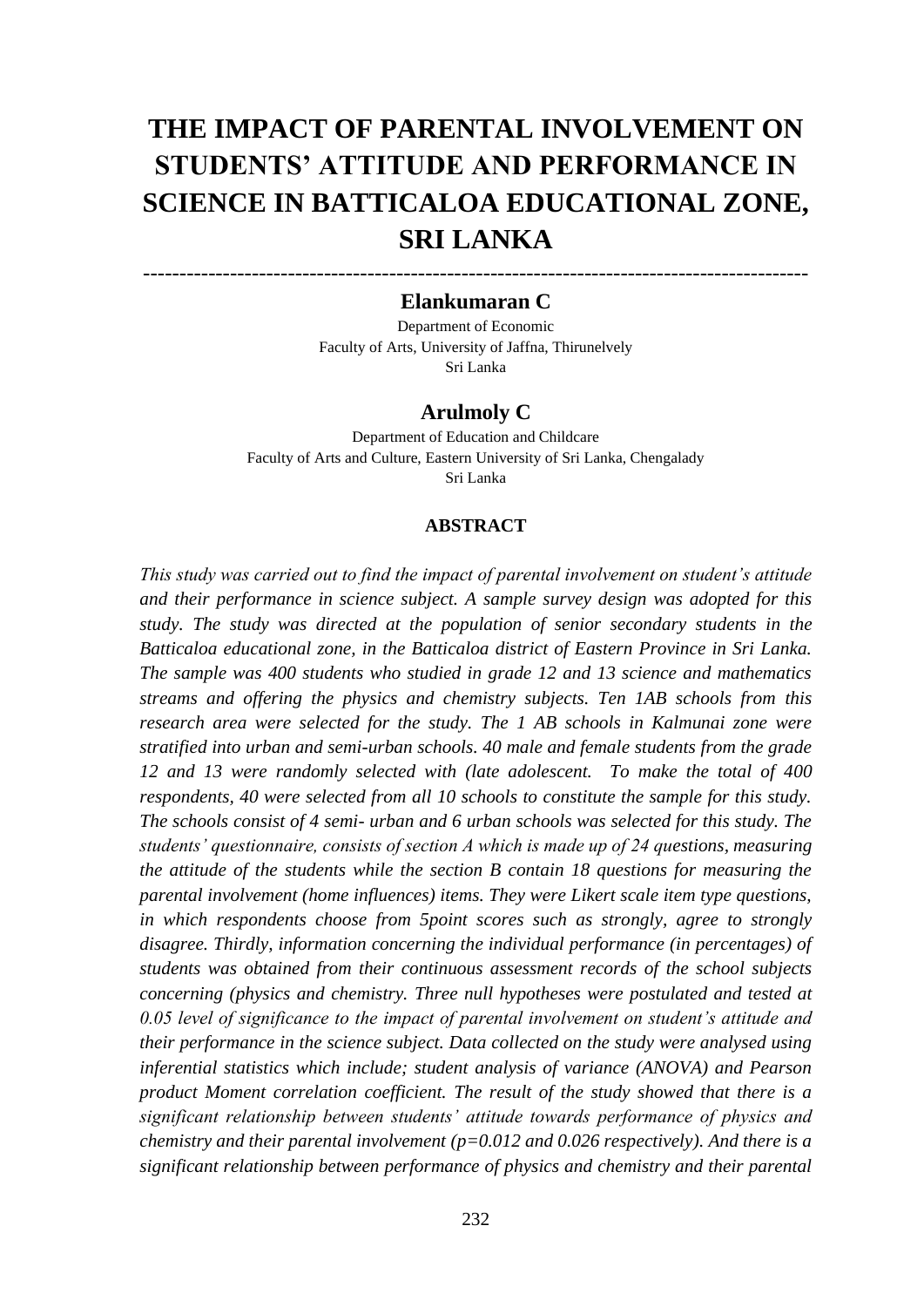*involvement (p=0.019 and 0.031 respectively). The correlation of coefficient between attitude and performance (physics and chemistry) are positively and significant (r=0.66, p=0.013 and r=0.53 and p=0.019 respectively). The phenomena observed were discussed in the light of prevailing conditions in most of the developing countries. Conclusively, home influence can be a tool to enhance school learning.*

*Keywords: Attitude, performance, parental involvement, Secondary 1 AB school, and late adolescent.* 

#### **INTRODUCTION**

Home influence can be identified as very important variable that have potential for promoting directly or indirectly student academic achievements (Fehrmann et.al, 1987). The term parental involvement has been given different meanings. It has been used to mean parental expectation of school performances,(Seginer, 1983); deliberate effort by the home to reinforce improved academic performance (Fehrmann et.al, 1987 ; Fontana, 1981) ; general academic guidance and support (Seginer, 1983) ; students perceptions of the degree to which their parents influence their plan for high school and monitor their daily activities and school progress(Ogunniyi,1996), parental influence as determinant of attitude towards learning, (Oguntelure, 1987), contribution to children's activities (homework, encouraging children to read), and promoting school and school based activities(attending parent teachers' association meetings, parent teachers conference and participating in fundraising activities (Olatoye and Ogunkola, 2008).Ogunniyi(1996) identified four major factors responsible for poor performance in science subject. These factors are;

- (a) Teacher related(e.g. bad teaching, unpleasantness) Fehrmann et.al.,(1987) emphasizes that better learning achievement of students is ultimately determined ion the classroom by motivated teachers who have the skills and resources to respond effectively to students' learning needs.
- (b) Pupil related (e. g. socio cultural background that is indifferent to the learning of science. (Ogunniyi, 1996), attitudes, interest, and learner related influences etc.). According to Olatoye and Ogunkola (2008) the cooperation of students, their parents and teachers can be very valuable.
- (c) Authority related (e.g. poor management, wrong priority, vision, standards, incentives, curriculum etc.)
- (d) Subject content related (e.g. difficult concepts)

The major concern of this research is to looks into parental influence on the attitude and academic performance among secondary school (senior secondary students – grade 12 and 13 science streams) students. In spite of the fact that observable attitude of the student have been produced by combination of variables, as earlier mentioned, it is possible to identify the effect of "home influence" on attitude, enrolment and performance in science. If this psychological construct called attitude, having been mentioned as one of the three main factors affecting performance in science (Aghanta, 1982); it is important to find out if there is any relationship between it and parental influence. Can positive influence from parents and interested members of the public help to produce enough science-oriented students to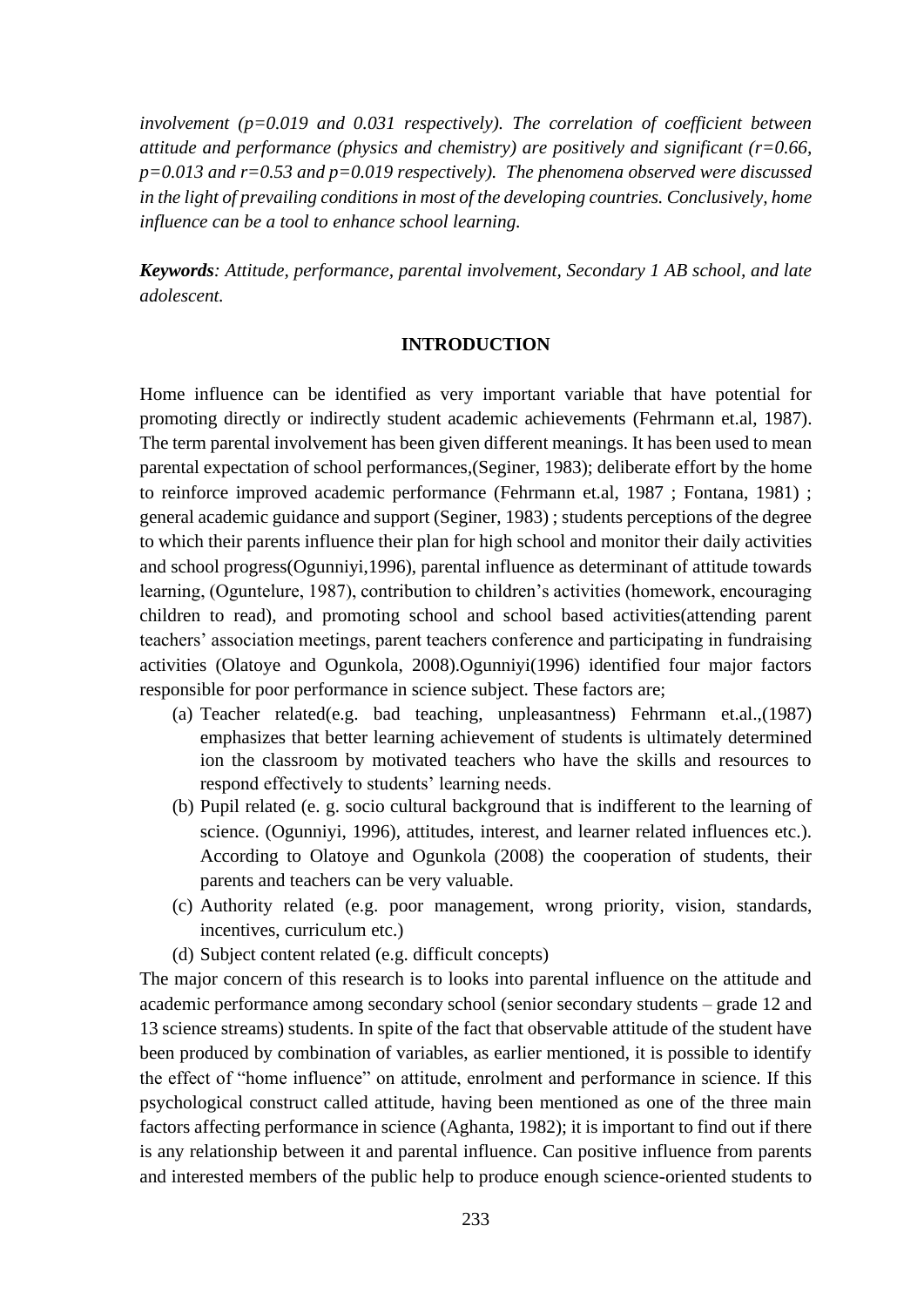read science based course and provide manpower in the new science areas of science based occupations?

### **REVIEW OF THE LITERATURE**

### *Attitude*

Attitude is a concept, which arises from the attempt to account for the observed regularities in the behaviour of individual persons, the quality of which is judged from the observed evaluate responses one tends to make. An individual can show positive or negative attitude towards a particular object, subject or idea. Kind et. al. (2007) viewedattitude as having different components which include cognitive (knowledge, belief and ideas); affective (feeling, like, dislike) and behavioural (tendency towards an action). The attitude that one has towards an object makes one to make judgment as to whether the object is good or bad harmful or beneficial, pleasant or unpleasant important or unimportant, Crano and Prislin (2006), Epsteinet.al., (1997) identified six areas of parental involvement in their children's academic activities. These are parenting, communicating, volunteering, learning at home, decision making and collaborating with the school. According to him, if they are actively involved in all these areas, no doubt it will stimulate in school and influence academic achievement. Due to the great influence of attitude on educational pursuits, it is worthwhile to identify the determinants of attitude towards a particular object, subject or idea, the chief of which are hereditary factors, body, state, direct experience and communication. Hereditary factors (that is, inheritance from parents) from the basis of all human activities including developing of attitude as well as learning. Sometimes unconsciously parents and guidance through non-verbal communications transfer their, likes and dislikes to children via bodily movements and facial expression.

#### *Parental Involvement*

Children who are academically successful hold positive attitude school and are well adjusted emotionally and socially (Jeynes, 2005). The academic success is due to the children's innate abilities and reflect the advantage of being in the socio-economic level (Crano and Prislin, 2006). Childrenwho are economically advantaged receive enough stimulation at home thereby enhancing their academic achievement (Olatoye and Ogunkola, 2008). Parents' high aspiration does have additional benefit over and above the advantages children enjoy from being capable and receiving adequate stimulation and resources. One study found that higher level of parental aspiration lowered the likelihood of academic failure during secondary school by 48% compared with equally poor but low aspiring parents (Oguntelure, 1987; Aghanta, 1982; Epstein et.al., 1997).

Jeynes(2005) identified five dimension of parental involvement, there are;

(a) Non-participation – Parents are not involved in their children's learning. These active non-participant parents are may have decided not to be involved. They may either be satisfied with what the school is offering, or are too busy at work, or wants time away from their children. Some of the parents passive simply because they lack confidence or may be unhappy with the form of partnership the school offers.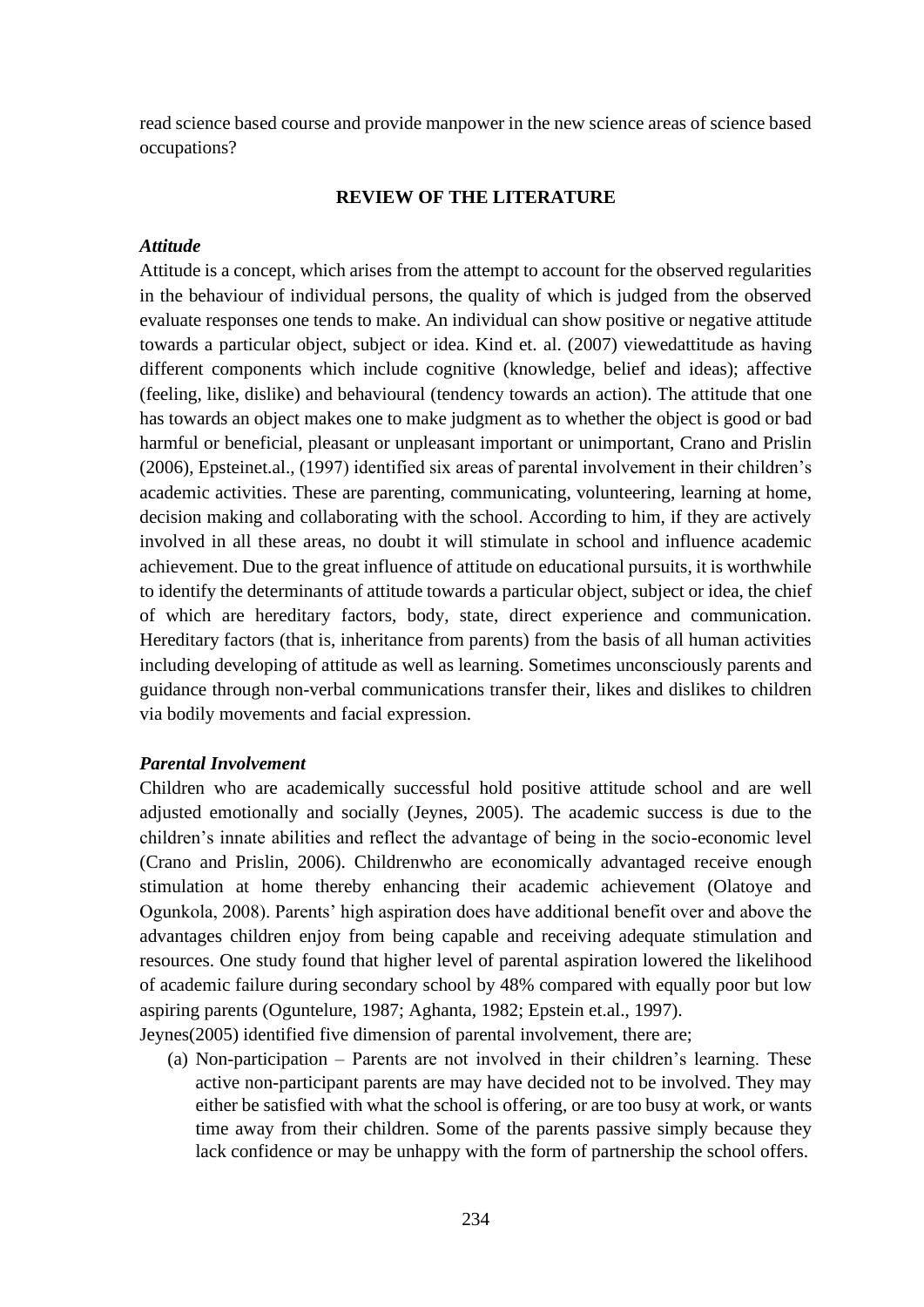- (b) Support This dimension of parental involvement s only when parents are invited to attend events, e.g. parent/teachers' meeting, contributing to developing school policies, or by providing money for learning resources. This is a form of direct involvement.
- (c) Participation Parents may wish to participate as helpers providing assistance on outing, running a toy library, supporting children's learning in the setting and providing indirect support at home that is, keeping informed about what happens toothier children at school, monitoring their academic progress, reading to them and providing intellectual activities for them at home and within the community.
- (d) Partnership This dimension of parental involvement is a wide scope comes inform of partnership with practitioners. As a result of equal access to information and records some parents may share in the diagnosis and assessment of their children, or involve in the selection of practitioners, or become parishioners.
- (e) Control In this case, parents determine and implement decisions.

Direct experience by learners is one of the most important determinants of attitude. Parents/guardians need to influence their children by increasing familiarity in the science subject, taking interest in their school work, enrol them for extra lesions, ensuring that home work is done, acquire film and other electronic material that can stimulate their interest in science based careers and enable the children to develop friendly attitude towards the science subject. These experiences are effective in removing hostility towards school work. The effectiveness with which parents are able to motivate their children to learn science by way of enhancing their home and school learning environments is a function of their socioeconomic status. The fact that there is a positive relationship between parental influence, which is a indices of socio-economic status pf parents and the academic progress of their children is established byAghanta, 1982; Willms (1986); and Oluwatelure (2009).

Our modern society is faster paced, globally networked, technologically oriented and requires workers who can solve problems and think critically. The Americans believed that poor ability in science, mathematics and technology will certainly hamper their leading role in the global village Knuth et.al., (1991). Hence the initiative that lead to the creation of a community based collaborative approach, involving the family-school-community partnership, to establish "after school programme", which was meant to improve the whole the child. The negative attitude of students which is confirmed by poor performance in science ; (Olatoye, 2004 ; Ogunniyi, 1996) ; needs to be reinforced through collaborative efforts of parent/guardians, communities and the school. Parent, irrespective of their economic status, are important stakeholders in the education sector and can actually challenge the incompetent nature of science teacher, lack of commitment as well as the slow national approach to science education reform.Stelioset.al., 2007 were found that literate parents will actively support the education of their children. There is an emphasis on the culture of quality as the only avenue through which schools in Africa can develop and survive. There is the belief that centralization should give way to parental and civil society participation. It was reported that in the exploration of nine countries in Africa, little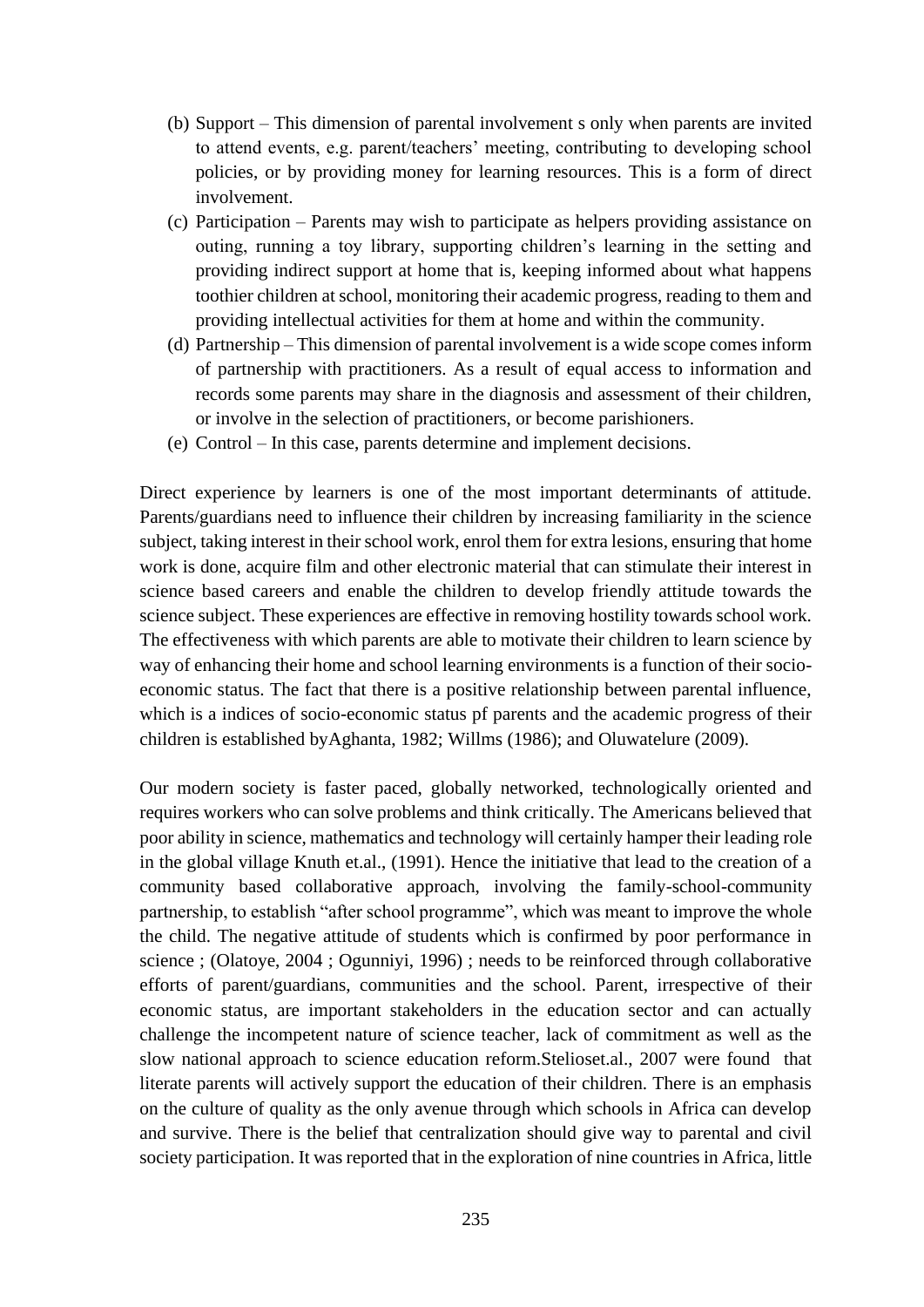parental or civic involvement was found. Parents and community participation in the African schools, is seen as a key element of success (Ogunniyi, 1996).

### *Statement of the problems*

Vast majority of parents arefinding it more and more difficult to make a living, especially in developing and undeveloped countries ; scarcity of food especially due to its diversion to the production chemicals, drugs and ornaments present enough reason to be distracted from the expected monitoring in various aspects of children's life. The challenges of single parenthood, family crises and the ever increasing involvement of women in various areas of community and national development makes one to ask questions as to whether parents are still able to be committed to their wards ; or whether they are putting enough efforts towards effective learning of science among children. This research work therefore seeks to find out the extent to which parents have been able to objectively use their position to enhance academic progress in their children.

### *Purpose of the study*

If parental influence becomes exerted on pupil through inheritance and communication and by providing right and stimulating environment, the main focus of this research is therefore to find out if there is home/social class advantage. In other words, this study was geared towards finding out if positive attitude as well as academic progress of students from parents with high involvement will be better than their counterparts from parents with low involvement. The researcher also seeks information as to whether there will be any relationship between attitude to and performance in science.

### *Research hypotheses*

The following hypotheses were raised to guide the study.

 $H_1$  - There is no significant relationship between students' attitude (towards their physics and chemistry) and their parental involvement.

H2- There is no significant relationship between students' performance in science (physics and chemistry) and their parental involvement.

H<sup>3</sup> - There is no significant relationship between students' attitude and academic performance in science.

#### **METHODOLOGY**

### *Population and Sample*

A sample survey design was adopted for this study. The study was directed at the population of senior secondary students in the Kalmunai educational zone, in Ampara district of Eastern Province in Sri Lanka. The sample was 400 students who were studied in grade 12 and 13 science and mathematics stream and offering the physics and chemistry subjects. The selected ten 1AB schools from this research area. This zone is one of the 5zone in Ampara district. It has cultural and educational similarities with the other zone in the Eastern Province. These schools were situated in the urban and semi-urban area, and there is no 1AB schools in the rural area. The 1 AB schools in Kalmunai zone were stratified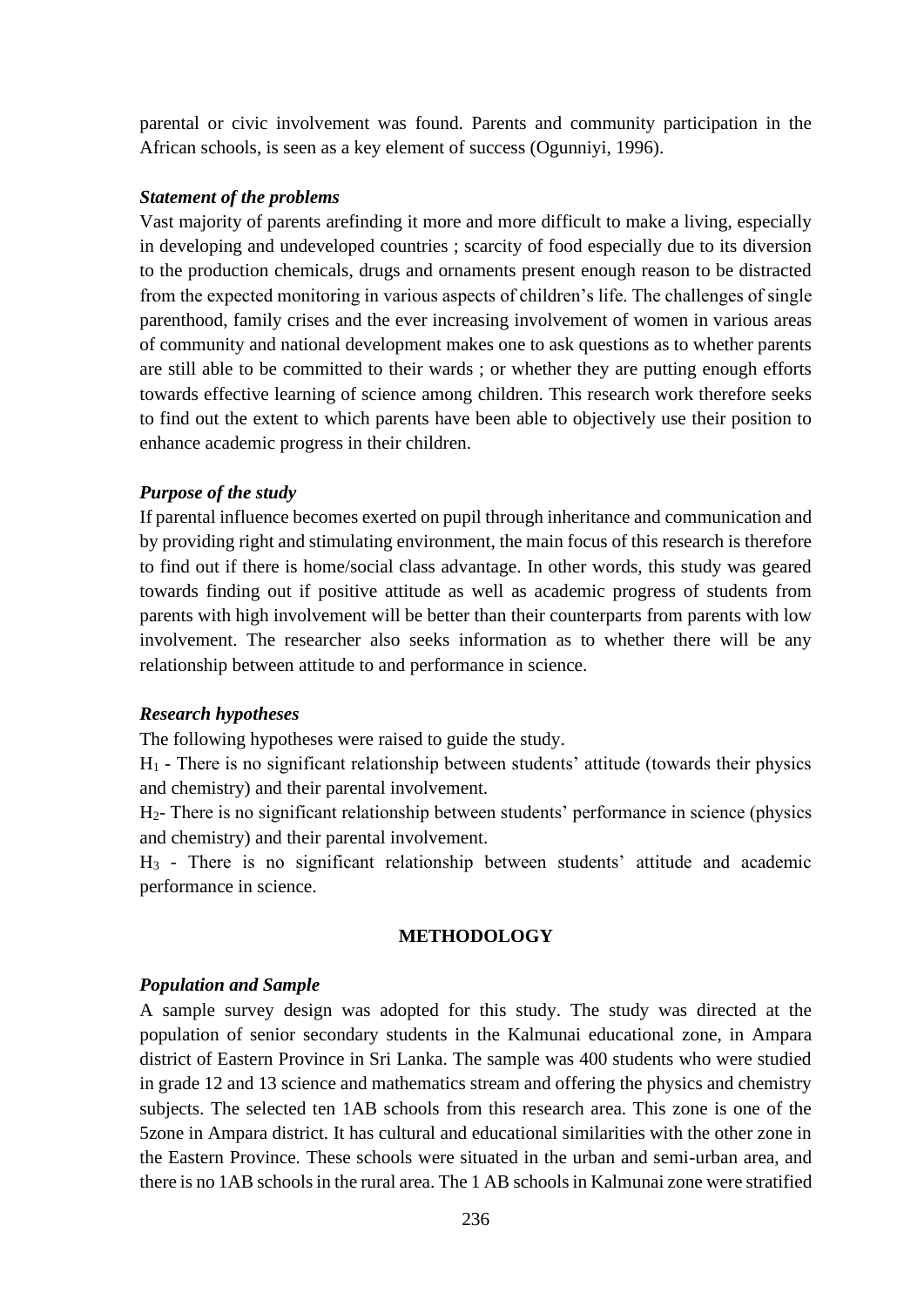into urban and semi-urban schools. The selected ten 1AB secondary school consist of four educational division in Kalmunai zone. The 40 students were randomly selected with male and female among the grade 12 and 13 (late adolescent) and to make a total of 400 respondents from 10 schools that constituted the sample for this study. The schools consist of 4 semi- urban and 6 urban schools was selected for this study.

### *Instrumentation*

The following research instruments were selected and used in the study. The main instrument for collecting data, was a questionnaire. The questionnaire was selected as the chief method because of its many advantages. It gives maximum coverage of the field of study, in comparison with other tools of student's motivational aspects. The students' questionnaire was divided into two parts. It consists of section A, which is made up of 24 questions, measuring the attitude of the students while the section B contain 18 questions for measuring the parental involvement (home influences) items. It was scale of likert type question format (five point scale) with response ranged from strongly agree(SA)-4, agree $(A)$ -3, undecided $(U)$ -0, disagree $(D)$ -2 and strongly disagree $(SD)$ -1 to strongly disagree 1. To ascertain the reliability of the instrument after modification, it was administered on 25 respondents who were science and mathematics stream students selected from another two secondary 1 AB schools which were not part of the study sample. The attitude questionnaire designed and standardized by the researcher (split half reliability coefficient 0.62 and 0.69 for physics and chemistry respectively) was administered to determine the attitude of senior secondary school student towards two of the science subjects namely; Physics and Chemistry.

Section A exploring this attitudinal construct, items were drawn relating to concept which are important components of the attitudinal measures considered in this research. They were Likert scale item type questions, in which respondents choose from 5 point scores such as strongly agree to strongly disagree. The following items were contained the 24 questions;

- (a) Interest or enjoyment of the subject.
- (b) Perception of the subject.
- (c) Perception of value of subject (that is, usefulness)
- (d) Assessment and performance (that is, ability)
- (e) Attitude towards teachers teaching the subject.
- (f) Attitude towards content of the subject.
- (g) Outside pressure (that is, home influence)
- (h) Attitude towards self (that is, positive or negative relation to subject)
- (i) Fear and anxiety.

Section B exploring the 18 questions which were responded to under home influence (parental involvement) were related items. These questions were focus on following items;

- (a) Extra lesion/homework.
- (b) Occupational/status of parents.
- (c) Educational attainment level of the parents.
- (d) Materials possession in the home.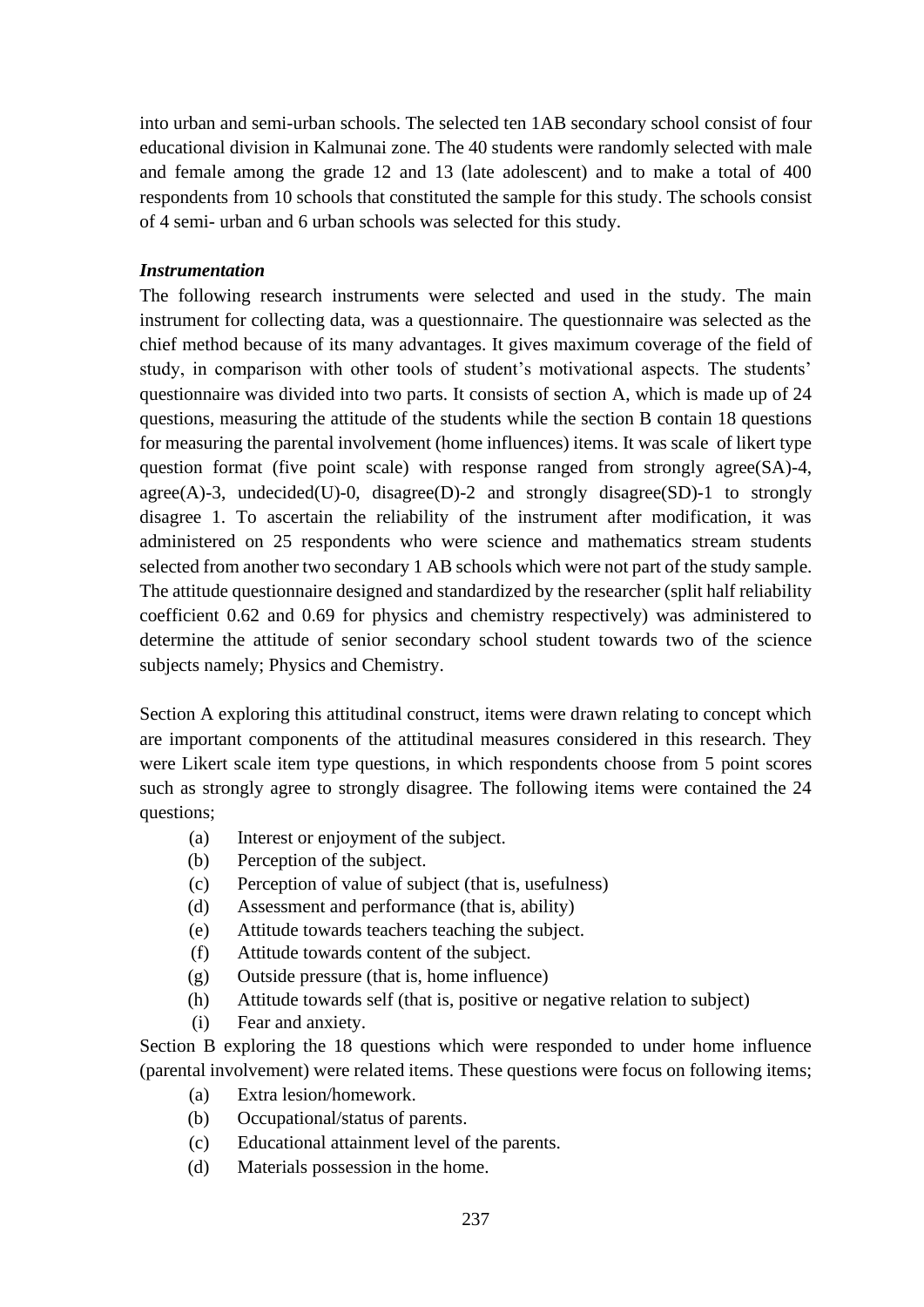- (e) Cultural level of the home.
- (f) Parents attitude to the education
- (g) Leisure.
- (h) Time spent on domestic and commercial affairs.

The total number of items in the questionnaire 42 and they all measured the same construct. Thirdly, information concerning the individual performance (in percentages) of students was obtained from their continuous assessment records of the school subjects concerned (physics and chemistry). Copies of the questionnaire were administered to the students by the researcher and collected from them immediately after completion of the questionnaire.

## *Scoring procedure*

The questionnaire was scored using the Likert system. For positive statements, responses were assigned 4,3,0,2, and 1 as the scores for choosing SA, A, U, D or SD respectively, while negative statements were scored in the reversed order, and the summed scores obtained for each respondent. The items under home influence were scored separately and converted into percentage.

## *Data Analysis and Results*

Data collected on the study were analysed using inferential statistics which includes; student analysis of variance (ANOVA) and Pearson product Moment correlation coefficient. The data obtained were analysed using ANOVA for hypothesis 1 and 2 and Pearson product Moment correlation coefficient for hypothesis 3. Specially, the study provided answers to three research hypotheses. The sequence of the presentation of the results is in accordance with that of the hypotheses. In this study, three null hypotheses were tested for significance level at 0.05 margin of error. The results of the study were presented in tables below.

Table 1: ANOVA in which the attitude of respondents towards Physics against the involvement of their parents.

| Variable Entered | <b>SS</b> | Df  | <b>MS</b> | F       | Significant |
|------------------|-----------|-----|-----------|---------|-------------|
|                  |           |     |           |         | < 0.05      |
| Between Group    | 24784.975 | 2   | 13768.756 | 268.876 | $*0.012$    |
| Within Group     | 22679.545 | 377 | 39.745    |         |             |
| Total            | 50464.520 | 399 |           |         |             |

*\*Significant*

In order to ascertain contributing factors of each of the independent variable to dependent variable, analysis of variance was computed. The results that are presented in the table 1 shows that there is a significant relationship between student's attitude towards performance of physics and their parental involvement ( $p=0.012$ ). So, the student's attitude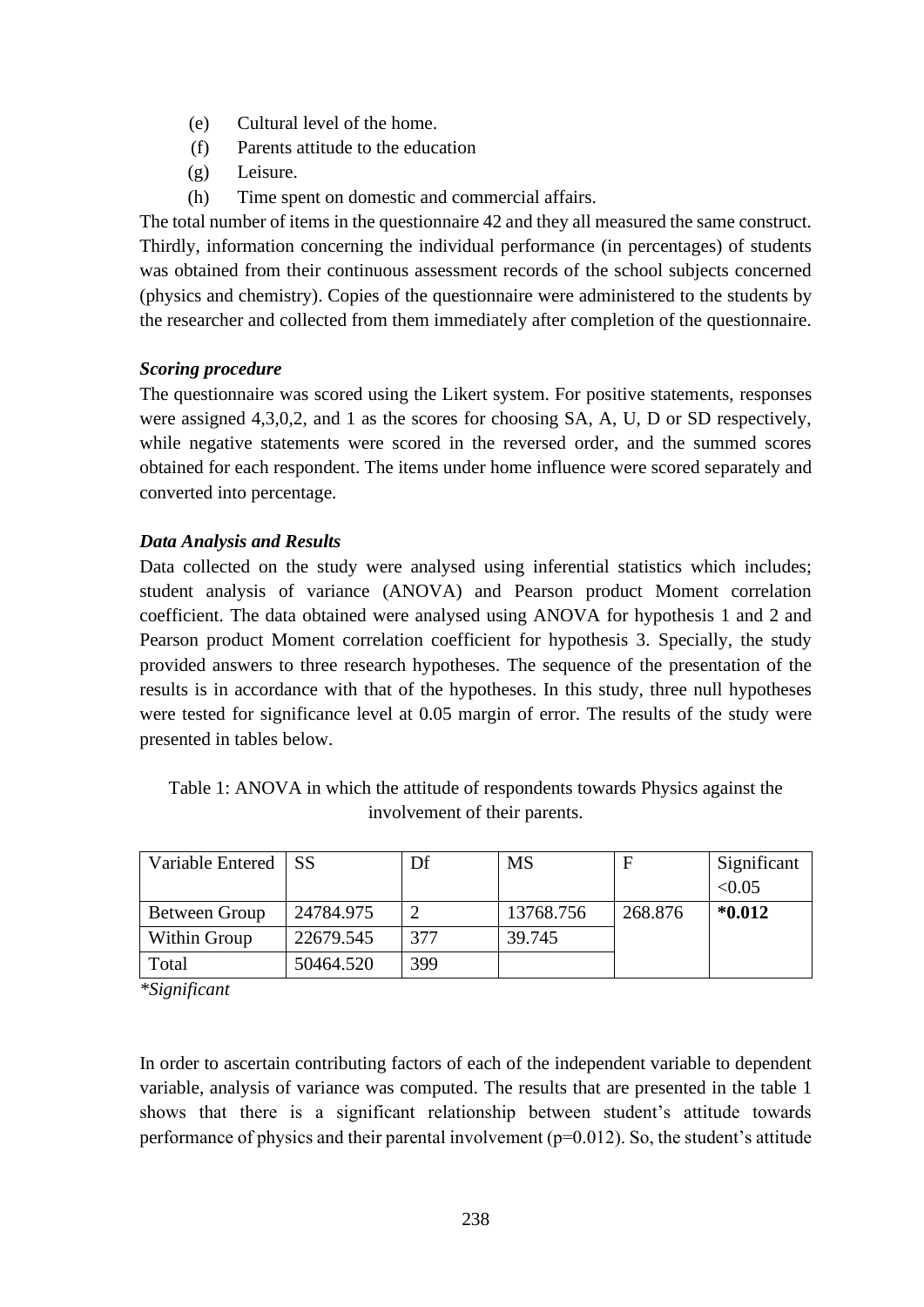towards performance of physics have impact on their parental involvement. Therefore, the null hypothesis is rejected while alternate hypothesis is accepted.

| Variable Entered SS |           | df  | MS        | F       | Significant |
|---------------------|-----------|-----|-----------|---------|-------------|
|                     |           |     |           |         | < 0.05      |
| Between Group       | 39456.378 |     | 18647.673 | 236.942 | $*0.026$    |
| Within Group        | 41397.951 | 377 | 81.785    |         |             |
| Total               | 80854.329 | 399 |           |         |             |

Table 2: ANOVA in which the attitude of respondents towards Chemistry against the involvement of their parents.

\*Significant

In order to ascertain the contributing factors of each of the independent variables to the dependent variables, coefficient of correlation was computed. Evidence from the table 2 above shows that, there is a significant relationship between student's attitude towards performance of chemistry and their parental involvement (p=0.026).So, the student's attitude towards performance of chemistry have impact on their parental involvement. Therefore, the null hypothesis is rejected while alternate hypothesis is accepted.

Table 3: ANOVA in which the performance of Physics against the involvement of their parents

| Variable Entered | l SS      | df  | <b>MS</b> | F      | Significant<br>< 0.05 |
|------------------|-----------|-----|-----------|--------|-----------------------|
| Between Group    | 10376.412 |     | 6526.752  | 39.758 | $*0.019$              |
| Within Group     | 19847.219 | 377 | 152.856   |        |                       |
| Total            | 30223.631 | 399 |           |        |                       |

\* Significant

In order to ascertain the contributing factors of each of the independent variable to the dependent variables, analysis of variance was computed. Evidence from the table 3 shows that there is a significant relationship between performance of physics and their parental involvement (p=0.019). So, the student's performances of physics have impact on their parental involvement. Therefore, the null hypothesis is rejected while alternate hypothesis is accepted.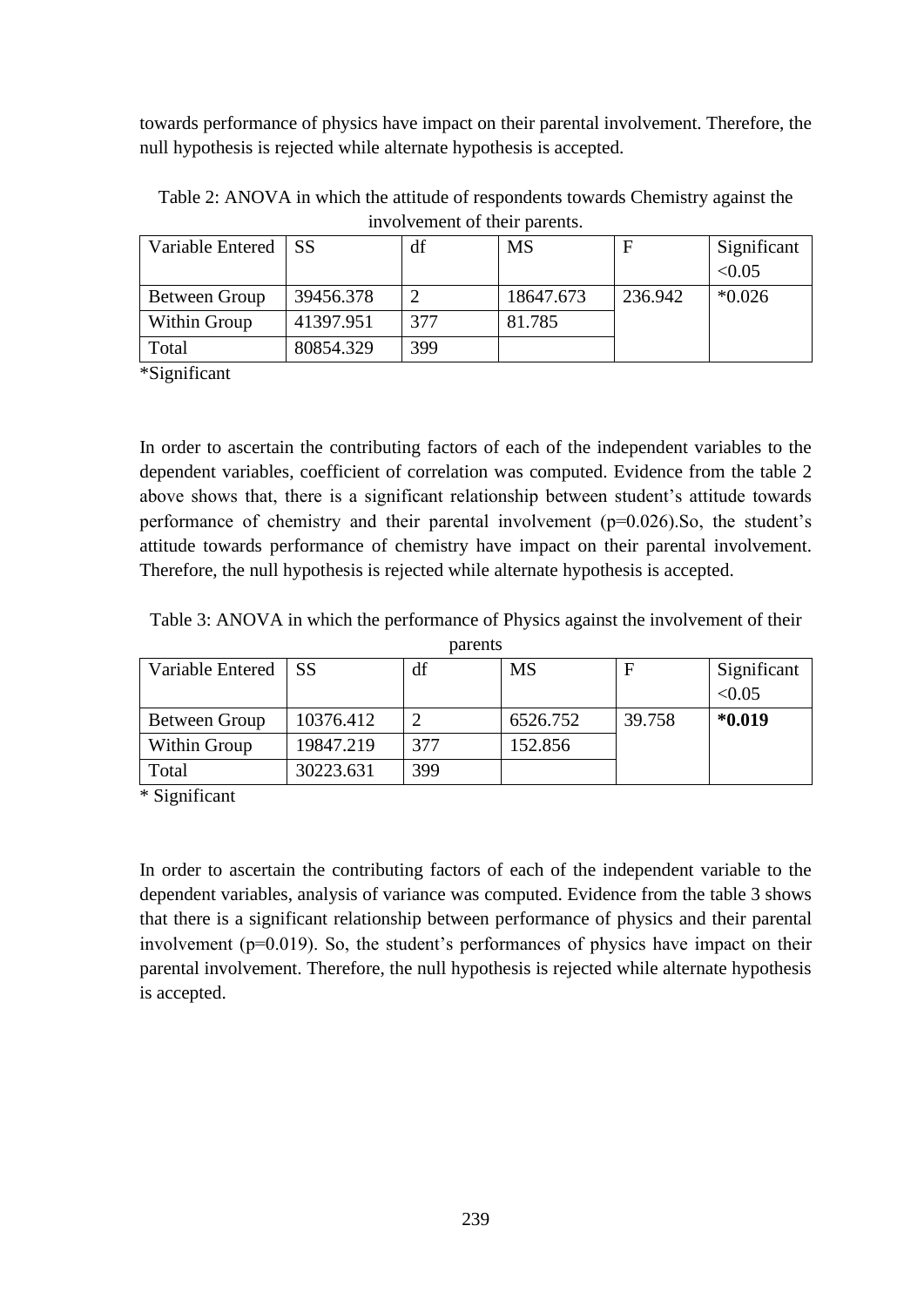| Variable Entered SS |           | Df  | <b>MS</b> |         | Significant |
|---------------------|-----------|-----|-----------|---------|-------------|
|                     |           |     |           |         | < 0.05      |
| Between Group       | 18312.874 |     | 9756.825  | 121.747 | $*0.031$    |
| Within Group        | 37421.371 | 377 | 71.743    |         |             |
| Total               | 55734.245 | 399 |           |         |             |

# Table 4: ANOVA in which the performance of Chemistry against the involvement of their parents

\* Not Significant.

In order to ascertain the contributing factors of each of the independent variable to the dependent variables, analysis of variance was computed. Evidence from the table 4 shows that there is a significant relationship between performance of chemistry and their parental involvement (p=0.031). So, the student's performance of chemistry has impact on their parental involvement. Therefore, the null hypothesis is rejected while alternate hypothesis is accepted.

Table 5: Inter-correlation test between students' attitude and their academic performance in Physics and Chemistry,  $p < 0.05$ ,  $r = Co$ -efficient of Correlation,  $R^2 = Co$ efficient of Determination

| DUULIIIIIIIIIUUI |                                        |                        |             |                          |       |             |  |  |  |
|------------------|----------------------------------------|------------------------|-------------|--------------------------|-------|-------------|--|--|--|
|                  | Correlation of Co-efficient Matrix (r) |                        |             |                          |       |             |  |  |  |
|                  |                                        | Performance of Physics |             | Performance of Chemistry |       |             |  |  |  |
| Variable         |                                        |                        |             |                          |       |             |  |  |  |
|                  |                                        | $R^2$                  | Significant |                          | $R^2$ | Significant |  |  |  |
|                  |                                        |                        | < 0.05      |                          |       | < 0.05      |  |  |  |
| Student's        | 0.664                                  | 0.440                  | 0.013       | 0.537                    | 0.288 | 0.019       |  |  |  |
| Attitude         |                                        |                        |             |                          |       |             |  |  |  |

Table 5 shows that, test done to see the relationship between attitude and performance of the two subjects. The correlation of coefficient between attitude and performance (physics and chemistry) are 0.66 and 0.53 respectively. By this, though there is a strong positively correlation between attitude of the students and two science subjects. But also, the significant relationship with these two variables  $(p=0.013$  and 0.019 respectively). So, the hypotheses H<sup>3</sup> was rejected while alternate hypothesis is accepted. The deciding factor levels for the correlation between attitude and two subjects are  $44.0\%$  ( $R^2$ =0.440), and 28.8%  $(R^2=0.288)$  respectively. Accordingly, the external factors that do not decide the correlation are 66.0%, and 71.2% respectively.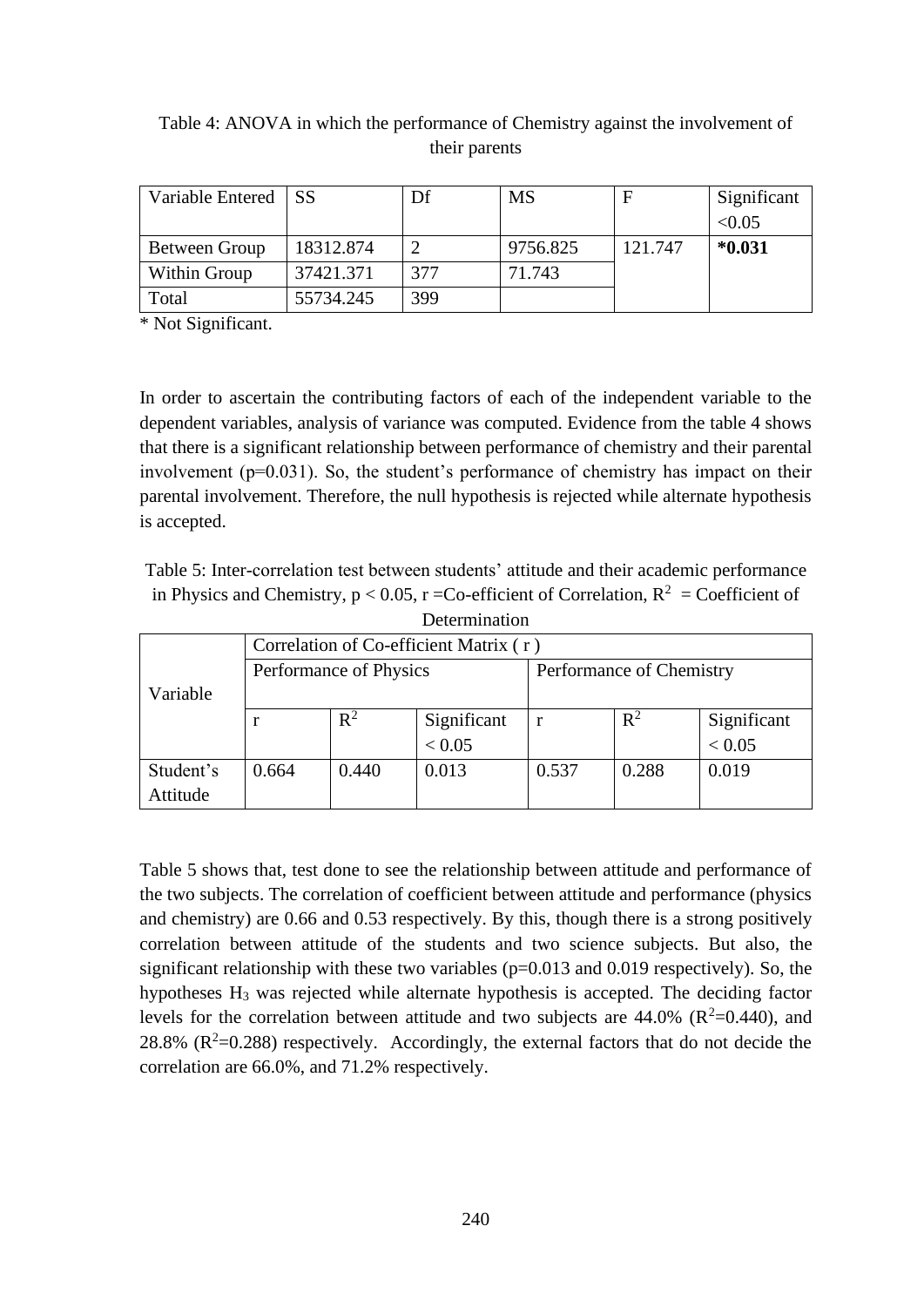#### **DISCUSSION AND CONCLUSION**

The phenomena as revealed the tables of results are discussed below. In table 1 and 2 there was a significant relationship between in the attitude of students towards physics and chemistry with respect to their parental involvement. This is in line with findings ofAghanta, 1982 ; Willms, (1986) ; Oluwatelure, (2009) who believe that an effective collaboration between parent teachers and the community will effectively remove hostility towards schoolwork, motivate children to learn science by way of enhancing their home and school learning environments. Olatoye and Ogunkola, (2008) was also in support of the fact influence of parental involvement enhances achievement in science.

In table 3 and 4, it was also observed that, there was a significant relationship between in the performance of students in the two subjects with respect to their parental involvement. In other words, the null hypothesis was rejected, at 0.05 level of significance. The fact that there is a significant relationship between in the attitude and performance of students due to parental involvement is supported by Sukon and Jawahir who (2005) who observed that home related factors affects numeracy performance. They also confirmed that level of education of parents, availability of reading materials at home, home possession, parental support in education, familiarity with English at home are major factors causing variation in students' achievement.

In addition, there was a high level of dependence between attitude and performance among the learners. This was supported by Stelios et.al., 2007who found out in their study that there was a meaningful relationship between students' attitudes towards science and their science achievement. Parents, irrespectiveof their economic status would want their children to succeed in school learning and want their children to take up career that will enhance their placement in the future. The outcome of this research work revealed that this expectation might not materialize.

The impact of parental involvement on attitude and performance was observed that students with high parental involvement had the highest means in both attitude and performance scores for both physics and chemistry. The next highest set out mean scores belong to those students with average parental involvement except chemistry performance in which the mean score for the average group was slightly than the mean for the high parental involvement group. The lowest set of means score belong to the students from parents with low involvement. This pattern of results implies that the higher the involvement of parents the better the attitude of students towards science and the higher the academic success of such students in science. This research outcome is corroborated by Olatoye and Ogunkola, (2008).

In conclusion, a greater academic progress can be achieved by students if their parents become conscious of the fact that there is a lot, they can do to bring to reality their goals and aspiration for their children. Indeed, the type attitude and performance in science subjects is a function of the level of parental involvement.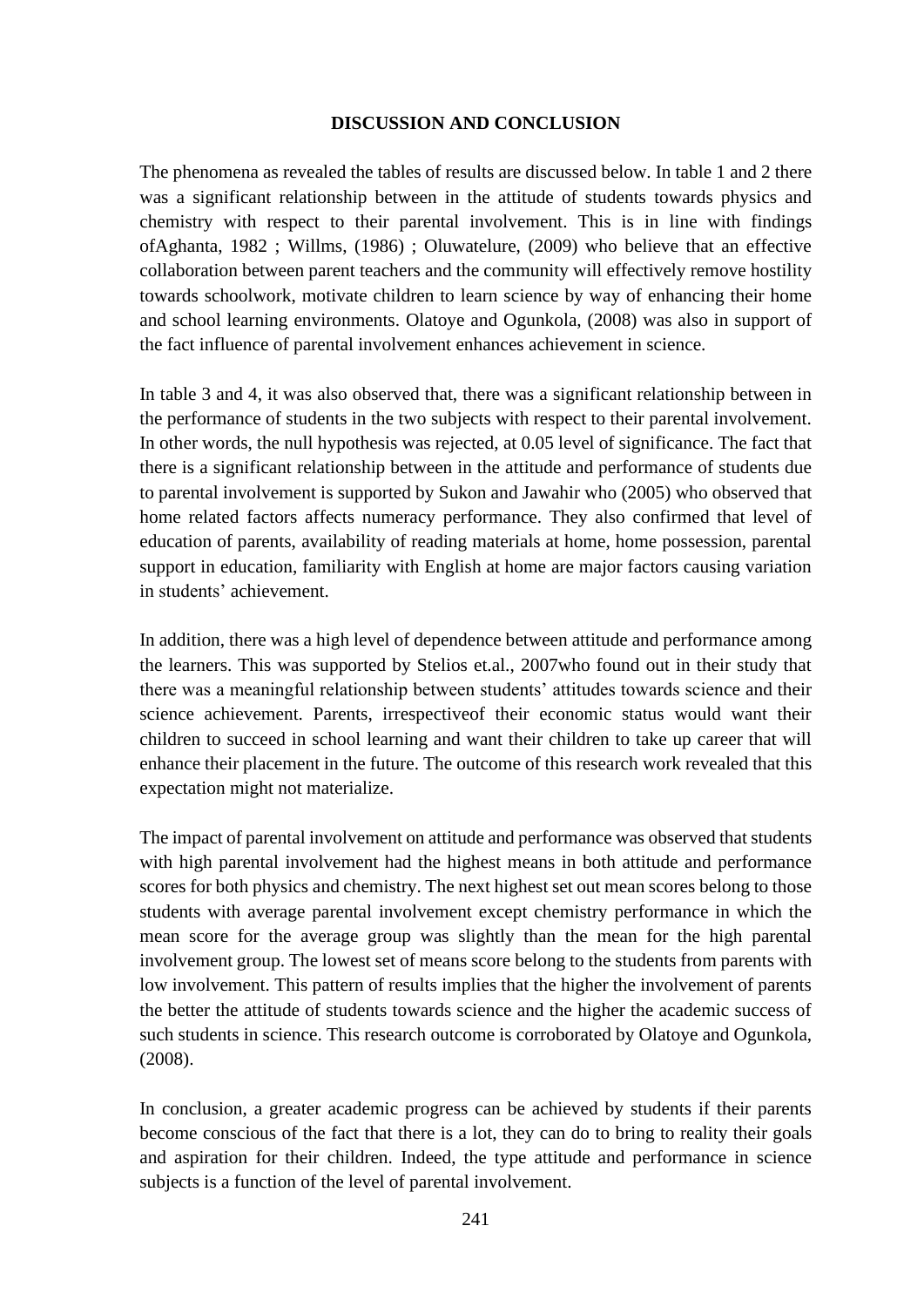#### **RECOMMENDATION**

In view of the importance of parental involvement to academic progress, it is important that school authorities should seek for means of ensuring that the attitude of parent and guidance are influenced positively towards assisting the students, so that they in turn can put in their best into their school work. Also, parents and teachers should be made to realize the importance of science learning to the individual (that is, scientific literacy) and to the society (technological advancement). School authorities need to organize programs that will bring about parents, teachers and student interaction. This will create a forum for discussion. In this manner, parent will know what they are expected to do to complement teachers' efforts. Schools also need to make such programmes attractive to parents.

#### **REFERENCES**

Aghanta, J.A. (1982). *Why there are not enough science applicants for University admission in Nigeria,* The Journal of Science teachers' Association, Nigeria, llorin2: 90- 99.

Blooms, B.S. (1984). *The research for the method of group instruction as effective as one to one tutoring,* Educational Leadership, 41(8): 4-17.

Crano, W.D., and Prislin, R. (2006*). Attitudes and Persuasion Annu*, Review Psychology, 57: 345-374.

Epatein, J.L. et.al., (1997). *School/Family/Community partnership.Your hand book for action.*Thousand Oaks CA Cowin Press.

Fehrmann, et.al., (1987). *Home influence on school learning; Direct and indirect involvement on high school grades*, Journal of Educational research, NW Washington; 80(6): 330-337.

Fontana, D. (1981). *Psychology for professional group. Psychology for teachers London*: Macmillan press.

Kind, et.al., (2007). *Developing attitudes towards science measures*. International Journal of Science Education, 29(7): 871-893.

Ogunniyi, M.B. (1996). *Science. Technology and Mathematics: The problem of developing countries in Africa.* International Journal of Science Education, 18(3): 267-284.

Olatoye, R.A. (2004). *Emergent issues in enhancing the teaching and learning of science,* Issues in educational measurement and evaluation, Adult Education Department, University of Ibadan.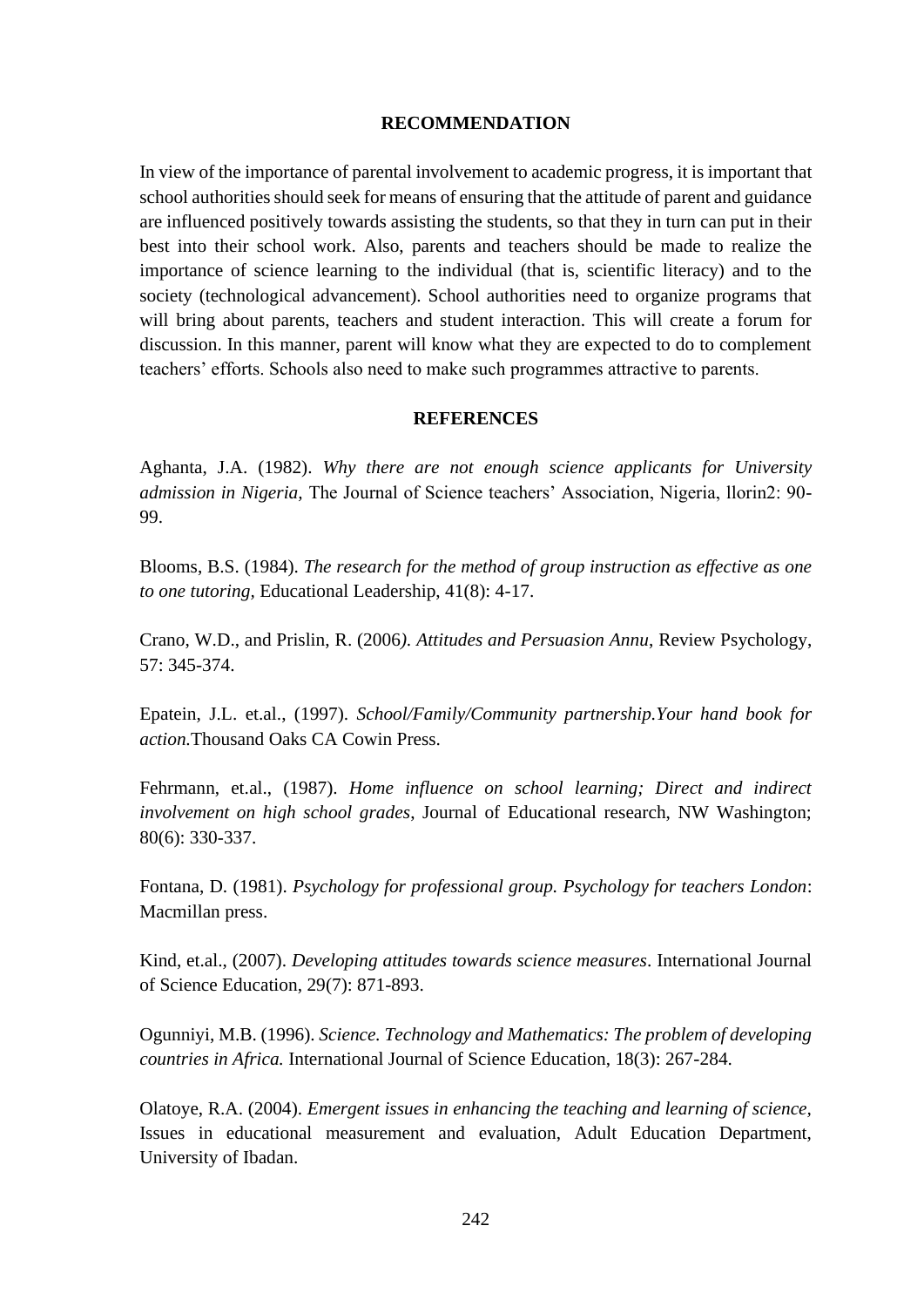Oluwatelure, T.A. (2009). *Evaluation of Scientific literacy among Nigerian University undergraduates,* An unpublished Ph.D thesis, University of Ado-Ekiti, Nigeria.

Seginer, R. (1983). *Parental educational expectation and child's academic achievement*, A literature review, Merrill Palmer quarterly, 29: 1-23.

Stelios, et.al., (2007). *Parental attributions and parental involvement*, Journal of Social Psychology, 10(4): 473-482.

Sukon, K.S. and Jawahir, R. (2005). *Influence of home related factors in numeracy performance of fourth – grade children in Mauritius*, International Journal of Educational Development, 25(5): 247-256.

Willms, J.D. (1986). *Social class segregation and its relationship to pupils' examination results in Scotland,*Journal of American Sociology Review., 51 : 224-241.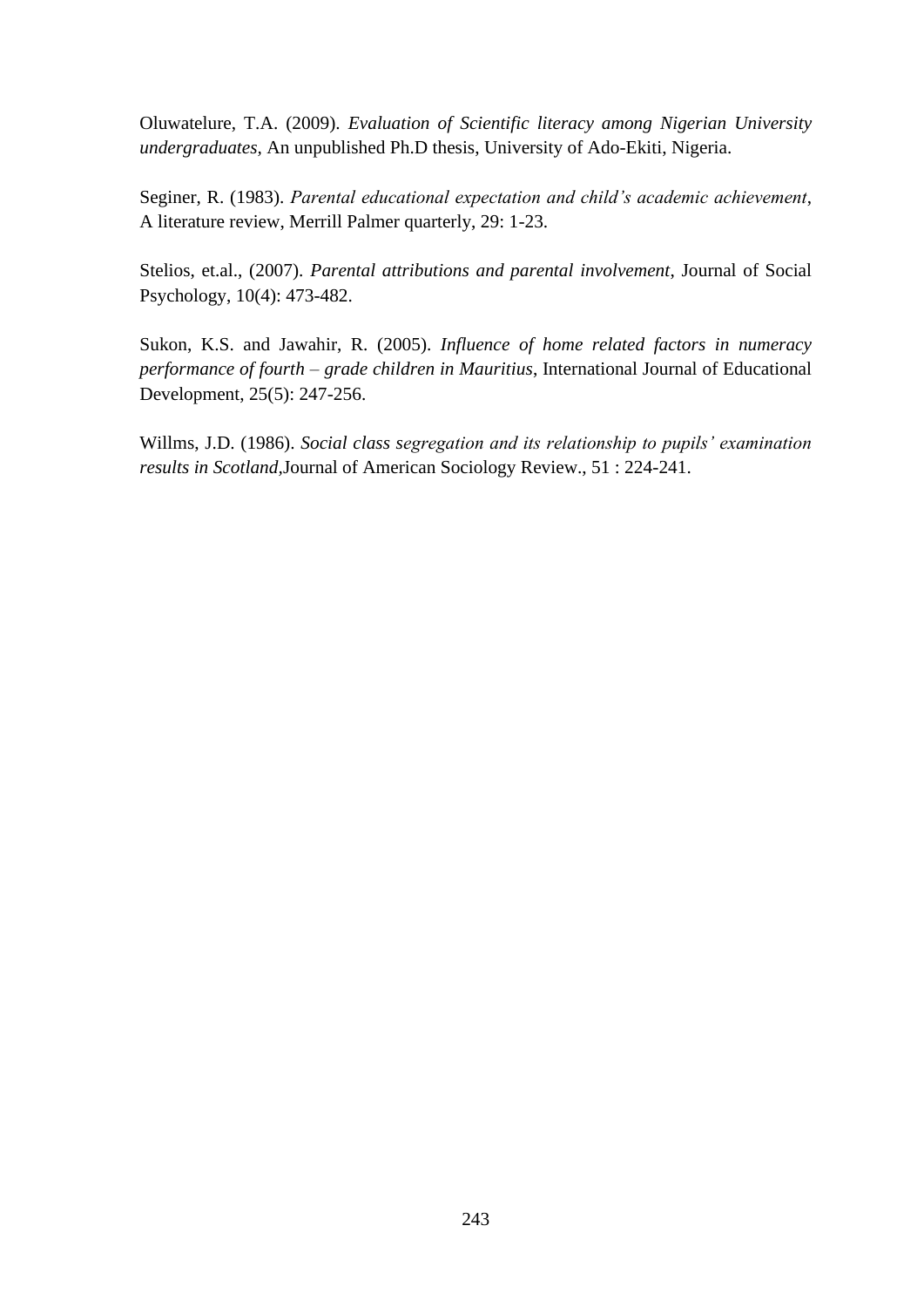## **INFORMATION FOR CONTRIBUTORS**

## **1.0 Review Process and Journal Policy**

Editorial board of the Journal reserves the right to request the contributors to revise their manuscripts according to the comments made by the referees. However, the authors are responsible for the data, statements, and opinions that appear in the paper.

A manuscript of a paper submitted to the Journal must be an original one that has not been submitted to any other journal or conference for publication, and the submission should accompany a declaration by the author(s) to that effect.

The editorial board reserves the right to accept or reject papers recommended by referees for publication.

KDU reserves the copyright of the articles published in the journal.

Each author is entitled to receive a free copy of the journal in which his/her article appears.

The Editorial Board will endeavour to ensure that authors are informed of a decision within 8 weeks of the receipt of the article in acceptable format.

The editorial board will ensure that the identity of authors and reviewers will not be divulged to one another.

The manuscripts submitted to the IJMSH should be prepared in accordance with the following guidelines.

## **2.0 Manuscript Format**

## **2.1 Main Body (12pt, Times New Roman, 1.15 space)**

All manuscripts must be typed in English on A4 paper leaving 1.25-inch margin on left and 1-inch on all other sides.

An article should have an extent of 5000-8,000 words (excluding notes, references, appendixes, tables, and figures etc.).

## **2.2 Cover page**

The manuscript of a paper should have a cover page providing the title of the paper, the name(s), affiliation(s), address(es), phone number(s), e-mail address(es) of the author / all the co-authors. To ensure the secrecy of the identity of authorship to respective referees, authors should strictly restrict author-related information to the cover page only.

## **2.3 First page**

The first page of the article should begin with the title and without the name(s) of the author(s). It should also contain an abstract of the paper.

## **2.4 Abstract (12pt, italic, 1.15 spaces)**

The abstract should not exceed 300 words. It should be a summary of the purpose, design/methodology/approach, findings, and the contributions of the paper, and not just the conclusions alone.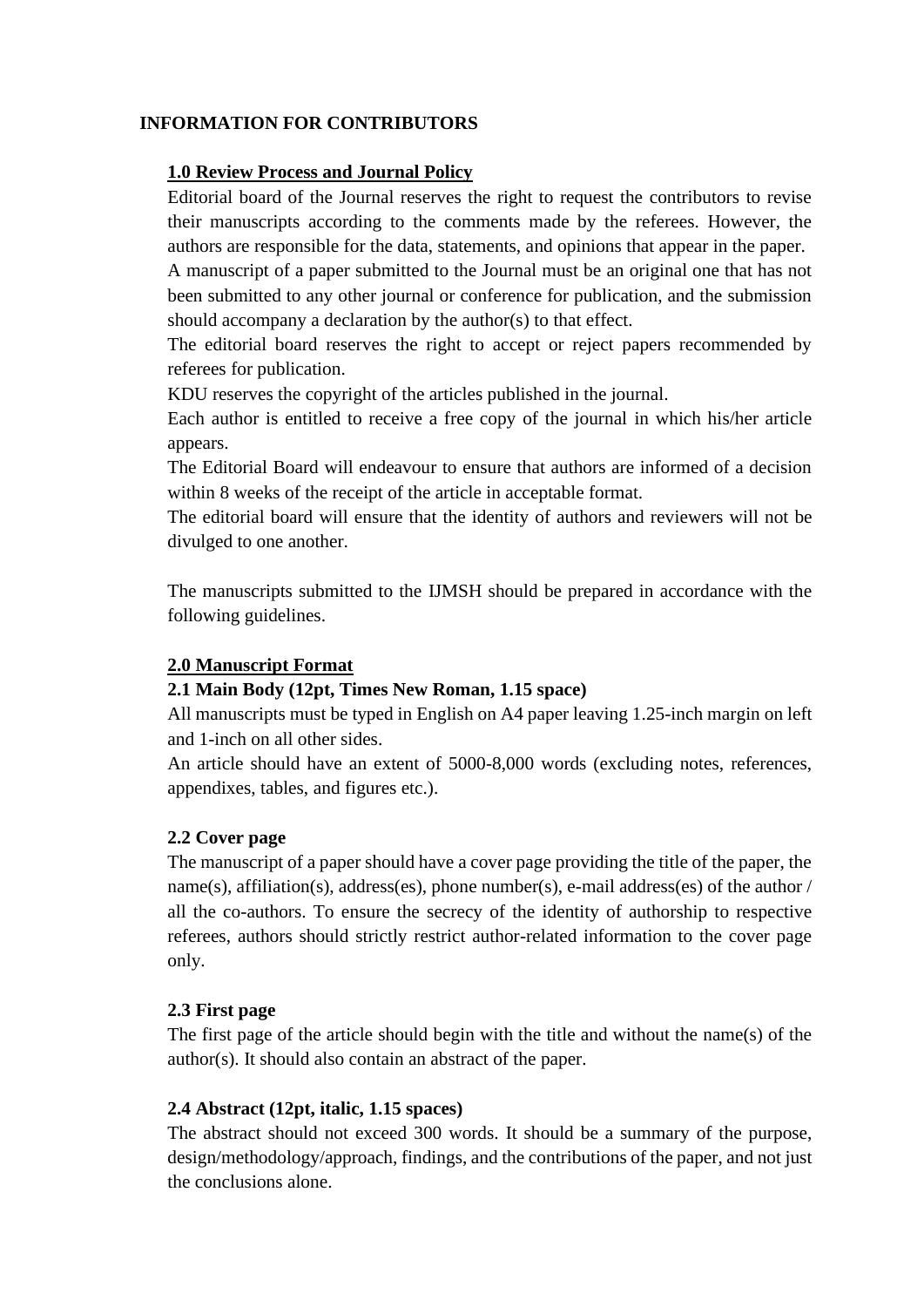#### **2.5 Keywords (12pt, italic, 1.15 spaces)**

Approximately five keywords which are closely related to the topic should be given.

| <b>Font: Times New Roman</b> | Font        | <b>Text</b>            | Align   |
|------------------------------|-------------|------------------------|---------|
|                              | <b>Size</b> |                        |         |
| Title of the Paper           | 18          | <b>Bold</b>            | Centre  |
| Author's Name                | 14          | Normal                 | Centre  |
| <b>Author Affiliation</b>    | 10          | Italic                 | Centre  |
| <b>Abstract and Keywords</b> | 12          | Italic                 | Justify |
| Headings                     | 12          | <b>Bold</b>            | Centre  |
| Subheadings                  | 12          | <b>Bold and Italic</b> | Left    |
| <b>Body Text, Equations</b>  | 12          | Normal                 | Justify |
| References                   | 12          | Normal                 | Left    |
| Acknowledgement              | 12          | Normal                 | Justify |

#### **2.6 Font and paragraph specifications**

## **2.7 Structure**

The manuscript may be organized under the headings of introduction, review of literature, methodology, analyses, finings, and discussion followed by conclusion. Keep a 12-point space before a paragraph for each level of headings.

## **2.8 Figures and Tables**

All figures (charts, diagrams, line drawings, and web pages/screenshots) and plates (photographic images) should be of high quality, legible and numbered consecutively with Arabic numerals. Figures may be supplied in black and white. Tables and figures are to be placed directly in the text. We recommend choosing two-dimensional graphs and avoiding raster grids and outer surrounds. The Journal is printed in black and white, and therefore figures and tables should be supplied in a sufficient quality for printing. The source of a figure is to be placed right below it in 12pt Times New Roman. The source of a table is to be placed right above it in 12pt Times New Roman. Each table and each figure should be numbered sequentially, i.e. Table 1, Table 2, Table 3 and Figure 1, Figure 2, Figure 3, etc. They should also include a title and be reasonably interpretable without reference to the text. Tables and figures should be placed in the main document after the paragraph in which they are first referenced.

| Column heading | Column heading |  |  |
|----------------|----------------|--|--|
| <b>NPV</b>     | 3.08           |  |  |
| IR R           | 3.09           |  |  |
| ARR            | 1.34           |  |  |

| Table 1: Give an appropriate title |  |  |  |
|------------------------------------|--|--|--|
|                                    |  |  |  |

Source: Font size is 12pt (Year)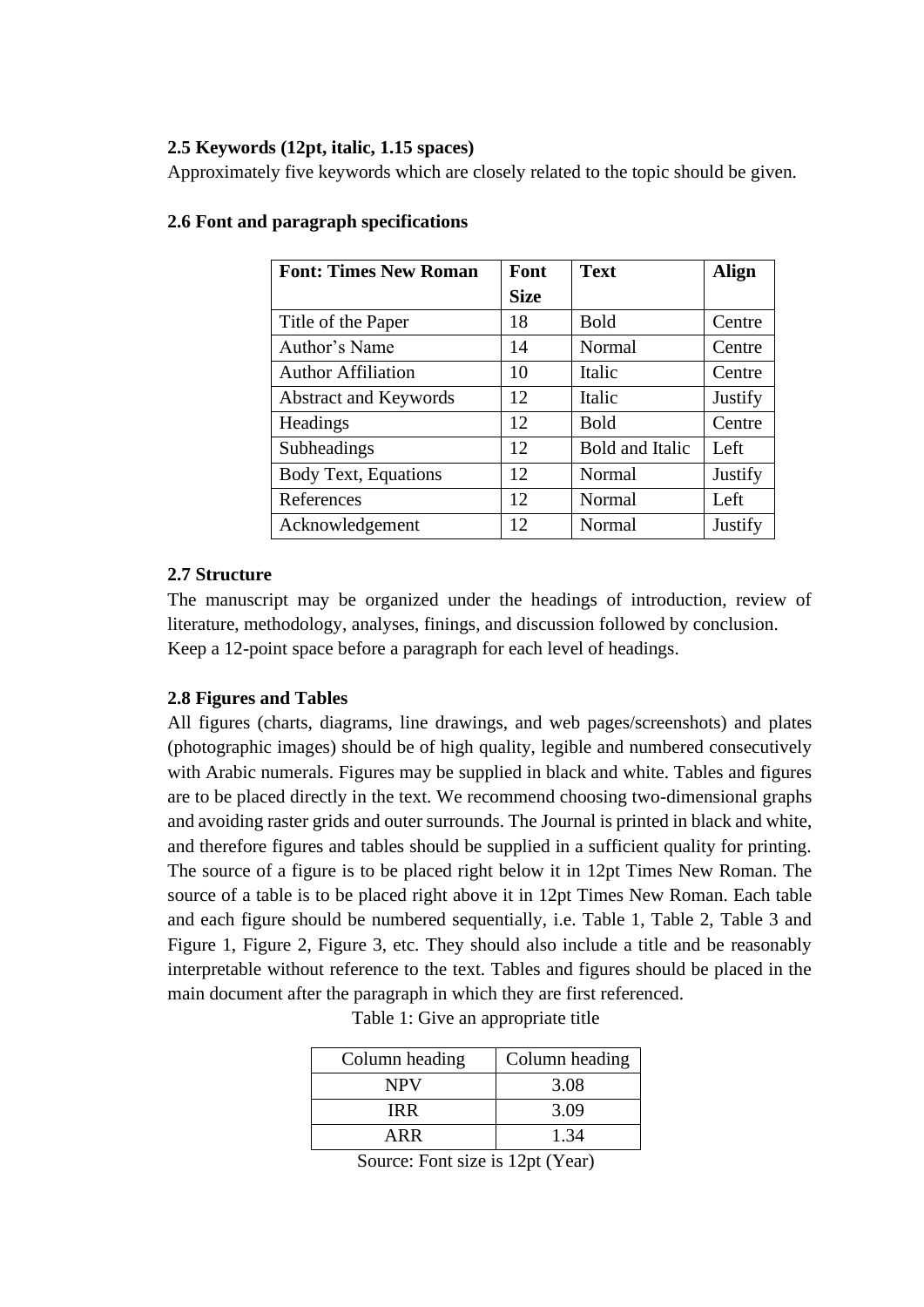

Figure 1: Give an appropriate title Source: Font size is 12pt (Year)

## **2.9 Formulae**

Formulae are to be numbered. The number should be written in font size 12 Times New Roman in parentheses, aligned to the right margin and next to the formula.

## **2.10 Acknowledgement**

If it is necessary to acknowledge any person(s) or any institution(s) it should be done in between the conclusion and the references.

## **2.11 Citations and References**

IJMSH uses the APA Style (apastyle.apa.org) for citing and referencing, and authors are expected to strictly adhere to the same. Citations and references in the text should appear as name, year within parentheses, and a complete list of references should be given at the end of the paper alphabetically.

# **3.0 Copyright Transfer Details**

Corresponding authors should fill the copyright form and sign it for the transfer of copyright of their article to IJMSH. A soft copy of the duly completed copyright form (image file or pdf format) should be sent along with the Paper/Manuscript by e-mail. Authors can download the Copyright Form at Author Page on top menu of the website homepage.

# **4.0 Submission of Manuscript**

The soft copies of manuscripts in MS Word format prepared as per our submission guidelines should be submitted to the editorial board at the e-mail address: editor.jmsh@kdu.ac.lk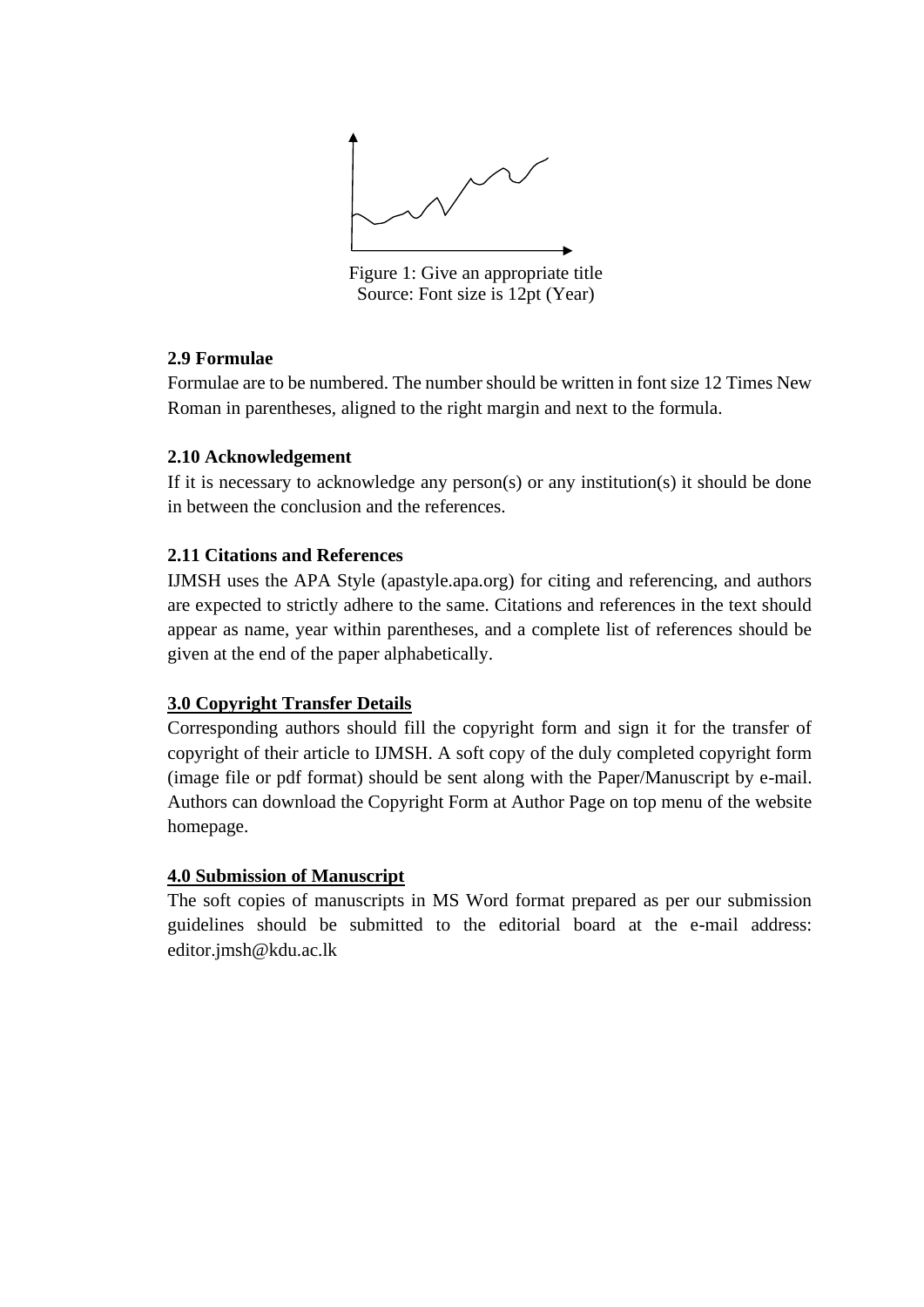#### **SUBSCRIPTIONS**

Individual and library subscriptions to the Journal are available. Please contact us by mail, phone, or email for updated information.

## **CONTACT INFORMATION**

Dr. Wasantha Premarathne Editor – JMSH General Sir John Kotelawala Defence University Ratmalana 10390 Sri Lanka +94-11-2635268 Ext: 204 editor.jmsh@kdu.ac.lk

## **WEBSITE**

https://www.kdu.ac.lk/faculty-of-management-social-sciences-and-humanities/#